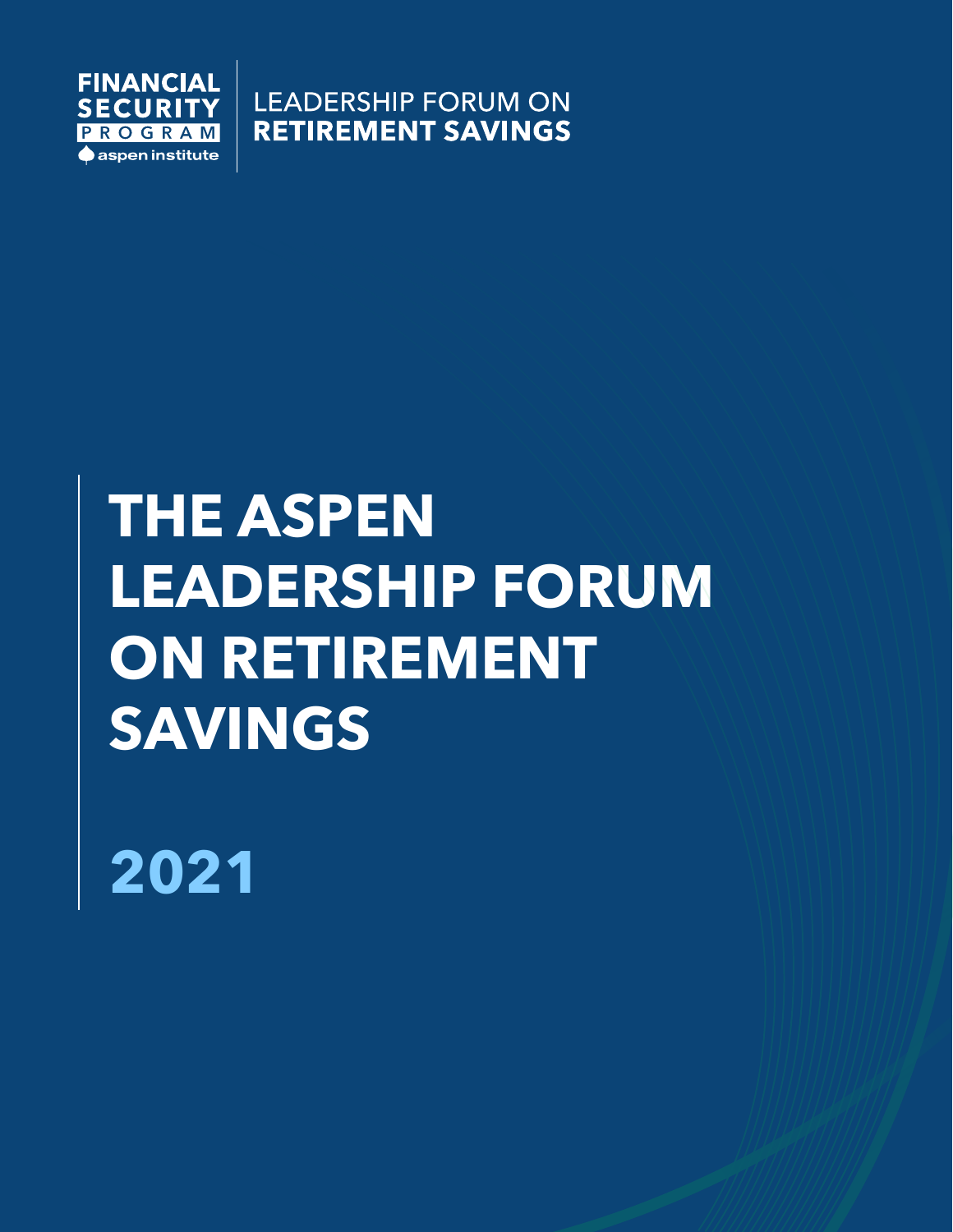### **ACKNOWLEDGEMENTS ABOUT THE FORUM**

The Aspen Institute Financial Security Program (Aspen FSP) would like to thank Ellen Stark for serving as Forum Rapporteur and writing this report. The Aspen Institute Retirement Savings Initiative (Aspen RSI) would like to thank Anne Ackerley, Jeffrey Brown, Michael Davis, Robin Diamonte, Jason Fichtner, Yanela Frias, Mark Iwry, David John, Elizabeth Kelly, Michael Kreps, Lisa Massena, Lew Minsky, Katherine Roy, Katie Selenski, Steve Wendel, and Debra Whitman for serving on the Advisory Board of the Aspen Leadership Forum on Retirement Savings, as well as all the attendees of the fifth annual Forum for sharing their insights throughout the meetings. Finally, Aspen RSI thanks AARP, BlackRock, J.P. Morgan Asset Management, Prudential Financial, and T. Rowe Price for their generous support of the Forum as well as this report. While this document, of course, draws on insights shared at the Forum, the findings, interpretations, and conclusions expressed in this report—as well as any errors—are ours alone.

In April 2021, the Aspen Institute's Financial Security Program kicked off the fifth annual Aspen Leadership Forum on Retirement Savings. The opening session was held virtually on April 15 and was open to the public. This was followed by a series of four invitation-only, virtual, in-depth private dialogues exploring critical challenges within our retirement savings system: expanding access to retirement savings, increasing portability of retirement savings, strengthening retirement cash flow, and building a retirement savings system that produces more racially equitable outcomes. More than 400 experts from across the retirement ecosystem — from industry, government, academia, advocacy, fintech, and more — participated in our public event, and 80 more participated in one of our private dialogues to advance breakthrough solutions to America's unfolding retirement savings crisis. To encourage open dialogue, the Forum private dialogues were governed by Chatham House Rule, under which participants are free to share what was discussed but are entrusted not to reveal the speaker's identity.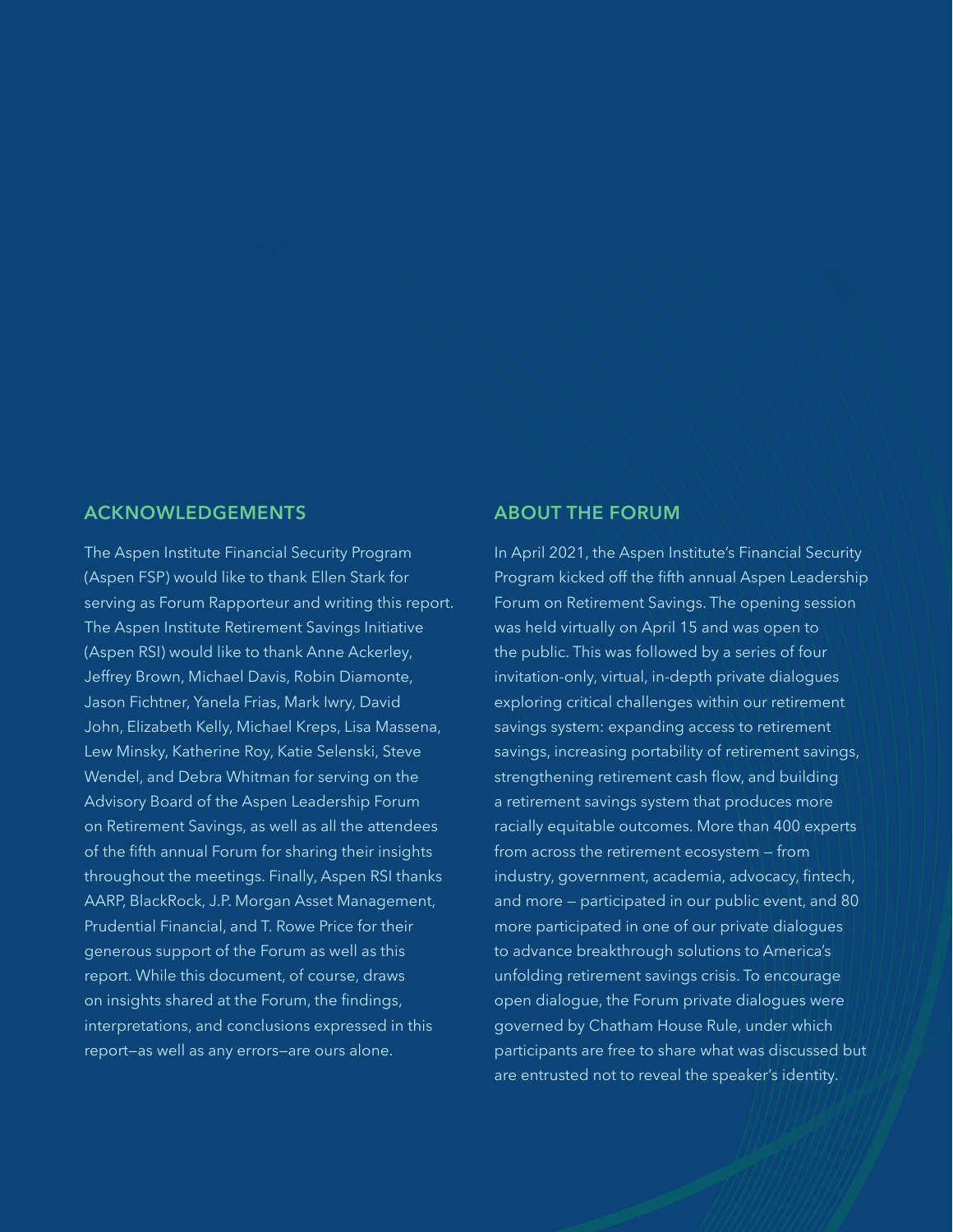### **TABLE OF CONTENTS**

APRIL 27, 2021

**EXPANDING WORKER ACCESS TO AUTOMATIC ENROLLMENT INTO RETIREMENT SAVINGS**

MAY 18, 2021 **BUILDING USER-CENTRIC, PORTABLE RETIREMENT SAVINGS TOOLS FOR A 21ST CENTURY WORKFORCE**

**2**

**14**

**20**

JUNE 8, 2021 **STRENGTHENING AND STEADYING CASH FLOW IN RETIREMENT**

| <b>JUNE 29, 2021</b>                   |    |
|----------------------------------------|----|
| <b>CENTERING RACIAL EQUITY AND</b>     | 29 |
| <b>WEALTH-BUILDING IN AN INCLUSIVE</b> |    |
| <b>RETIREMENT SAVINGS SYSTEM</b>       |    |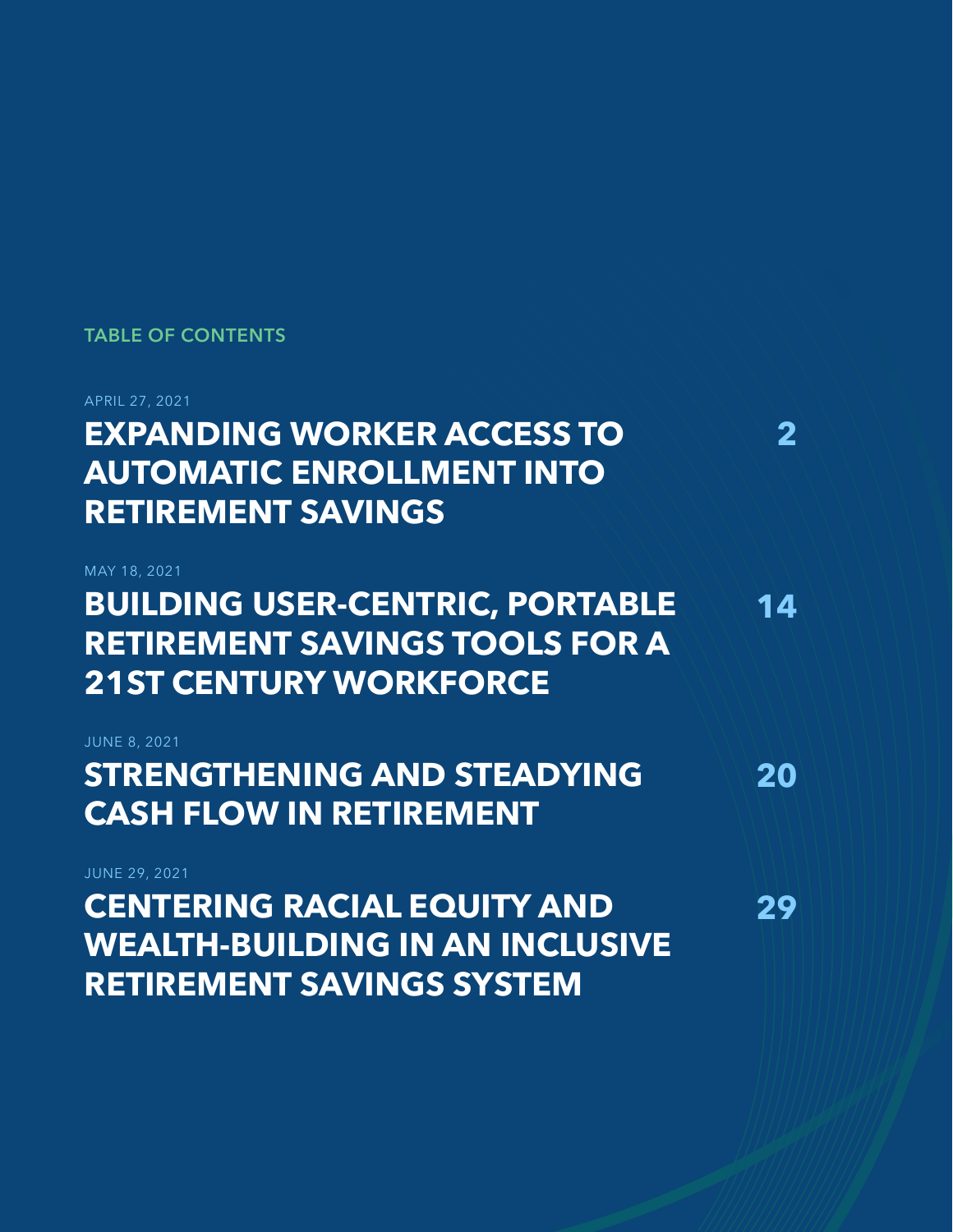# **EXPANDING WORKER ACCESS TO AUTOMATIC ENROLLMENT INTO RETIREMENT SAVINGS**

## **A RAPPORTEUR'S SUMMARY**

**April 27, 2021**

1:00 p.m. – 4:00 p.m. Eastern

#### **About this Private Dialogue**

On April 27, 2021, the fifth annual Aspen Leadership Retirement Forum on Retirement Savings kicked off its series of private conversations with a far-reaching discussion of one of the most fundamental challenges to retirement security: how to ensure that every working American has access to automatic enrollment into a retirement savings plan. Over the course of the session, the 18 participants identified the most formidable barriers to access, debated the most promising solutions, and explored whether the ability to contribute is in itself a sufficient solution.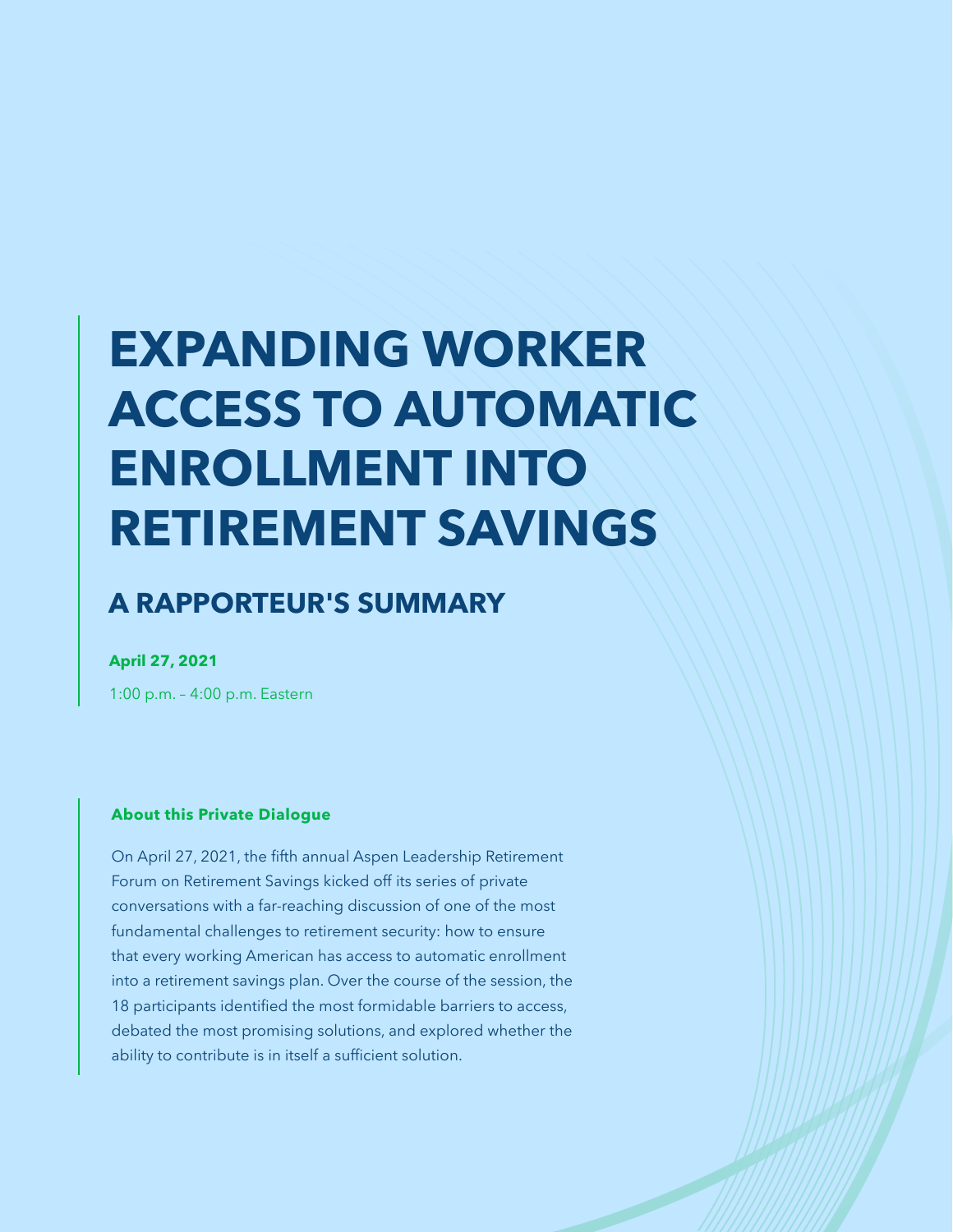## <span id="page-4-0"></span>**NINE STATS** THAT TELL THE ACCESS STORY

Four of 10 working Americans lack access to a retirement plan on the job<sup>1</sup>, but that big-picture view fails to capture the scope of the problem of inadequate long-term savings, or the systemic failures that have excluded millions of people.

### 1. Access is uneven.

Access to a retirement savings plan on the job:



Notes: Civilian workforce only; small business = fewer than 100 employees

Source: U.S. Bureau of Labor Statistics, "[National Compensation Survey:](https://www.bls.gov/ncs/ebs/benefits/2020/employee-benefits-in-the-united-states-march-2020.pdf)  [Employee Benefits in the United States"](https://www.bls.gov/ncs/ebs/benefits/2020/employee-benefits-in-the-united-states-march-2020.pdf) March 2020

## **Workers of color are more often**  3. **on the sidelines.**

Working-age families with access to retirement plan at work:



Source: FEDS Notes, "Disparities in Wealth by Race and Ethnicity in the [2019 Survey of Consumer Finances,](https://www.federalreserve.gov/econres/notes/feds-notes/disparities-in-wealth-by-race-and-ethnicity-in-the-2019-survey-of-consumer-finances-20200928.htm)" September 2020

## **Access is uneven. The highest-paid workers have a leg up.**

Access to a retirement savings plan on the job:



Source: U.S. Bureau of Labor Statistics, "National Compensation [Survey: Employee Benefits in the United States"](https://www.bls.gov/ncs/ebs/benefits/2020/employee-benefits-in-the-united-states-march-2020.pdf) March 2020

## **For Black investors, retirement**  4. **plans are more likely to be an introduction to stocks.**

First invested in stock market through a retirement plan:



Source: U.S. Bureau of Labor Statistics, "National Compensation [Survey: Employee Benefits in the United States](https://www.bls.gov/ncs/ebs/benefits/2020/employee-benefits-in-the-united-states-march-2020.pdf)" March 2020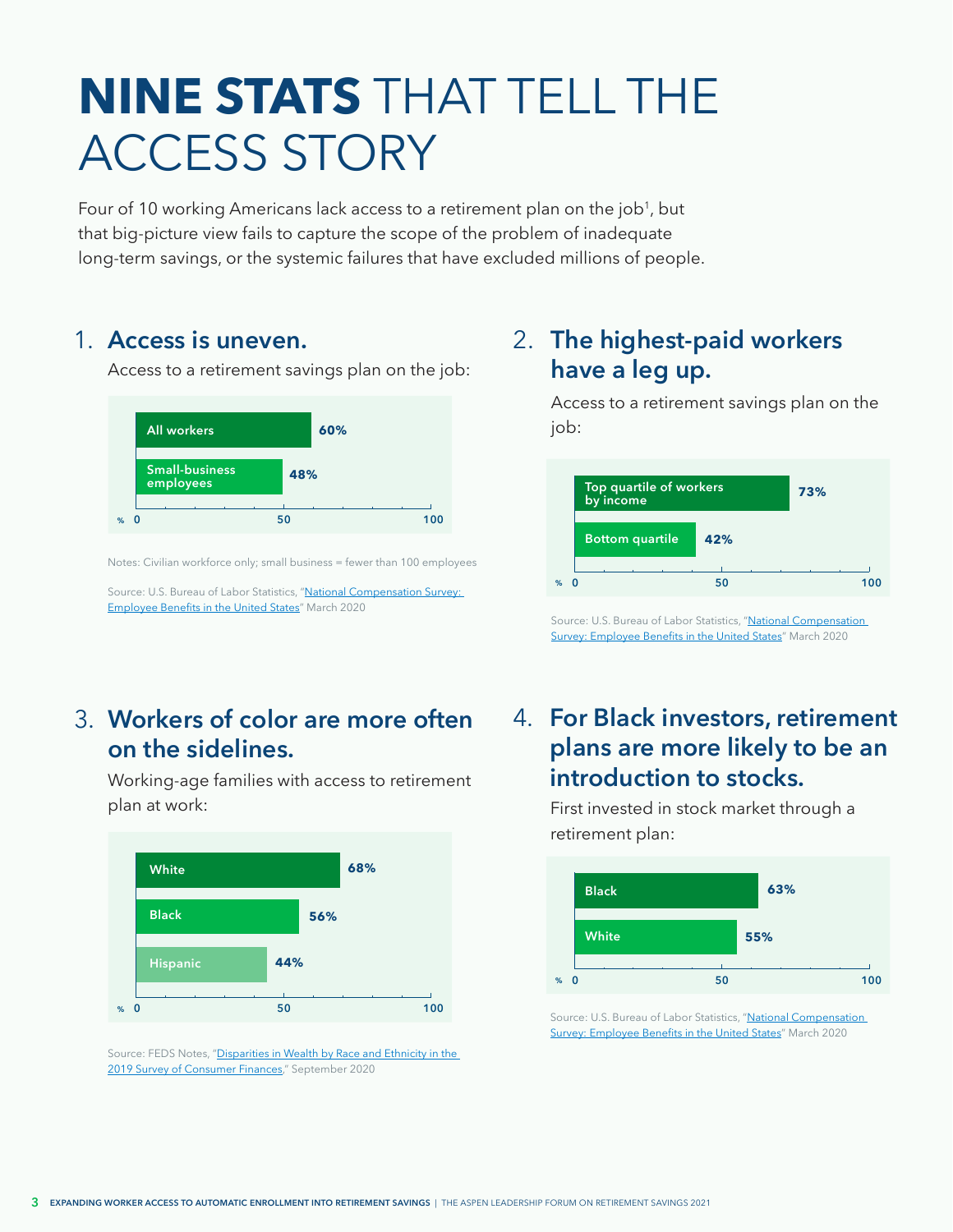## **Income disparities drive the**  5. **savings gap, too.**

Average individual lifetime earnings:

**\$ 0 2M 3M White Black Hispanic 2.7M 1.8M 2.0M 1M**

Source: Urban Institute, ["Nine Charts about Wealth Inequality in America](https://apps.urban.org/features/wealth-inequality-charts/),", 2017

## **A better outcome is possible. 8.** Interest in creating plans

Poverty rates for citizens over 65:



Source: [Organization for Economic Co-operation and Development](https://read.oecd-ilibrary.org/social-issues-migration-health/pensions-at-a-glance-2017_pension_glance-2017-en#page137) (OECD)

## **Social Security needs to be**  6. **part of the conversation.**

Reliance on Social Security for 100% of retirement income:



Source: AARP Public Policy Institute, "Social Security: A Key Retirement [Income Source for Older Minorities,"](https://www.aarp.org/content/dam/aarp/research/public_policy_institute/econ_sec/2012/ss-key-retirement-income-source-older-minorities-AARP-ppi-econ-sec.pdf), 2012

## **is increasing among small businesses.**

New 401(k) plans as a portion of business v. converting old plans, for a participating small business 401(k) plan provider:



Source: Private 401(k) provider

## 9. **Reform** *can* **move the needle.**

**20-40m number of additional workers who could contribute to a retirement plan by 2040 if national universal access is instituted**

Source: Georgetown University Center for Retirement Initiatives, "What [Are the Potential Benefits of Universal Access to Retirement Savings? An](https://cri.georgetown.edu/wp-content/uploads/2020/12/CRI-ESI-Report-Benefits_of_Universal_Access_FINAL.pdf)  [Analysis of National Options to Expand Coverage](https://cri.georgetown.edu/wp-content/uploads/2020/12/CRI-ESI-Report-Benefits_of_Universal_Access_FINAL.pdf)," December 2020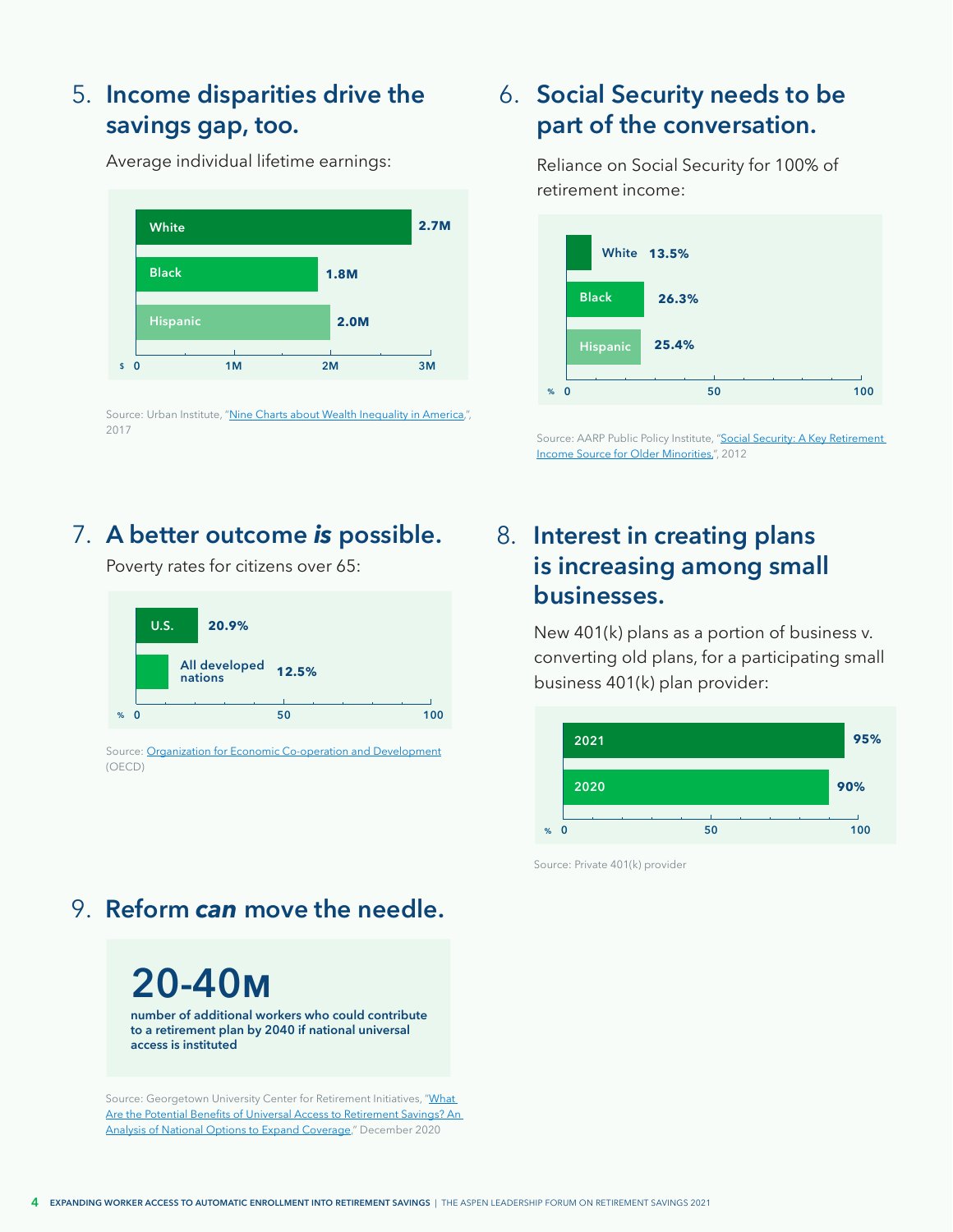## <span id="page-6-0"></span>THE **BIG** QUESTIONS

## **While wider access to retirement plans is crucial, what 1. else could help ensure savings adequacy?**

Expanding access alone won't solve the problem of inadequate savings. The earnings gap drives the savings gap.

- Throughout the Forum, participants noted that gaps in retirement security originate in a widening wage gap in this country, especially for Black and Latinx workers compared with white workers. Access to a workplace retirement plan can be meaningless for any worker who struggles to cover day-to-day living expenses.
- Adequacy depends on higher incomes and more generous tax incentives. The most powerful tax incentive could be a refundable savers' credit that goes directly into a retirement plan.

#### **OVERHEARD**

"When we talk about the big divergence between Blacks and whites when it comes to wealth. it's important to remember the big divergence when it comes to earnings."

"If you take the scenario of a moderate-income worker saving from age 25 but make the savers tax credit refundable, ultimately, over time, you have the potential to boost annual income by an additional 50%."

• In a study of the potential benefits of universal access to retirement plans, the Georgetown University Center for Retirement Initiatives found that an auto-IRA could enable a young worker who saves steadily to age 65 to collect an additional \$14,320 in annual income in retirement.<sup>2</sup> Coupling an auto IRA with a refundable savers credit would push that annual income up to \$21,300.

### **Is it time for the state approach to go national? 2.**

Across the country, state governments are taking the lead in increasing access to retirement plans. In Oregon, California, and Illinois, most employers must offer a workplace retirement plan or automatically enroll their employees in a state-sponsored IRA funded through payroll deductions. Colorado, Connecticut, Maryland, New Jersey, and Virginia will be next up with similar plans, and some 20 other states have considered similar auto-IRAs.[3](#page-42-0) But on the national level no such automatic enrollment exists, nor does the federal government require companies to provide workers with access to a retirement savings plan (though legislation has been introduced).

"The state programs are adding impetus to Congress to act on ideas that have been present for a good long time."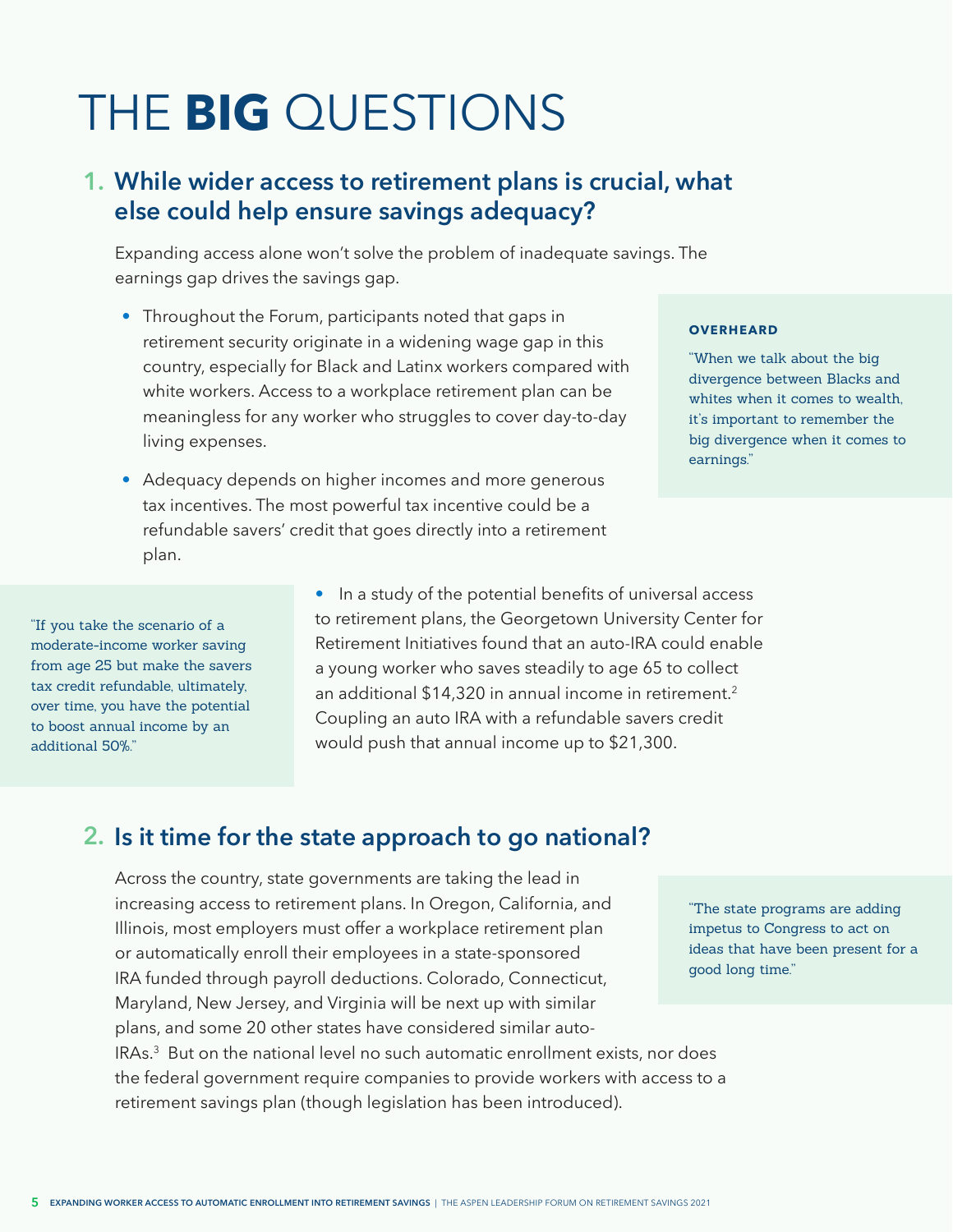<span id="page-7-0"></span>"Maybe we need to let the state experiment run a little longer to let more data flow in on what's working. Having a more datadriven policy at the federal level could be helpful."

• Forum participants expressed broad support for a federal law mandating access for all workers. Most, in fact, identified it as the single most powerful potential change to ensure sufficient financial security during retirement for people in America. This mirrors the results of a survey of retirement experts conducted on the eve of the 2021 Forum by the Aspen Institute Financial Security Program, in which 78% of respondents supported such a mandate.<sup>[4](#page-42-0)</sup>

- There was less consensus over what form federal legislation should take, with options that ranged from enhanced tax incentives for employers who offer plans to a federal framework for the kind of plan offered.
- State auto-IRAs could play a role in expanding access in a variety of ways, participants noted. For one, state plans could be the catalyst that leads to a federal auto-IRA: If the number of states that adopt retirement savings mandates makes it onerous for companies operating in multiple states to manage benefits, it could spur the federal government to create a uniform standard. One participant noted that Social Security didn't exist until nearly three dozen states had initiated programs for the elderly, pressuring the federal government to act.

"If Congress were able to get a national employer mandate done without establishing a national public option, the state plans would figure out how to serve the smallest businesses across the country."

- Absent a federal auto-IRA, states could fill the public option void by allowing people from any state to sign up in theirs, or by forming multi-state plans. One crucial consideration is whether existing state plans could handle the increased volume.
- Some participants felt state plans should get more time to expand and mature before there's a mandate for a public auto-IRA option on the federal level. After all, states are proving to be useful labs to test plan design. In California, where the CalSavers auto-IRA is being rolled out to employers by size over three years, 90% of businesses are not yet subject to the mandate (though many have signed on early).

"The solution will not end up being a mandate. It's going to be bribing employers through tax credits. If technology makes hookups cheap enough, a bribe ought to do most of the work."

• One floated idea was to skip a federal mandate altogether in favor of more generous incentives in the tax code. Between employing technology that makes participation frictionless and compensating employers to cover their costs, one Forum attendee questioned whether a formal mandate is even needed.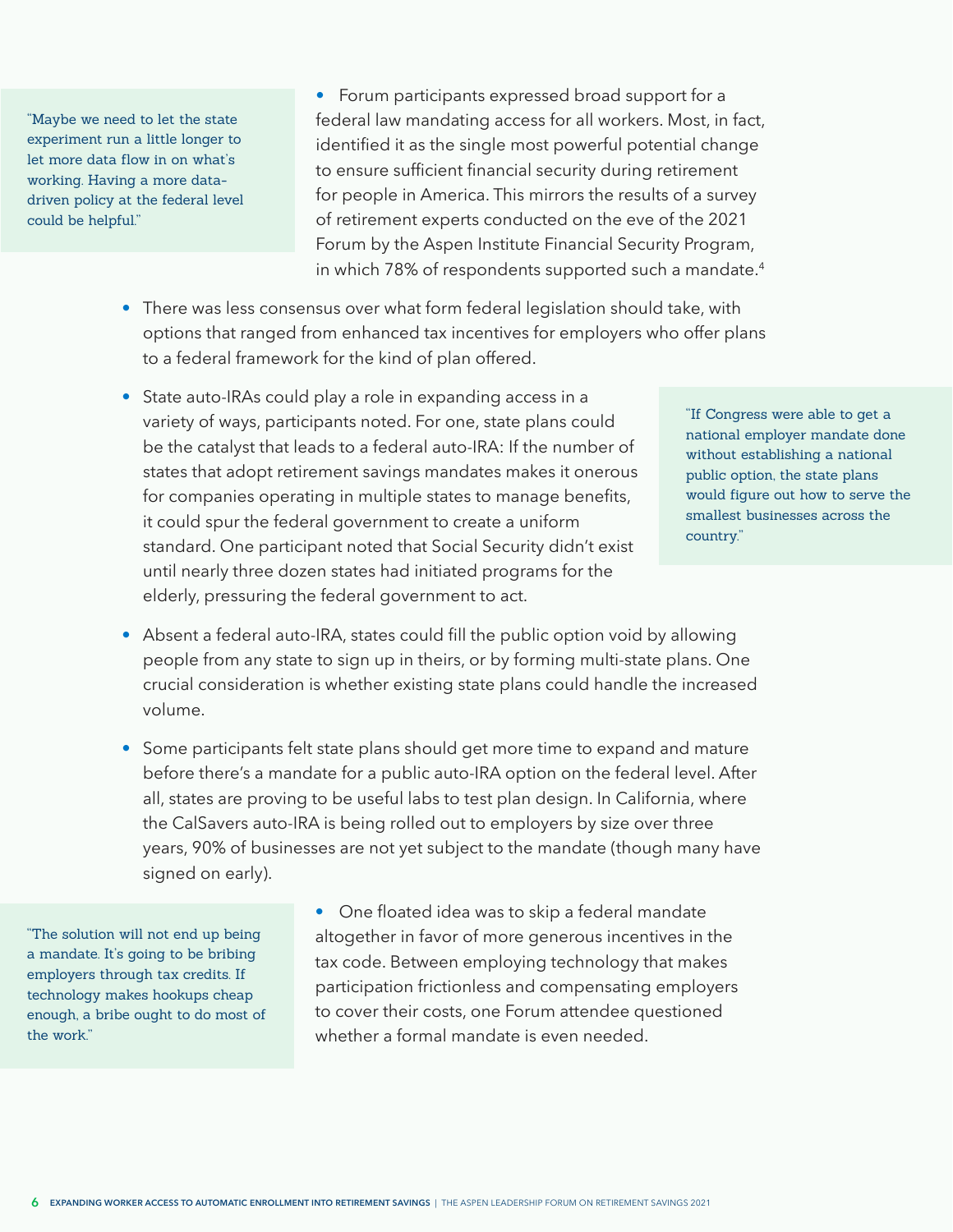### <span id="page-8-0"></span>**FOR FURTHER REVIEW:**

### **States and the Racial Wealth Gap**

No discussion of retirement security in America can ignore the racial disparities in wealth and savings. One concern expressed in the session is that relying solely on states to be the means of increased access will not adequately address the racial wealth gap. That's because states least likely to introduce retirement savings mandates are also those with large Black populations. Case in point: the uneven expansion of Medicaid eligibility realized by the Affordable Care Act. Seven of the 12 states that have not yet adopted Medicaid expansion are Southern states with sizable Black populations.<sup>[5](#page-42-0)</sup>

### **Do we already have the tools to build national 3. coverage?**

From the growing number of state auto-IRAs and multiple employer plans (MEPs) to pooled employer plans (PEPs) and private retirement plans, the components of nationwide coverage could already be falling into place. The Forum participants tried to envision how those pieces might fit together to expand access to all—closing the coverage gap for tens of millions of workers—and sought to identify what other pieces may be needed.

"I'm hoping we can actually use our collective wisdom to make more than a minimum viable product, to create something that doesn't have to be altered again in five years. We shouldn't hold ourselves back by saying, 'politics are impossible'."

"In my dream, there is a federal requirement that says that if you're an employer that has been around for two years or more and you employ five people or more, you have to offer a retirement savings program or facilitate retirement savings."

• One proposal was a three-tier approach that combined auto-IRAs, MEPs and PEPs, and private plans. Acknowledging that business size will be an important consideration in drafting such federal legislation, the proposal set the employee threshold at five.

• In this model, the first tier would be a simple, lowcost auto-IRA, either a state-run or federal plan. One participant described it as extending the retirement

savings system entrance ramp to more workers.

- As noted above, some participants thought that, absent a federal auto-IRA, state plans could service employers from other parts of the country, going so far as to suggest that a national default plan is not needed. Others were not sure states could handle the volume.
- Small businesses often don't have human resources departments or the ability to act as a fiduciary for these plans, and those obstacles must be taken into account. Ideally, payroll integration and other technology could make plan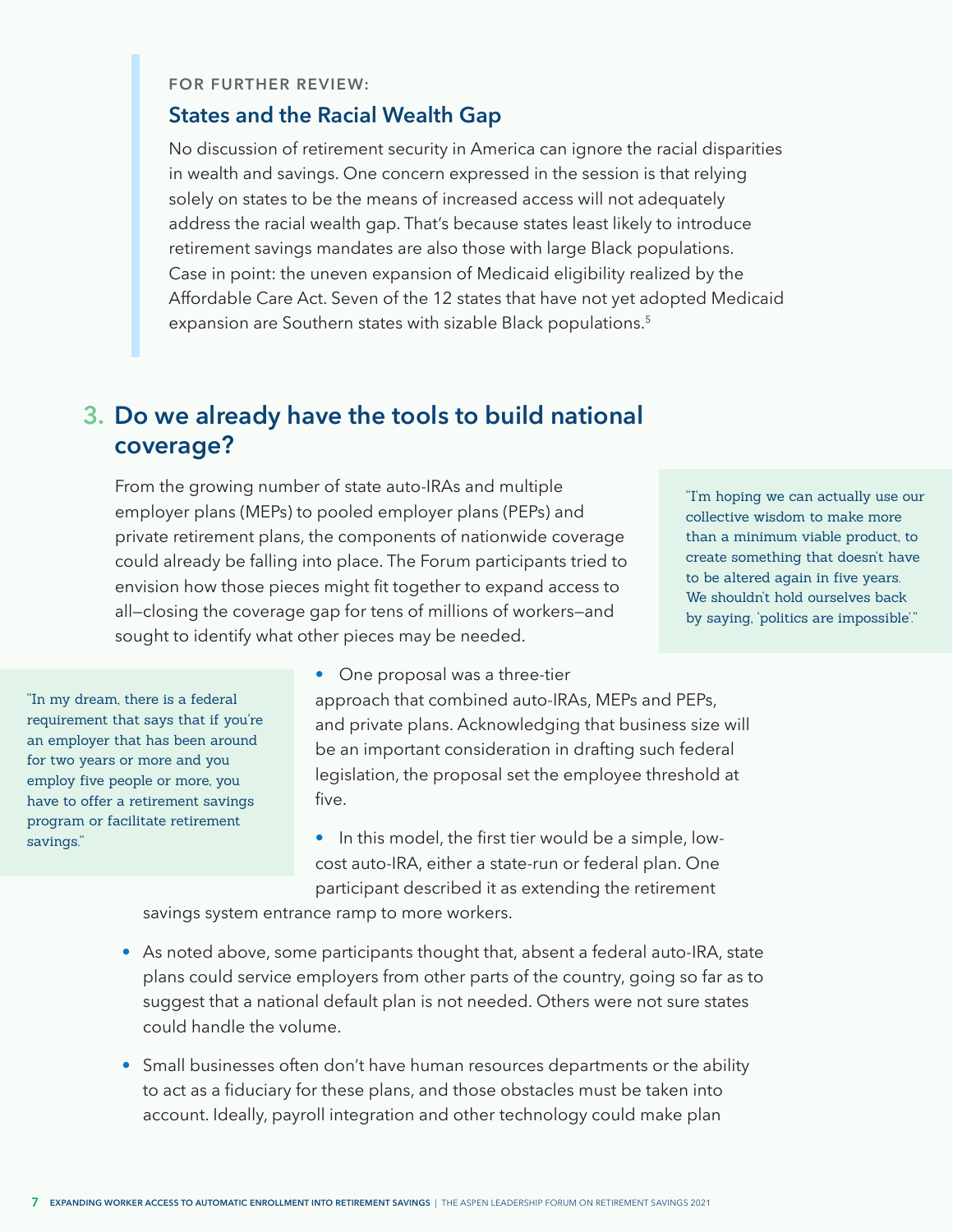- <span id="page-9-0"></span>• participation virtually frictionless for employers, and fiduciary responsibilities could be outsourced. (Of course, any approach must include consumer protections.) Such ease of use might even bring on enough employers to achieve the necessary level of broad coverage, even without a federal mandate.
- Making it easy for employers to graduate from an entry-level option to the next tiers—MEP/PEP, then a private plan—is also key to this model's success. The goal has to be to move as many businesses as possible into plans that offer more features.

#### **FOR FURTHER REVIEW:**

### **Building the Base**

Forum participants debated the proper foundation for the three-tier model: a Roth IRA, a 401(k)-style account, or a hybrid of the two. Roths offer simplicity and the ability to withdraw for emergencies without penalty an important benefit for low-income workers lacking sufficient emergency savings. A 401(k), on the other hand, allows for more features, including employer matches on

"We look at IRAs and we look at 401(k) models, but the reality is that the most significant factor in getting people to save isn't the model, it's who's covered in the model."

contributions. Some participants were strongly in favor of that structure, but one attendee suggested that Roth-based models could include an emergency savings program.

### **How can small businesses be brought on board? 4.**

One third of private-sector workers are employed by businesses with fewer than 100 employees, yet only 48% of those firms offer a retirement savings plan.<sup>[6](#page-42-0)</sup> That makes small businesses a necessary focus of any discussion about expanding access, especially to underrepresented groups.

• Traditionally, small businesses are resistant to regulation, but the question was raised about whether they are actually opposed to state-mandated auto-IRAs—and by extension any potential federal requirement to enroll workers in a retirement

"We know what the pushback to a mandate will be. It will come from business, and it will be around the fact that it costs more, in time and real dollars."

plan. Some participants noted that, in theory, businesses might be open to states making it easier for them to offer a benefit their employees want.

• What would it take to convince resistant businesses to participate in a government-run retirement plan? No or low costs, of course, but also ease of use and seamless

"The small business issue is also a race issue. There are about twice as many Hispanics working at small businesses than at large companies. So if you solve the small business retirement problem, you make a big impact."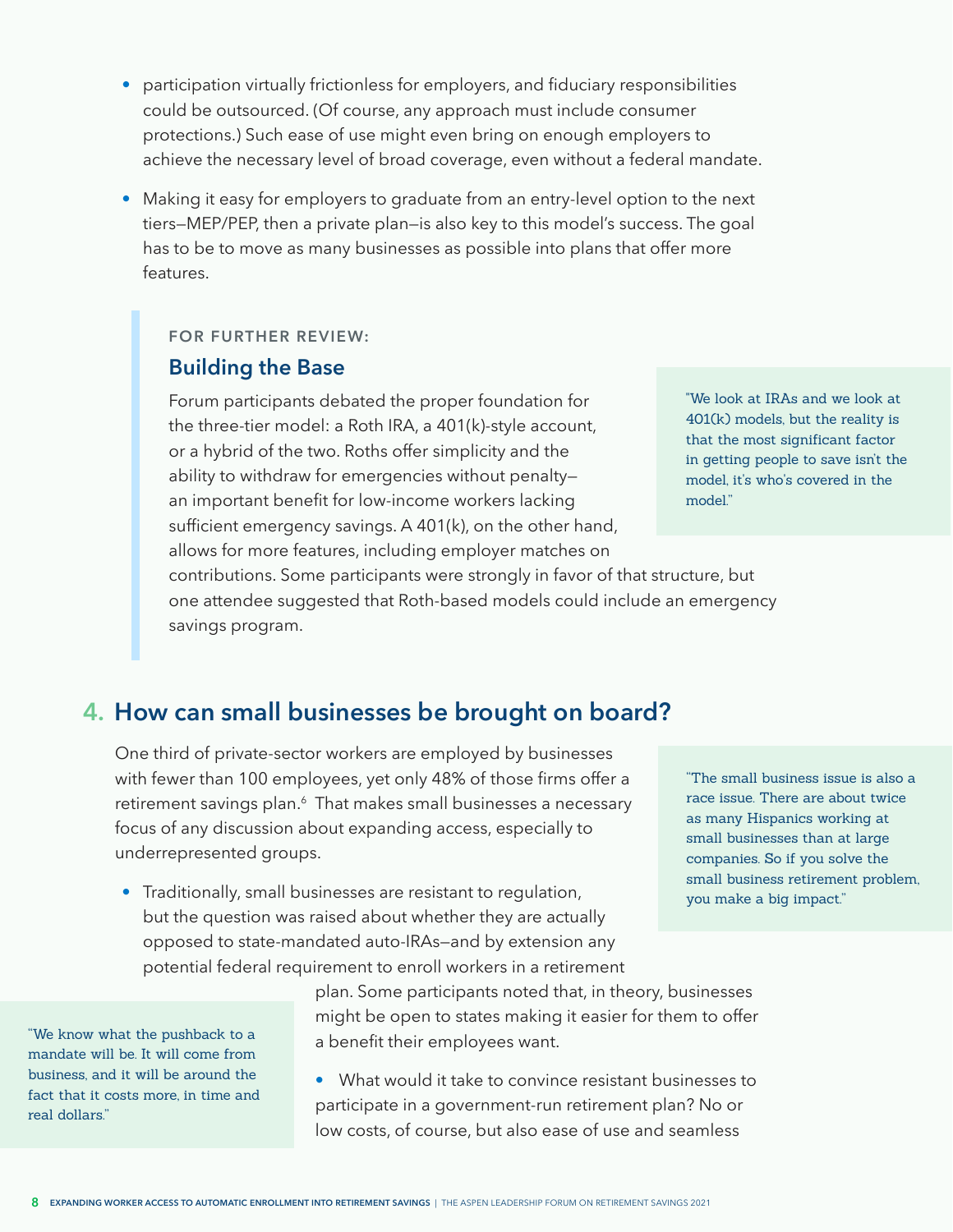- integration with payroll systems were deemed to be keys to widespread uptake. Time is a business owner's most precious commodity. As one speaker noted, glitches during the launch of a federal health insurance marketplace cast a lasting shadow over the Affordable Care Act. Any new government retirement program, then, must get the technology right from the outset.
- Participants looked at what effect public retirement savings options, such as state auto-IRAs, might have on the private-plan market. Will they crowd out company 401(k)s? Early evidence from states with auto-IRAs suggests that, in fact, mandates may be leading more companies to introduce their own plans. In California, for example, 401(k) providers are competing for small businesses newly subject to the mandate. The tax credits available to businesses to offset the costs of creating plans, part of 2019's SECURE Act, may also be driving private-plan formation.

"One thing we know about state programs is that many employers see them as a catalyst, a reason to set up their own individual plans."

• It was proposed that a spike in the number of small retirement plans could

"Creating lots of small plans shouldn't be a threat to the industry as a whole. All big plans start small. We have to create an on ramp."

present an opportunity for retirement-plan sponsors. Small plans might serve as a gateway to retirement savings, resulting in a larger pool of assets to manage. In considering a public retirement option, one idea that could win the support of the 401(k) industry is a starter savings plan capped at \$15,000, after which the account holder would have to roll over the money into a private plan.

• Participants noted that proponents of auto-IRAs can't assume labor will be an automatic ally. Workers who are automatically enrolled in a retirement plan that reduces their paycheck by 5%, say, could rightly see that as a pay cut if it is not covered by employers or the government. Encouraging more savings by lowand moderate-income workers may well require a combination of accessible automatic savings vehicles and more generous tax incentives.

#### **FOR FURTHER REVIEW:**

### **The Employer's Role**

For all the discussion about how to bring employers on board, participants also noted the risks of centering the retirement system on private businesses. Ongoing technological change and the transition to a clean-energy economy, to name two significant commercial forces, may put even well-established companies out of business. Economic factors have already impacted pensions, which are more likely to be offered by traditional conglomerates. Could employer-sponsored retirement savings plans also be affected? Then again, if businesses no longer have to assume the role of fiduciary, who will look out for the interests of retirement savers?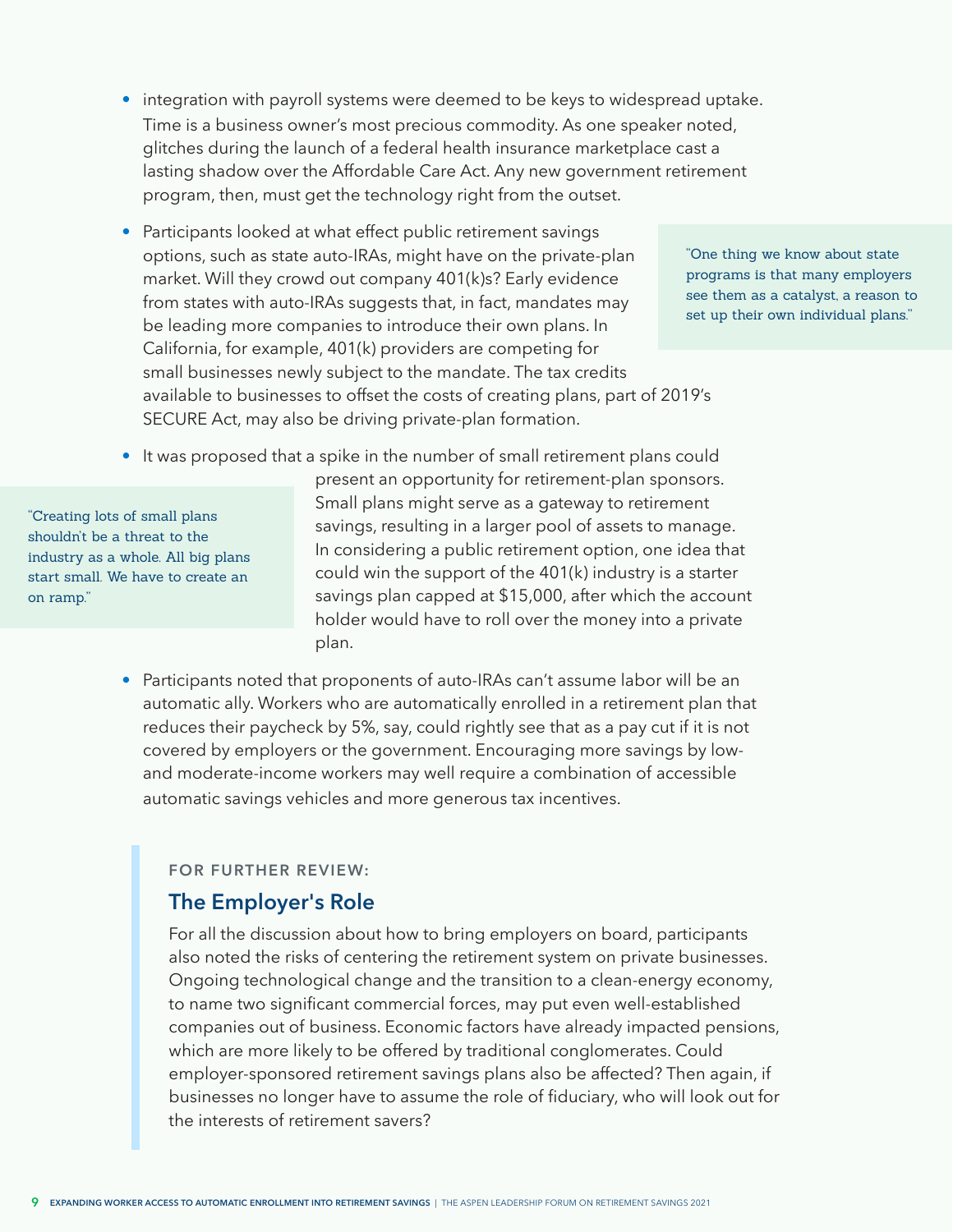## <span id="page-11-0"></span>**Given the politics of retirement, what's actually possible? 5.**

Recent years have seen a burst of bipartisan retirement legislation in Congress, from the passage of the SECURE Act in 2019 to notable retirement provisions in the 2020 Covid relief package. Pending legislation includes "SECURE 2.0," which would, among other provisions, mandate automatic enrollment for newly created retirement plans and enhance tax incentives for small businesses to offer plans. But how much has been achieved legislatively so far, what are the chances of significant reforms successfully passing, and who will champion retirement security going forward? Forum attendees tackled all those questions.

• Thirteen years elapsed between the 2006 passage of the Pension Protection Act and the next piece of major retirement legislation, the SECURE Act of 2019. If Congressional support for retirement reform can be mustered only every decade or so, the odds of passing a national retirement savings mandate seem long.

"The difference between our aspirations and what Congress has produced in the last 10 years is pretty large."

- Some participants felt that the window to pass any meaningful retirement legislation could close within the year. Given that House Ways & Means chair Richard Neal (D.-Mass) has been a reliable champion of reform, much hinges on his continued tenure as head of that committee, and that, of course, is dependent on 2022's mid-term elections. Other notable leaders on this issue include senators Ben Cardin (D.-Maryland) and Rob Portman (R.-Ohio). Several attendees didn't see a pipeline of future congressional leaders; others, though, think there is a capable next generation on both sides of the political aisle.
- Retirement legislation typically originates in the House Ways and Means committee as tax policy. Participants, though, noted that framing it as tax policy is likely preventing the country from developing the solutions people need for a secure retirement.

"The states have realized there are big problems in this country with access and adequacy. They are taking action where the federal government hasn't been able to do so yet."

• The slow pace of federal reform is why so many states have taken steps to ensure wider access to workplace retirement plans. And while the early adopters of auto-IRAs have tended to be "blue" states, participants noted that even Republican-led ones like Utah and Wyoming are considering similar programs. State governments, they said, recognize the huge potential costs of unprepared retirees. Furthermore, surveys show deep support among workers.<sup>7</sup>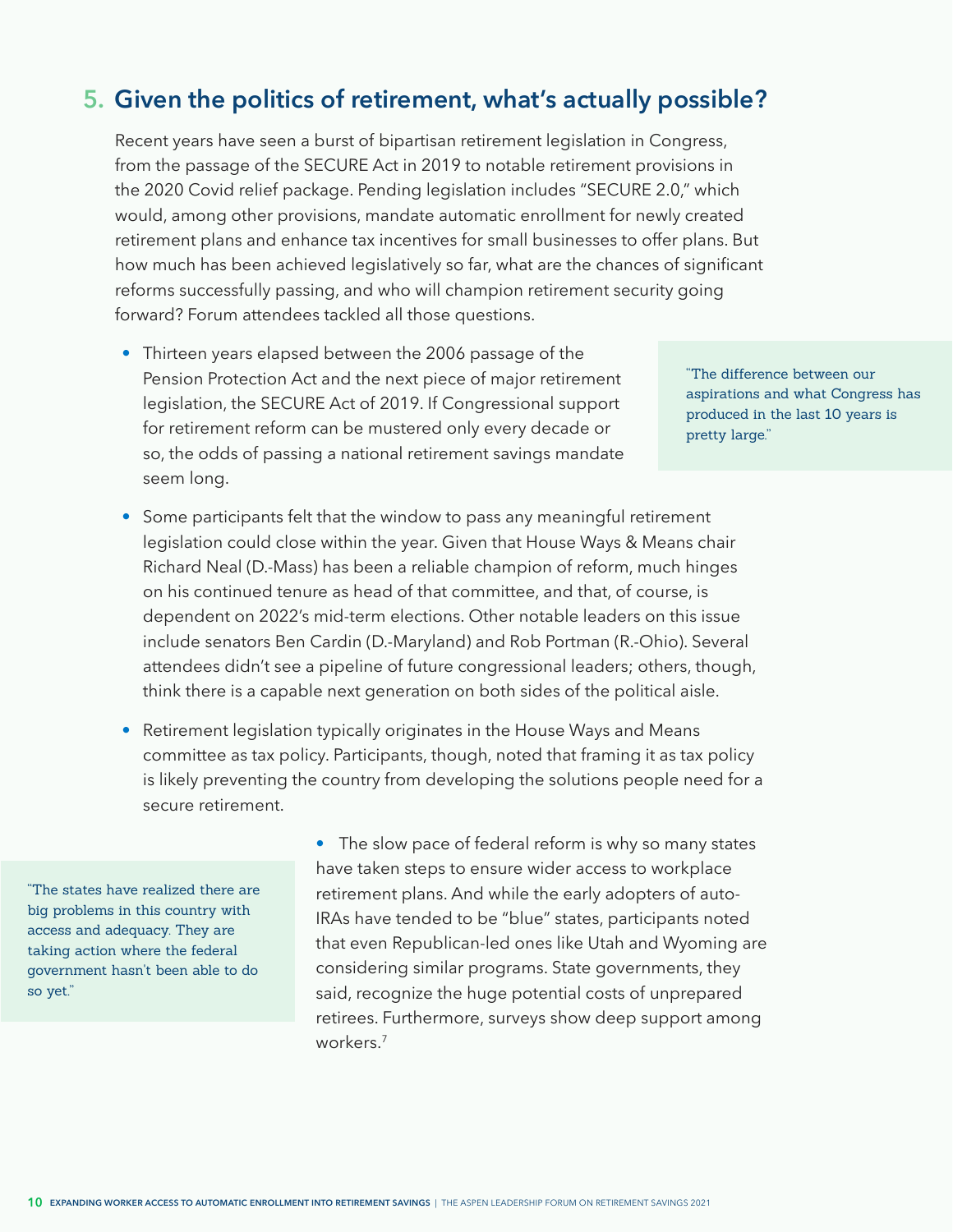#### **FOR FURTHER REVIEW:**

### **Picking Up the Pace**

Though Congress has passed historic retirement legislation and continues to pursue a follow-up bill, participants called progress to date modest. The most important potential change—universal access to a workplace retirement plan remains unrealized, and participants noted it faces stiff odds of passing anytime soon. The expansion of pooled employer plans (PEPs) and multiple employer plans (MEPs) made possible by recent legislation is an important step forward, but it's a small one in terms of closing the coverage gap. One participant noted that more PEPs and MEPs

"The order of magnitude of what PEPs and MEPs are likely to do to expand coverage is an entirely lower order than the potential of automatic IRAs. We ought to keep our eye on that ball and not fall into the misperception that Congress has done a lot recently."

could give 700,000 new savers access to workplace retirement plans, but that pales against the estimated 30 to 50 million who would gain access through a national retirement mandate.

## **Should any discussion of plan access include—or possibly 6. start with—another pillar of retirement income, Social Security?**

Though expanding the availability of workplace retirement savings is seen as crucial to increasing retirement security, the conversation repeatedly turned to the existing national retirement program as participants debated how universal plan access could take form.

• Given the universal nature of the Social Security system, some questioned whether an additional national savings system is even necessary. Instead of establishing new ways to save for retirement, could employers simply be allowed to make additional contributions within the existing system? That approach would, of course, require neither new technology nor additional sign-up as virtually all employers already make such payments.

"To suggest that low-income workers should settle for Social Security benefits alone discourages savings. State plans have shown that given the opportunity to save, low-income workers will."

• Allowing employers to increase contributions to Social Security on behalf of their workers would free them of any new administrative burdens that might come with a national savings mandate, not to mention the fiduciary responsibility for workers' savings. Using Social Security as the means for helping low-income workers build greater retirement savings would, however, require changes to the benefit formula to ensure that those workers benefitted the most.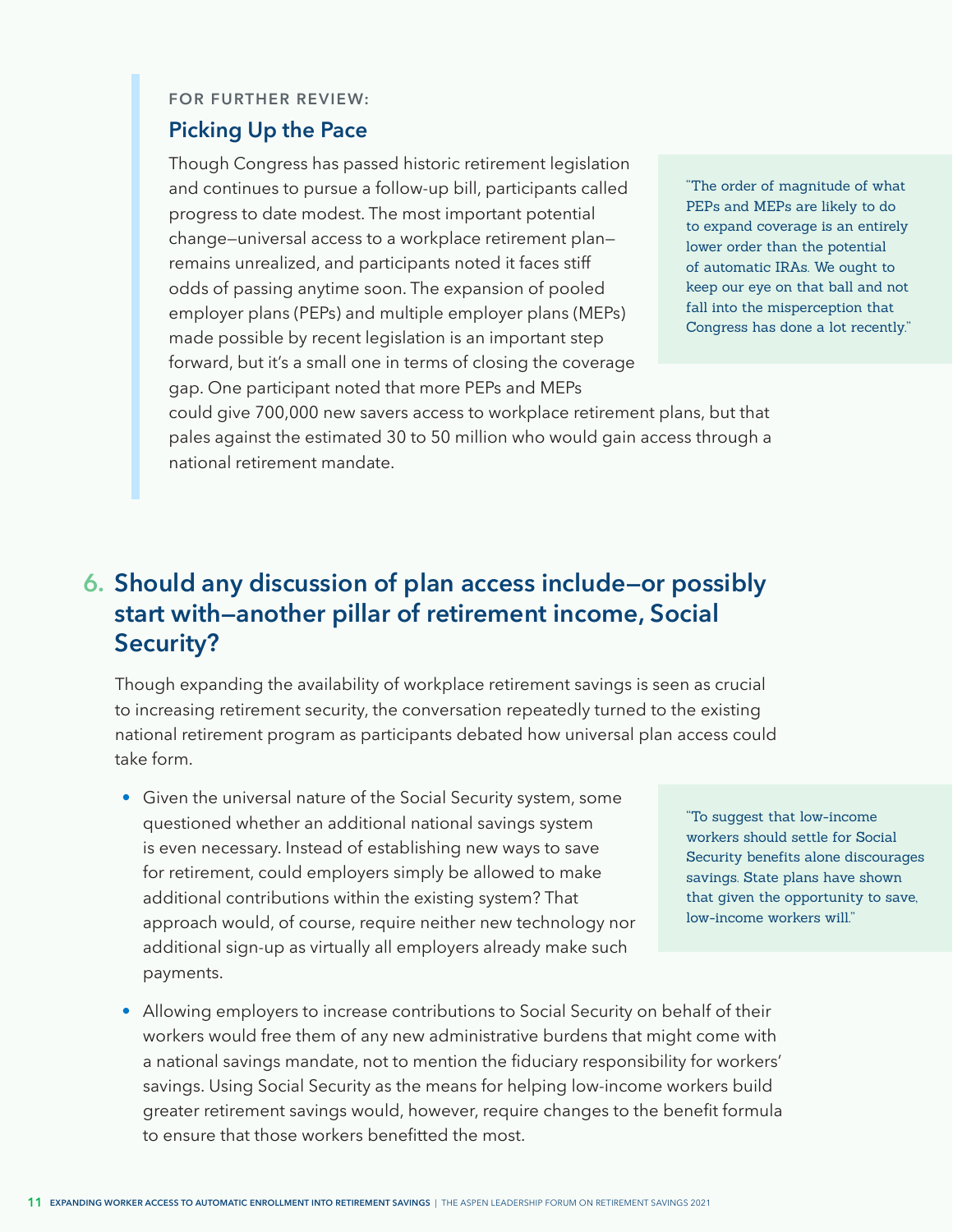<span id="page-13-0"></span>"Social Security is eventually just going to pay your health care bills because already 40¢ of every dollar goes to health care costs. When you're in your 80s, it's going to be like 90¢ per dollar."

• Some participants argued that even if Social Security were to be expanded, the more generous benefits would not override the need for outside retirement savings. Having both steady income from Social Security and a pool of savings to tap provides crucial breathing room in workers' budgets. That's especially true as expenses change over the course of retirement and health care costs eat up an ever-larger portion of Social Security income.

- Another argument for saving for retirement outside of Social Security is this lesson from state auto-IRAs: Even small monthly savings can make a meaningful difference in the long term. For instance, contributing as little as \$100 a month can result in an additional \$14,000 a year in retirement income.<sup>[8](#page-42-0)</sup>
- Some participants weren't convinced that workers would take to relying on Social Security, pointing out that many younger Americans are already skeptical of the system. Workers who see payroll taxes coming out of every paycheck may feel that they are already contributing too much to a "broken" system. Lacking trust in the system, many may prefer to save on their own.
- Finally, any discussion of Social Security should recognize the disproportionate importance of the program for Black and Indigenous people. Black and Indigenous people have lower projected longevity and higher rates of disability due to a combination of factors, including limited access to high quality healthcare and environmental risk factors. As a result, Black and Indigenous are more likely to rely on disability and survivor benefits.<sup>[9](#page-42-0)</sup> An additional retirement savings program may not address these very real risks.

#### **FOR FURTHER REVIEW:**

### **The Ticking Clock**

Regardless of whether Social Security is expanded, shoring up and strengthening the system needs to be a legislative priority. With the trust fund insolvency date of 2033 moving ever closer, some felt that a meaningful conversation about Social Security is becoming more likely. The system may be on the cusp of a political moment.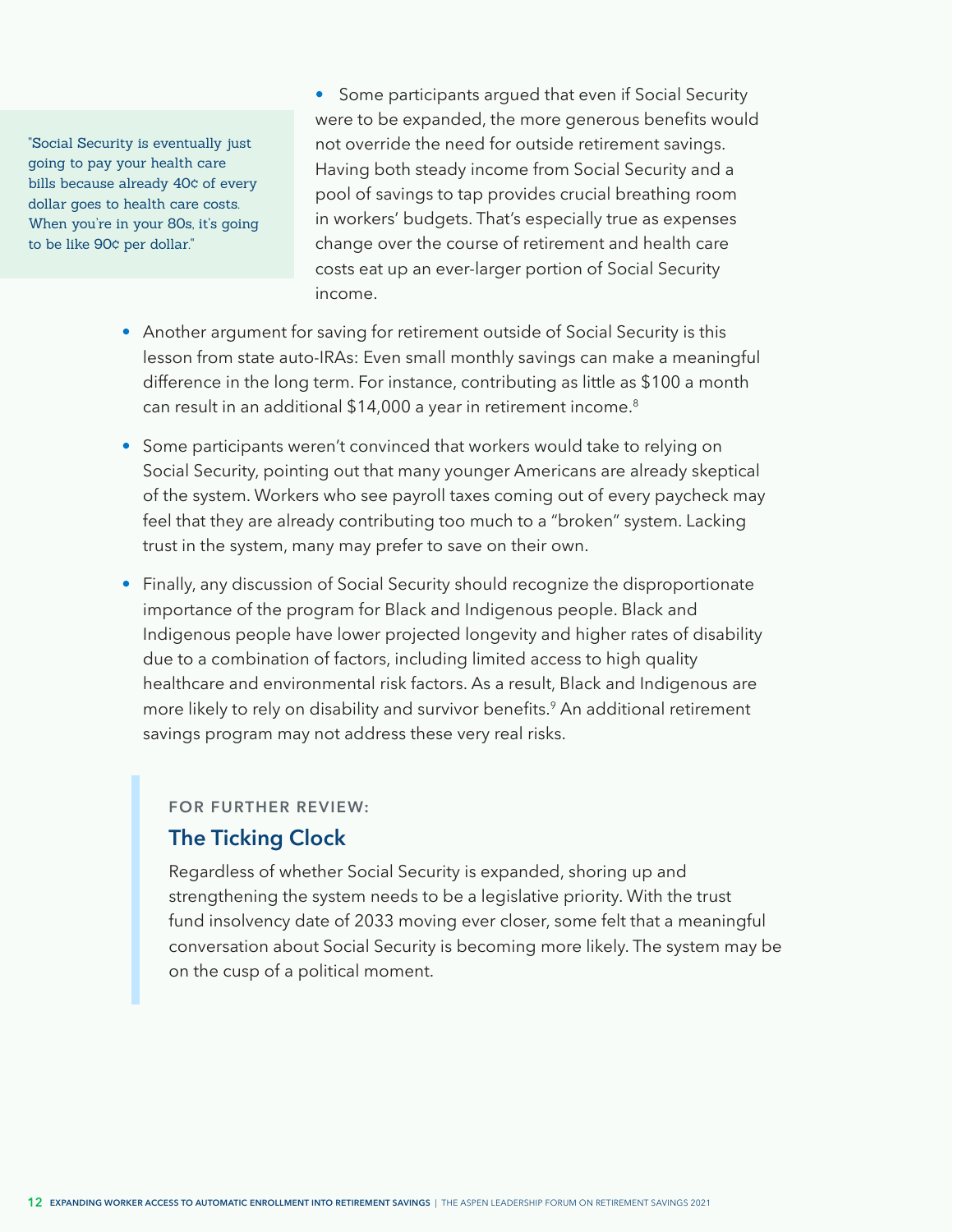## <span id="page-14-0"></span>**ONE PLAN**  THAT'S WORKING NOW

When OregonSaves launched in 2017, it was the first state-sponsored auto-IRA in the nation. Designed to aid the estimated one million workers in the state without access to a work-based retirement plan, the program requires most private employers that don't offer a savings option to enroll employees in OregonSaves, with a 5% default contribution rate. In the four years since, plan assets have surpassed \$100 million, and more than 100,000 savers have funded accounts, set up as Roth IRAs. With participating workers contributing \$143 a month on average, the average account balance currently stands at just over \$1,100.[10](#page-42-0)

A recent working paper published by the National Bureau of Economic Research found that OregonSaves has "meaningfully increased employee savings" among the primarily low-wage, highturnover workforce it serves. And though roughly one third of enrolled employees opt out, the researchers noted that may reflect an understandable need for low-income workers to prioritize short-term savings[.11](#page-42-0) 

To date, local businesses appear satisfied with OregonSaves. In surveys by the Pew Charitable Trust, nearly three quarters of participating employers report being satisfied with or neutral about the program. What's more, employers who are actually funding accounts through payroll contributions expressed higher satisfaction than ones who have recently signed up—a possible sign that working with OregonSaves is a positive experience.<sup>[12](#page-42-0)</sup>

## **ONE DEVELOPMENT** TO WATCH

Workers are typically paid every two weeks or even monthly, potentially creating a cash crunch for those who lack emergency savings. The wait can lead people to incur hefty overdraft fees or force them to turn to costly financial products like payday loans. A payroll approach called "earned wage access" eliminates the delay, permitting workers to collect what they earned on any single day right away, then have those advanced funds debited from their next paycheck.

At the Forum, the question was raised about whether this immediate payroll system could have an impact on retirement savings behavior. As one participant suggested, from a behavioral standpoint having ongoing access to cash may not encourage regular savings the way automatic 401(k) enrollment does. Still, by better matching income to spending needs and eliminating the fees associated with various forms of high-cost credit that erode low-paid workers' income, earned wage access could have a positive effect on overall financial health. It's a topic worthy of further study.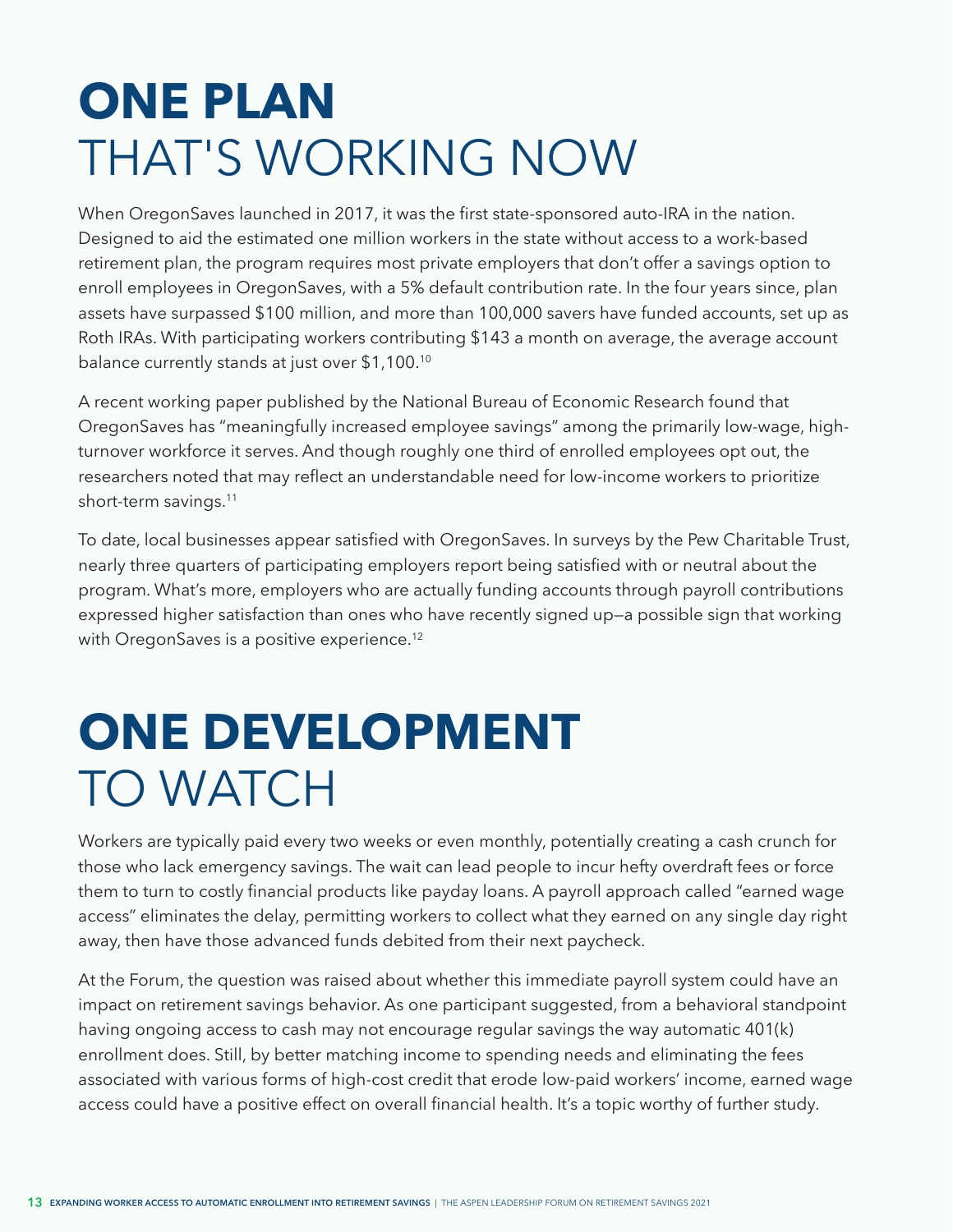# **BUILDING USER-CENTRIC, PORTABLE RETIREMENT SAVINGS TOOLS FOR THE 21ST CENTURY WORKFORCE**

## **A RAPPORTEUR'S SUMMARY**

**May 18, 2021**

1:00 p.m. – 4:00 p.m. Eastern

#### **About this Private Dialogue**

On May 18, 2021, the second private session of the fifth annual Aspen Leadership Retirement Forum on Retirement Savings convened to take on the challenges of retirement savings portability. More than a dozen participants discussed what portability means, why portability matters, why achieving it is so difficult, and what the next steps should be to ensure that all retirement savers — from gig workers to traditional employees — can retain and manage funds from multiple savings plans over their careers. The group also debated how the principles of portability should shape the wider discussion of increasing retirement plan access.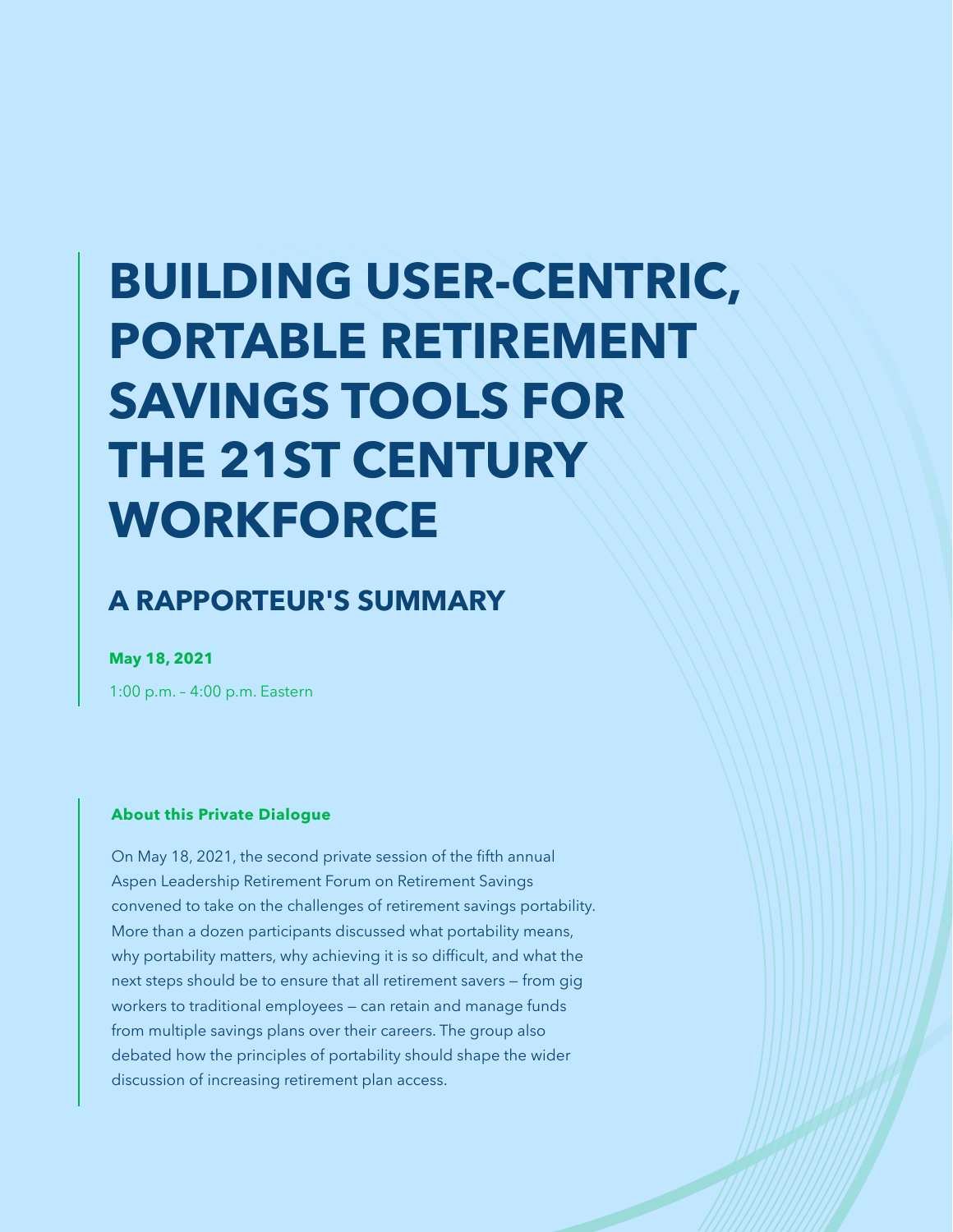## **SIX STATS** THAT TELL THE PORTABILITY STORY

When retirement plans are tied to specific jobs, as they are for most U.S. workers, the task of keeping that savings intact over a career falls to the individuals.

## 1. Every job change can trigger a 2. **portability challenge.**

**12 Median number of jobs over career**

Source: [U.S. Bureau of Labor Statistics,](https://www.bls.gov/news.release/pdf/nlsoy.pdf) August 2021

## **Plan leakage erodes retirement**  3. **security.**

## **\$60B - \$105B**

**Savings lost due to plan cash-outs, per year**

Source: Savings Preservation Working Group, "Cashing Out: The Systemic [Impact of Withdrawing Savings Before Retirement,](https://www.preservingsavings.org/issue-briefs)" October 2019

## **A direct plan rollover may not even be possible.**

**16%**

**Job changers who move to a company that has no retirement plan**

Source: Boston Research Technologies & Retirement Clearinghouse, "[Portability and the Mobile Workforce,"](https://info.rch1.com/hubfs/Presentation_Decks/Mobile_Workforce_Executive_Summary.pdf) April 2015

**Retirement savers like the idea**  4. **of automatic portability.**

**85%**

**Retirement savers who would find automatic transfers valuable**

Source: Employee Benefit Research Institute and Greenwald Research, "[2021 Retirement Confidence Survey"](https://www.ebri.org/docs/default-source/rcs/2021-rcs/rcs_21-fs-6_wsp.pdf?sfvrsn=7ad83a2f_4)

## **Yet, automatic portability might**  5. **require a new government rule.**

**57%**

**Retirement experts surveyed who support a government mandate for automatic portability** 

## **48%**

**Retirement experts surveyed who believe automatic portability is feasible without a government mandate** 

Source: Aspen Institute Financial Security Program, "[Expert Survey on Retirement Savings,](https://www.aspeninstitute.org/publications/expert-survey-on-retirement-savings/)" April 2021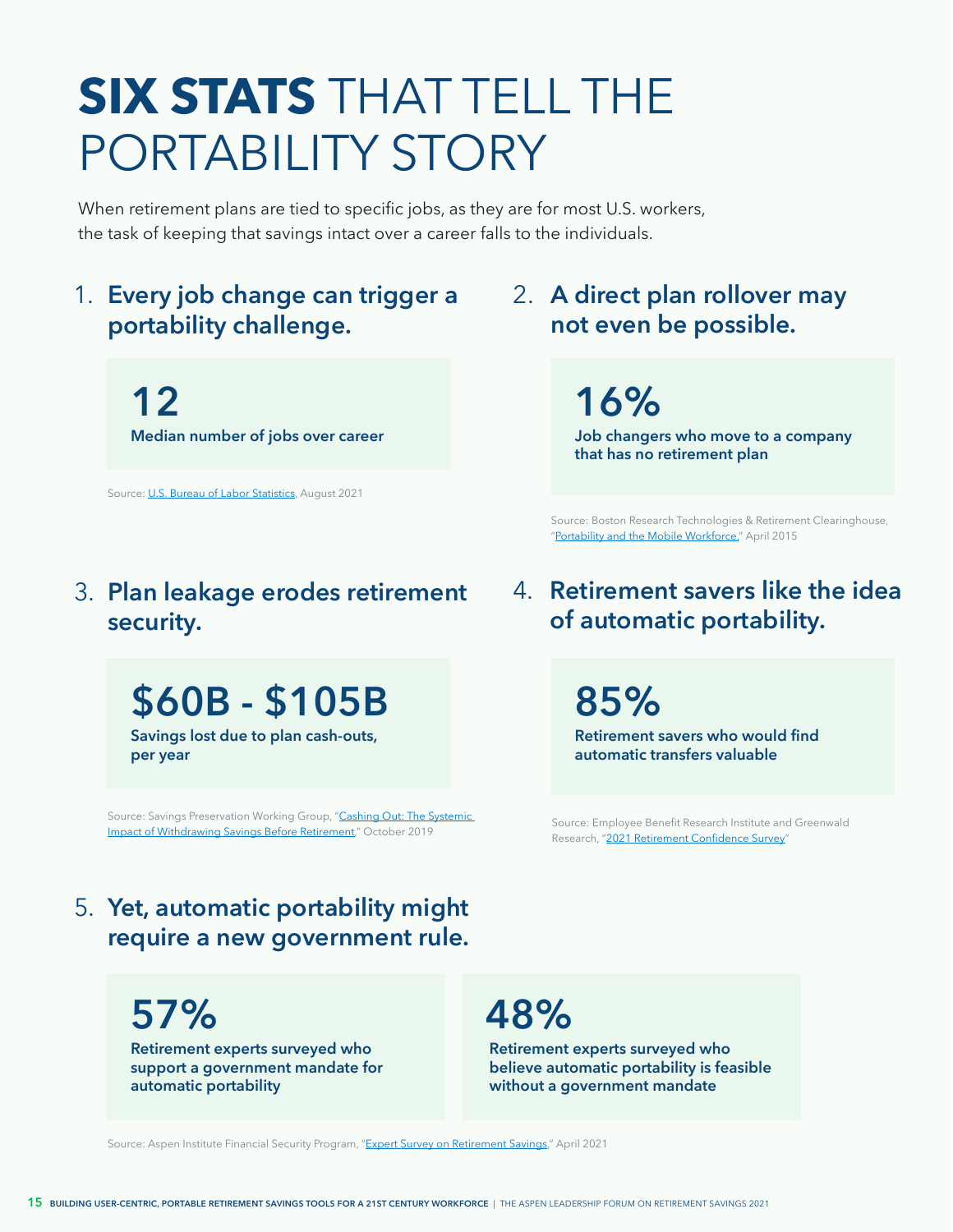# THE **BIG** QUESTIONS

## **Is the solution to portability a government mandate, 1. better technology, or something else?**

When workers leave jobs, it falls to them to move their retirement plan to a new employer's plan or an IRA, a process that can be complicated and confusing. It can be counterproductive, too: each transfer raises the risk of plan leakage, as workers see an opportunity to cash out instead. True retirement security, then, must be built on three pillars: not only access to a savings plan and sufficient income to fund it, but also systems that support retention.

• In discussing the most traditional definition of portability – that is, moving workplace retirement from a former employer's plan to a new employer's plan or an IRA — participants agreed that the process remains onerous, littered as it is with unnecessary points of friction. An infrastructure that would enable users to move plans with ease simply does not exist. One participant likened it to train stations with no connecting rails.

#### **OVERHEARD**

"Nobody gets up in the morning and says, 'I'm going to dedicate the next 12 hours to transferring my former employer's plan!'"

""It's almost like we built train stations but didn't put any tracks out there. If you're in a station you're doing great, but when you need to go to a new one, no tracks." • For starters, two things needed to

make plan transfers easier are the standardization of data and the homogenization of rules. Although seamless systems currently exist to handle other financial transfers say, among brokerages — none exist for retirement plans.

### • A key debate among participants was over whether the federal government should require employers to automatically transfer the retirement accounts of

departing employees to the one offered by their new workplace. An Aspen survey of retirement experts found that 57% supported such a mandate.

- That said, nearly half of the experts surveyed thought that automatic portability would be feasible only if the government mandated it. Participants agreed that employers and recordkeepers will need an impetus to take on the challenge, given the billions of dollars that participants estimated might have to be spent to build the infrastructure.
- Participants noted that though creating an infrastructure to support seamless portability would be costly, it still would be in the economic interest of recordkeepers, who could benefit from managing fewer small-balance plans and more larger, consolidated ones.

"There is not enough impetus for employers and recordkeepers to set up a fully connected system to ease portability. You need a national portability mandate to create that impetus."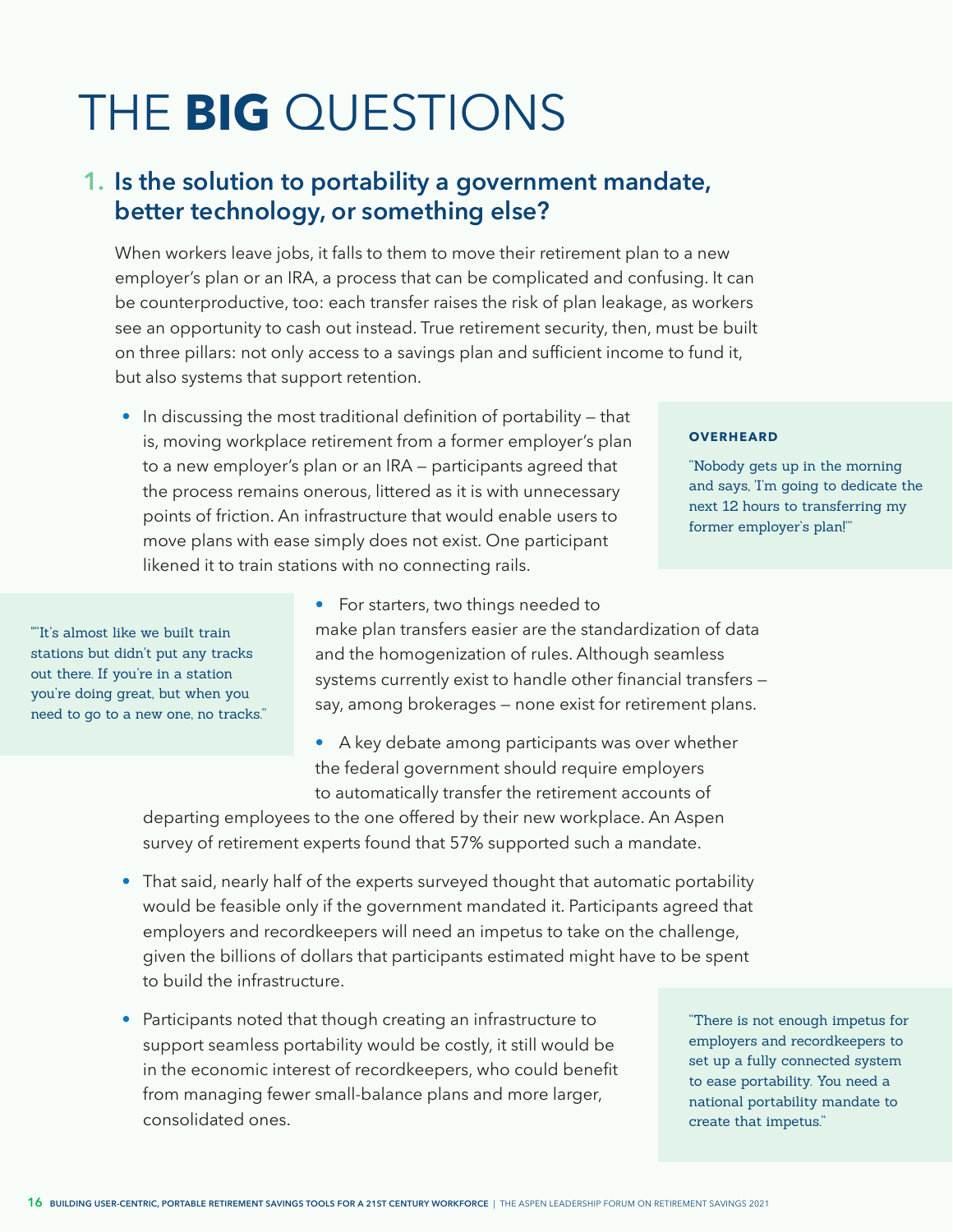"The most important thing a retirement savings plan can do is generate good outcomes for the people in it, and often that involves scale and strong governance. Ideally, with scale comes low costs." • Not all participants supported automatic portability, arguing that savers should have the choice to keep their plan with a former employer. Others noted that auto portability does include an opt-out provision.

• As access to retirement savings plans with automatic enrollment is expanded, finding a solution for portability becomes more urgent. As small plans proliferate so too does the chance that

workers will leave theirs behind. The NEST program in the United Kingdom, for example, which requires employers to offer a retirement plan or use a national default option, has 10 million dormant accounts with balances under 1,000 GBP (1,365 USD).

"I don't want to be forced to move my retirement plan, but it should be easy to do if I want to, and I shouldn't have to worry about lost checks or taxes."

• Another risk is that workers simply cash out what seems like an inconsequential balance. Such leakage could turn out to be an unintended consequence of the push to increase access if we don't simultaneously design a more portable system.

### **Is portability the true end goal? 2.**

Fueling the portability discussion is a need to leave savers with as few individual retirement accounts as possible. Not only is a single plan easier to manage but consolidating several smaller plans into a larger one can mean lower total fees. The ability to move a retirement plan may not be the only way to achieve this goal, though. Furthermore, easing portability may not help every retirement saver.

"I think relying on the old model isn't serving individual savers or employers, full stop."

• Most visions of portability suggest that workers need only get past logistical hurdles before they can forward their old retirement plan. But throughout the session participants noted that not all types of plan transfers are possible. For example, a Roth IRA can't be rolled into a 401(k), which matters because emerging state auto-IRAs

are adopting the Roth post-tax contribution structure.

- The typical American worker will change jobs 12 times in a career, and at least some of those moves provide their own barriers to portability. An analysis by one participant found that currently in a third of those moves workers aren't able to make a direct plan transfer.
- If the goal of portability is for savers to have as few retirement plans as possible while stemming systemic leakage, another solution could be what some participants termed "interoperability." This is a single retirement plan into which multiple employers can direct payroll deductions, even simultaneously, across a worker's career.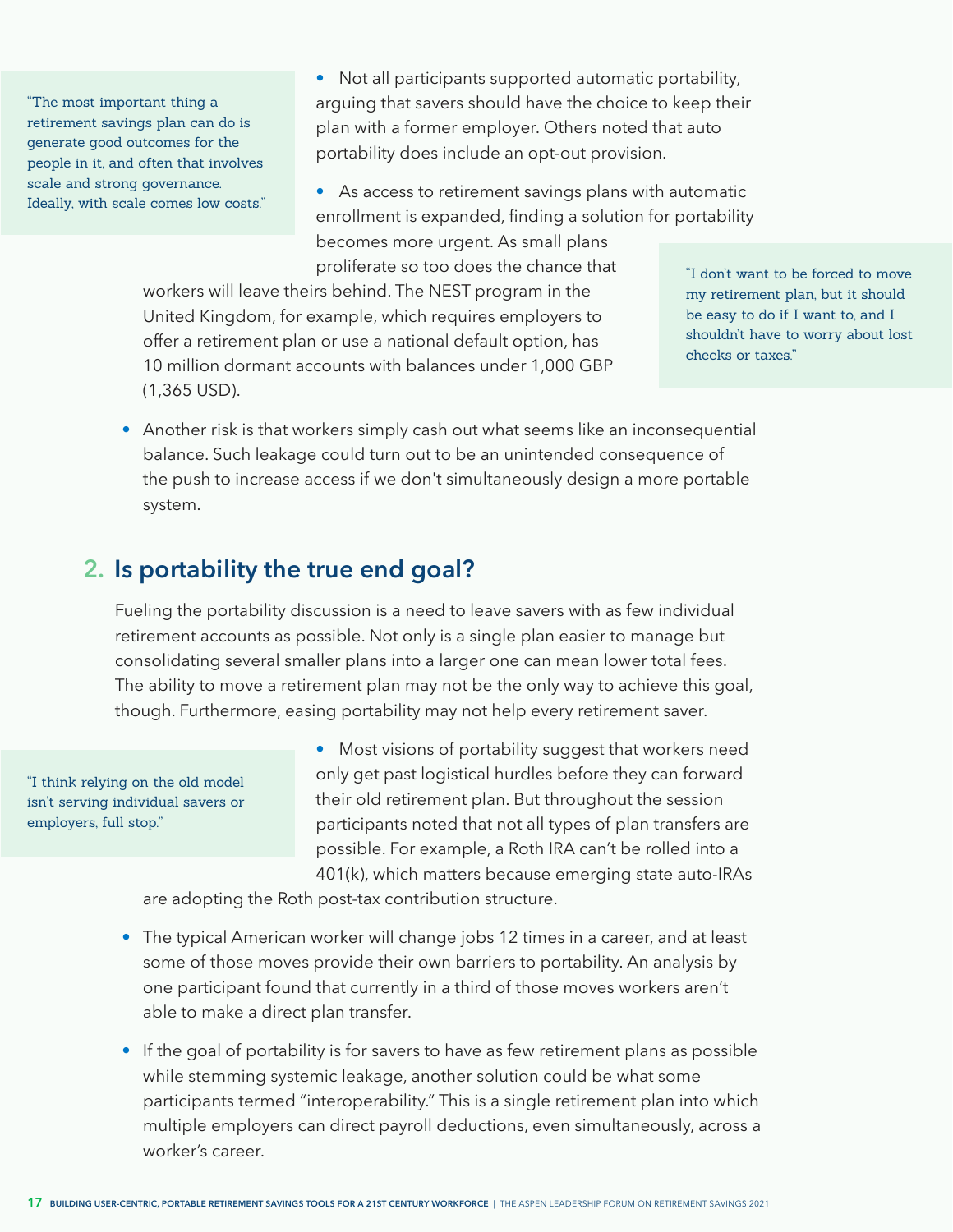• Current state auto-IRAs are interoperable plans — as long as a worker's next job is with a participating employer in their home state. Those who can't tread that career path will be the next portability challenge to address. Could state-to-state rollovers be permitted, or state-to-private-plan transfers?

"Just have one darn IRA that everything flows into. When you change jobs, you just generate a new stream that goes into the pool."

• Privately run interoperable plans, at least within industries, are beginning to emerge, such as the Secure Retirement Plan for home care workers in Washington State. There is also the burgeoning category of retirement plans administered by fintech firms. These IRAs can be funded with payroll deductions or bank

"I actually think portability is the wrong word because we're really talking about permanence, that is, retaining money. We've created obstacles, and now overcoming them means portability. Maybe we should just remove those obstacles and say, 'This is your money.'"

transfers and can potentially travel with the user from job to job.

• An even more provocative idea is decoupling retirement plans from employers altogether. Yes, employers are in the best position to facilitate automatic payroll deductions into retirement plans. Still, freeing them from managing those plans could go a long way not only towards alleviating the portability problem but to expanding access to the millions of contingent, part-time, and small business employees without access to a retirement savings program as well.

"We attach certain things to employment, and there's no reason for that other than history. We don't need employers to be involved in anything else besides withholding."

## **How should portability shape the discussion of a national 3.auto-IRA?**

The rapid expansion of state auto-IRAs continues to strengthen the case for a national savings plan, but whether that plan will foster greater portability remains to be seen. Today, workers can own different types of tax-advantaged accounts. In workplaces, 401(k)s dominate. States, meanwhile, are relying on Roth IRAs. And fintech firms that provide retirement plans to workers with no other options may offer traditional pre-tax IRAs. The result is a patchwork of tax treatments, withdrawal rules, and contribution limits, all of which leads to incompatibility. So: what should the default national plan be?

"With Roth auto-IRAs, are we solidifying something without thinking about the unintended consequences?"

• Those with access to a 401(k) at work can save as much as \$19,500 a year tax-deferred, \$26,000 once they reach the age of 50. Traditional and Roth IRAs allow for much smaller annual contributions: \$6,000, or \$7,000 for those 50 or older. Does that lower contribution cap put non-workplace savers at a disadvantage? Some participants felt that the wide gap created an uneven playing field, but others noted that lower-income workers

excluded from workplace plans are unlikely to be able to save enough to bump up against IRA caps in any event.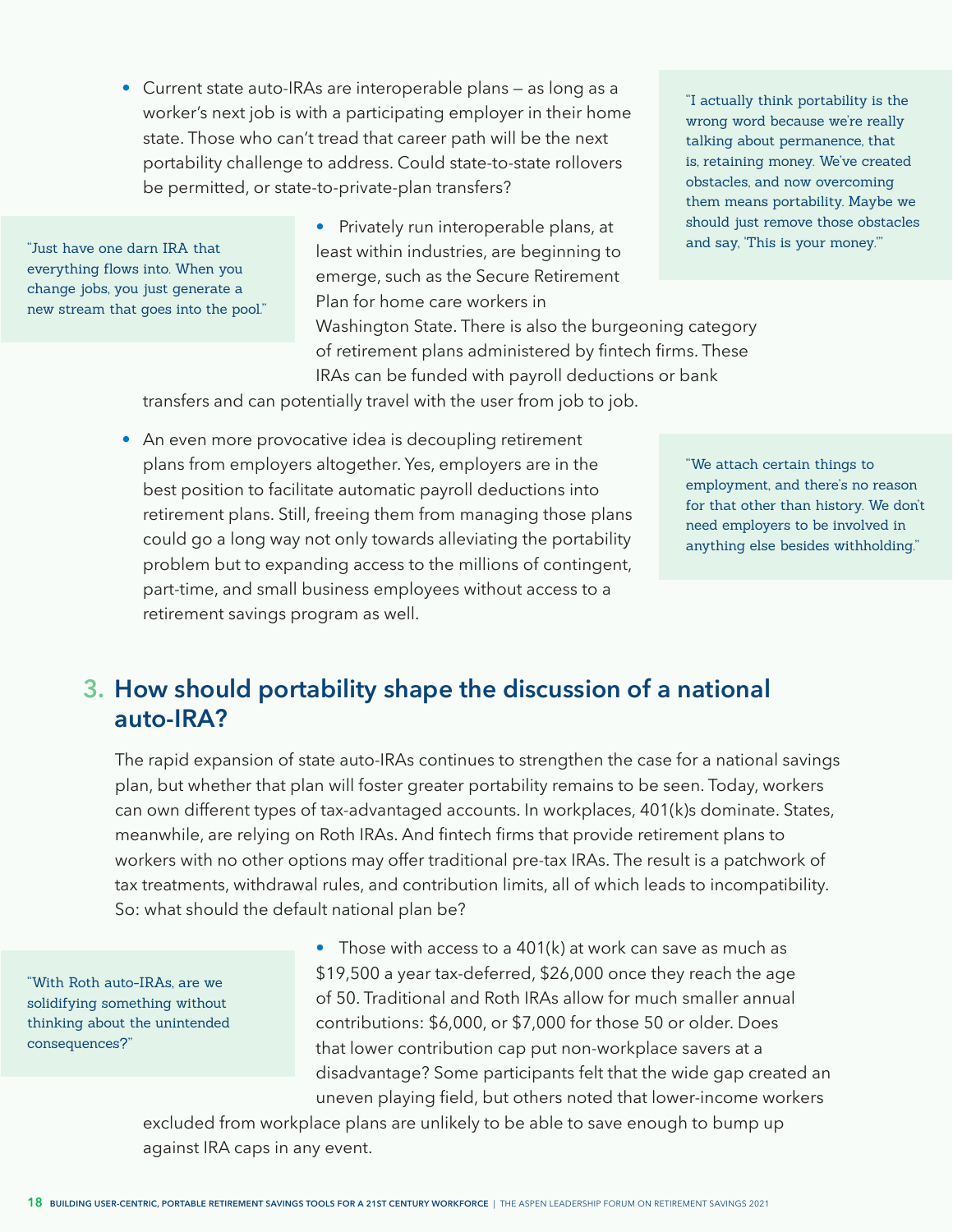• When it comes to portability, IRAs are a practical and flexible choice, easily accommodating job changers. But to maximize their usefulness would mean raising contribution caps. An even more significant enhancement would be to allow employers to match worker contributions to an IRA. Fintech firms offering employer-funded IRAs report that a majority of small employers are interested in such a feature.

"In 401(k)s, your tax-advantaged contribution amount is much higher than in IRAs, and that seems to create a pretty unlevel playing field."

"What if instead of relying on the 401(k) system, we raise IRA limits, and allow employers to contribute and match, but free them of fiduciary responsibility?"

• Although low contribution caps may diminish an IRA's value as a savings vehicle, they do not interfere with its value as a recipient of rollovers, especially for sub-\$5,000 accounts that employers are allowed to distribute and have little incentive to keep. Once savers have an IRA, they are more likely to roll over other funds into it, according to Pew Research.<sup>1</sup>

• In the end, when it comes to

portability and streamlining a saver's number of plans, participants noted that the most crucial distinction might be between pre- and post-tax funds. Absent allowing those funds to exist side by side in a single plan, we could set a goal of two consolidated retirement accounts for all savings accumulated over a career. From a behavioral-finance standpoint, that's a situation that savers can manage.

"The suggestion that an IRA does not allow enough savings is not true for most workers in the U.S."

### **What's Working Now**

Several programs are already making it easier for workers to hold on to their retirement savings when they switch jobs. In particular, state auto-IRAs allow workers to stick with the same plan when they take a job with a new employer that participates in the plan. One Washington state program applies a similar construct to a single sector: home healthcare workers.

Any caregiver who is either employed by one of 11 home-health agencies or who contract directly with the state is automatically enrolled after a six-month waiting period in the SEIU 775 Secure Retirement Plan, a multi-employer savings plan that launched in 2016. Employers contribute up to 80¢ an hour — which gets invested in age-based portfolios — on behalf of each participating employee (who cannot contribute on their own). At retirement, workers are eligible for either a lump sum or monthly payments based on their account balance. Currently, the plan covers 100,000 participants and has nearly \$200 million in assets.

Similarly, there is an increasingly popular marketplace solution to the traditional challenge of ensuring that workers neither cash out nor forget about small savings plans when they change jobs. Retirement Clearinghouse, based in Charlotte, N.C., helps plan sponsors automate the process of moving a departing employee's retirement account to their new employer's plan. In September, Vanguard announced that it was partnering with the clearinghouse to service its plan-sponsor clients. That deal will greatly expand the reach of this solution.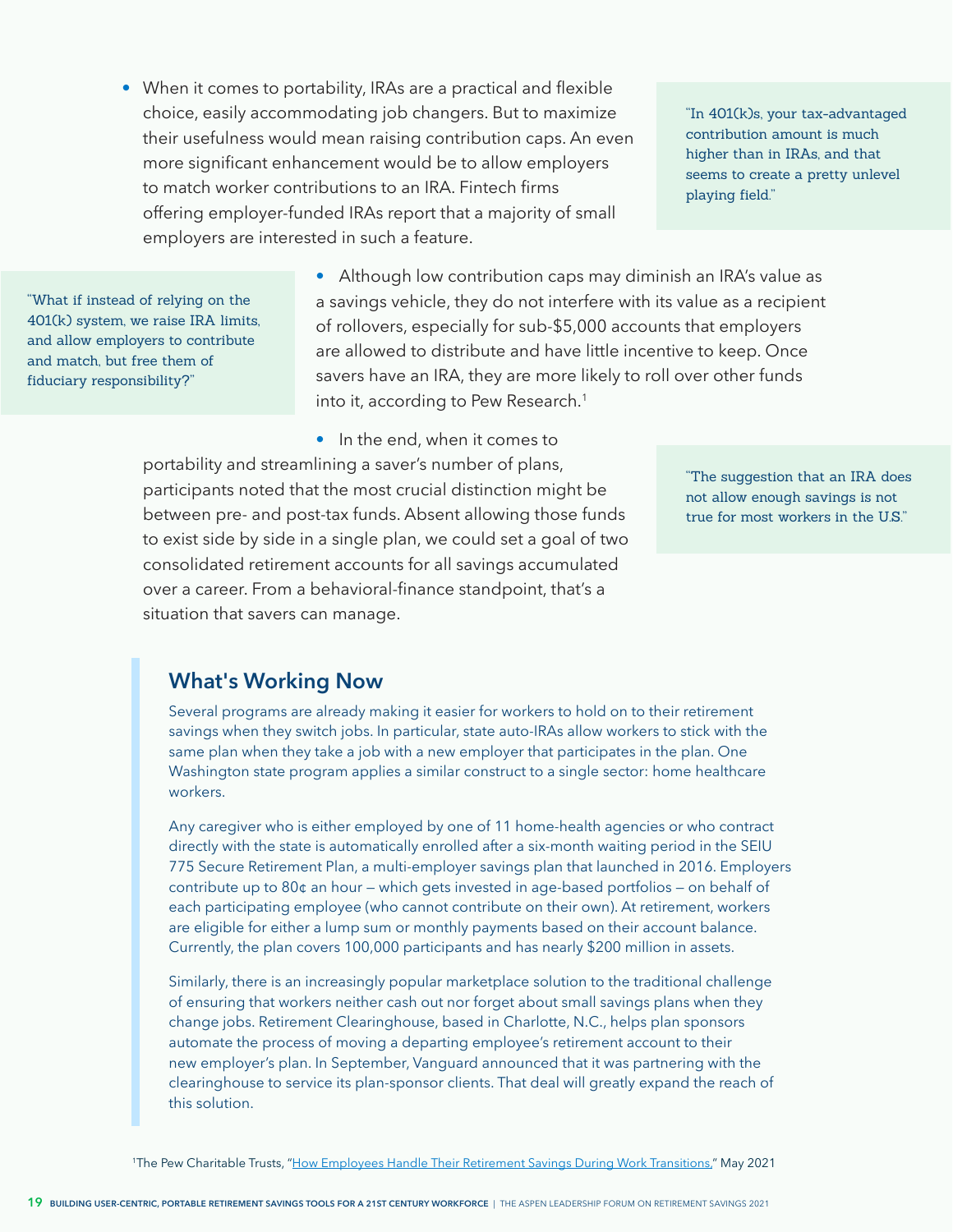# **STRENGTHENING AND STEADYING CASH FLOW IN RETIREMENT**

## **A RAPPORTEUR'S SUMMARY**

**June 8, 2021**

1:00 p.m. – 4:00 p.m. Eastern

#### **About this Private Dialogue**

On June 8, 2021, the fifth annual Aspen Leadership Retirement Forum on Retirement Savings convened a panel of 12 experts to discuss the challenges of creating a steady and sufficient income stream in retirement, especially for those who struggled to save during their working years. In this private dialogue, Forum participants examined the problems that retirees encounter in trying to make a career's worth of savings last a lifetime, while contending with unpredictable expenses and changing spending patterns. Participants debated the role of private businesses and governments in creating retirement income that is reliable and routine. The group also considered how Social Security—the bedrock of financial security in retirement—works in combination with income generated from savings, and how it could be strengthened, especially for low-income beneficiaries.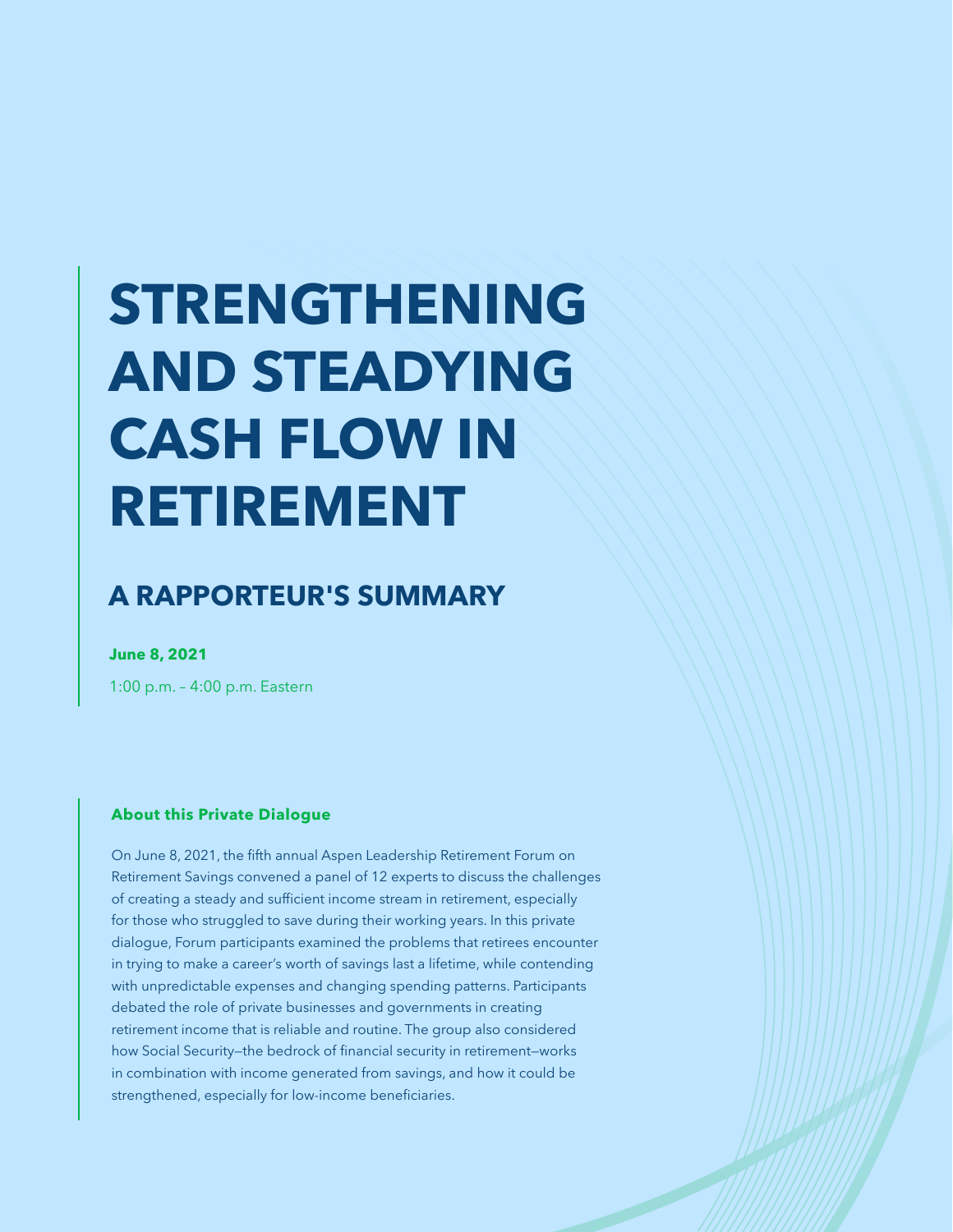## **EIGHT STATS** THAT TELL THE RETIREMENT CASH FLOW STORY

1. Many new retirees can't keep up 2. **pre-retirement spending levels.**



Note: Research based on people who retired between 1992 and 2014.

Source: Consumer Financial Protection Bureau, "Retirement Security and [Financial Decision-Making,](https://www.consumerfinance.gov/data-research/research-reports/retirement-security-financial-decision-making-research-brief/)" May 2020

**More of today's retirees are dedicating cash flow to debt service, compared to previous generations.**



Notes: For ages 56-61; median debt is in 2015 dollars.

Source: A. Lusardi, O.S. Mitchell, N. Oggero, "The changing face of debt [and financial fragility at older ages](https://gflec.org/wp-content/uploads/2018/06/Changing-Face-of-Debt-and-Financial-Fragility-at-Older-Ages.pdf?x56511)," American Economic Association, 2018

**Many on the cusp of retirement** 4. 3. **don't know what their Social Security checks will contain.**

> **30% of near-retirees can't even guess what they will receive from Social Security**

Note: Based on individuals one to two years before they are eligible for benefits.

Source: Andrew Biggs, ["Improving the Social Security Statement](https://www.rand.org/pubs/working_papers/WR794.html)," Rand Corporation, 2010

**Waiting to claim Social Security benefits provides a substantial financial advantage...**

> **77% increase in monthly Social Security benefit if claimed at age 70 vs. 62**

Note: For those born 1960 or later.

Source: Social Security Administration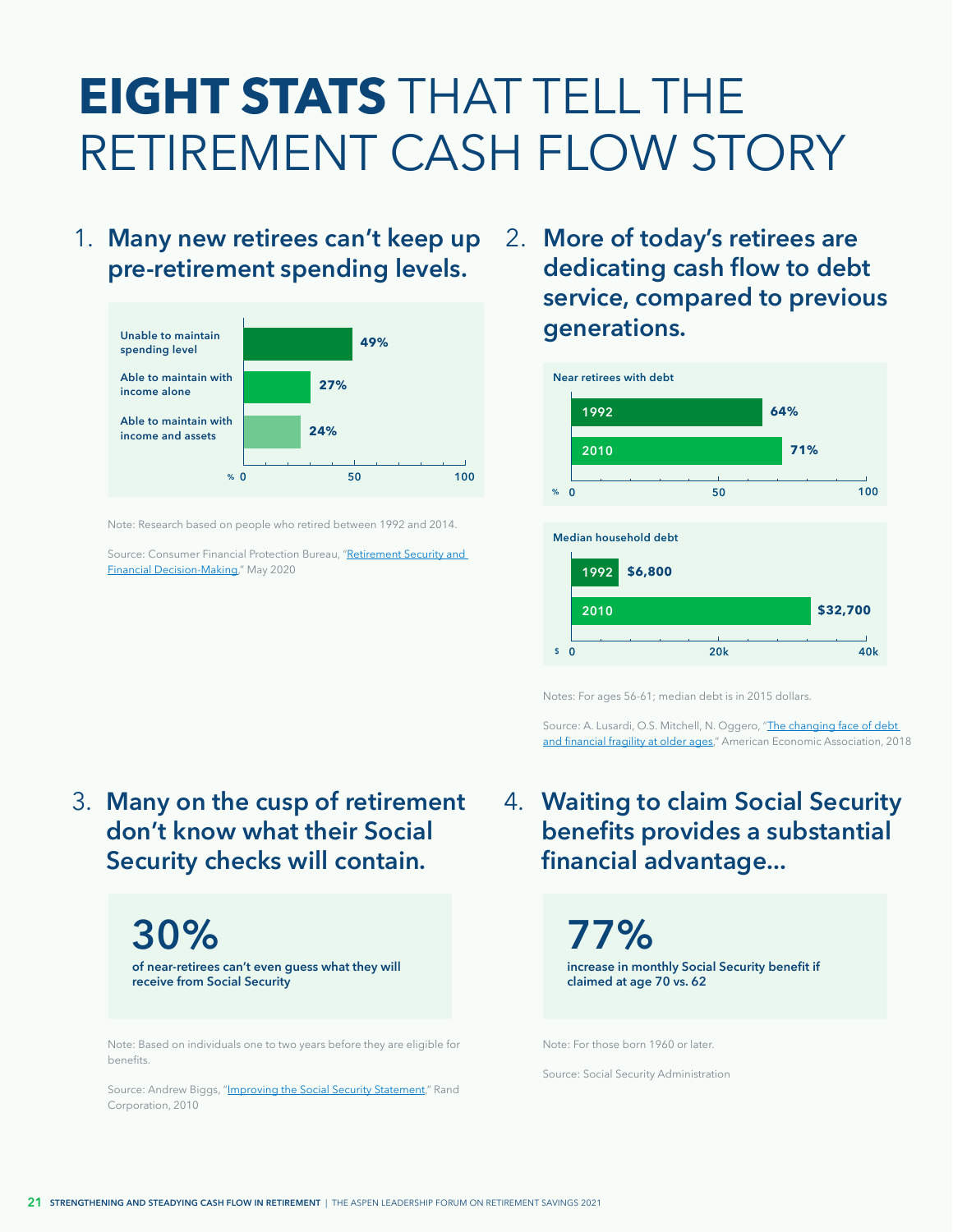**... But most retirees make poor**  5. **decisions about when to make their claim.**

**4% of retirees claim Social Security at optimal time \$110,000 how much Social Security money an average household leaves on the table as a result of mistimed claiming**

Source: United Income, 2019

**When given the choice between**  6. **lump sum or income for life for their pension, workers often choose the former...**

**27%**

**Annuitization rate for pension-plan participants when there were no restrictions on lump-sum distributions**

Source: EBRI Issue Brief, ["Annuity and lump-sum decisions in defined](https://www.ebri.org/content/annuity-and-lump-sum-decisions-in-defined-benefit-plans-the-role-of-plan-rules-5151)  [benefit plans: the role of plan rules](https://www.ebri.org/content/annuity-and-lump-sum-decisions-in-defined-benefit-plans-the-role-of-plan-rules-5151)," 2013

## **7.** ...and that single, up-front **8**. **payment doesn't always last long.**

**21% of retirement-plan participants who took a lump sum depleted it within five and a half years, on average**

Note: From defined benefit or defined contribution plan.

Source: MetLife, "[Paycheck or Pot of Gold Study](https://www.metlife.com/about-us/newsroom/2017/april/retirement-plan-lump-sums-being-depleted-too-quickly/)," 2017

## **Spending in early retirement can be unpredictable.**

In first three years of retirement:



Note: For those who retired age 60–69

Source: JP Morgan Asset Management, "Three Retirement Spending [Surprises,](https://am.jpmorgan.com/us/en/asset-management/adv/insights/retirement-insights/defined-contribution/three-retirement-spending-surprises/)" 2019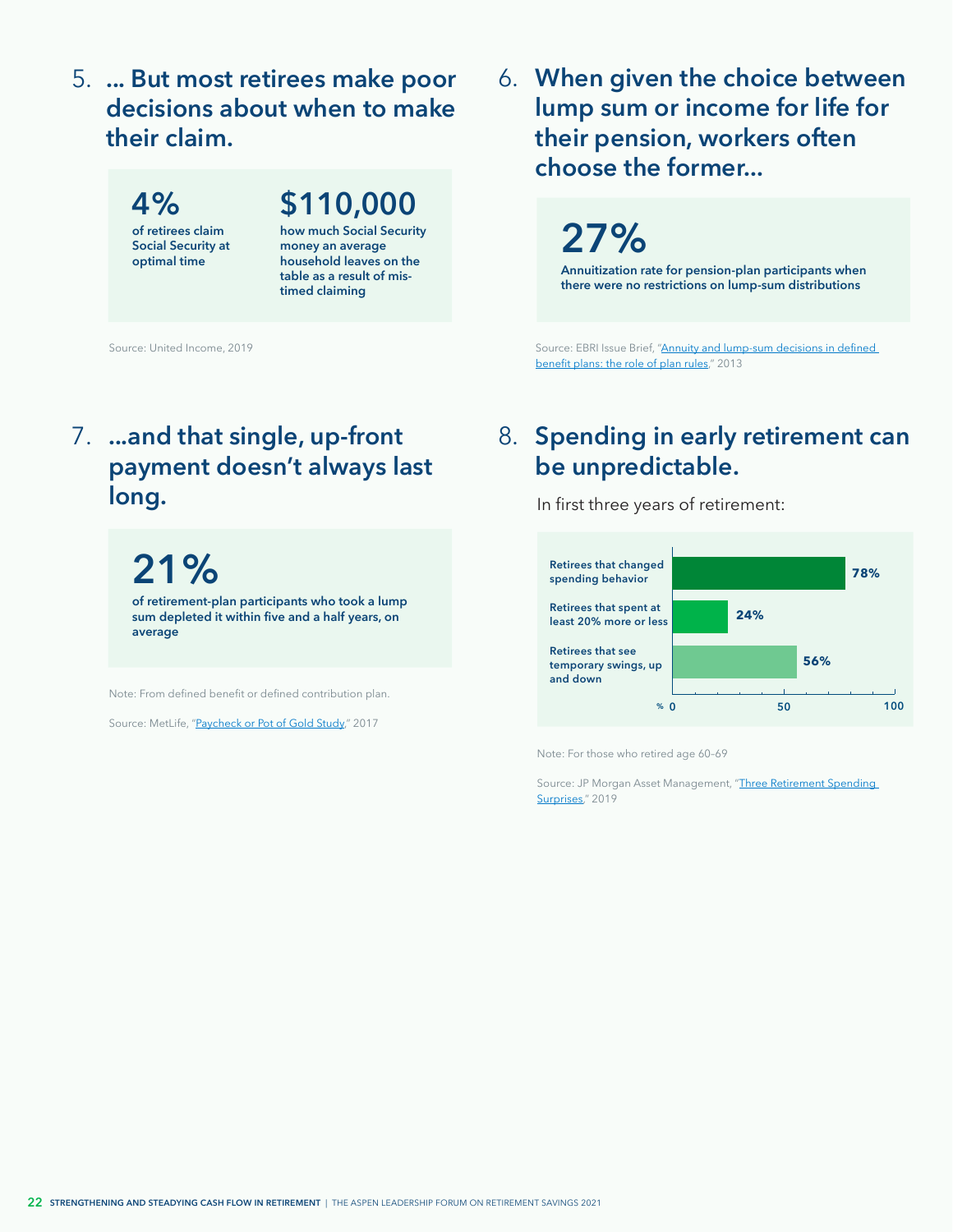## <span id="page-24-0"></span>THE **BIG** QUESTIONS

## **How can we more effectively guide Americans through 1. the complicated decisions about converting savings to income and claiming Social Security, to help them maximize their cash flow during retirement?**

From having no idea about how much income their savings will produce to a poor understanding of longevity expectations, most retirement savers are largely ignorant of what lies ahead for them financially. Workers currently receive little guidance from employers or retirement-plan sponsors on the subject, and while that continues to be the case, they will be at risk of making costly mistakes when they begin to draw on their savings during retirement.

#### **OVERHEARD**

"The average American has no one to speak to and doesn't understand what they should be working towards. That's our challenge."

"Now, the agency is doing a better job of informing people that Social Security is not meant to be your only source of income in retirement."

• For millions of Americans, Social Security is the linchpin of their retirement. Yet many workers who are close to retirement do not even know what benefit to expect. The annual statements available to all workers are being overhauled, with new factsheets targeted at different age groups. Among the enhancements: personalized estimates of benefits by claiming age.[13](#page-42-0) In

addition, the statements will note that Social Security benefits are not intended to be one's sole source of income. Although Forum participants were optimistic that these statements would prove helpful, most workers have to create an online account and request one since Social Security no longer mails statements every year.

- A provision of the SECURE Act requires 401(k) plan sponsors to disclose an estimate of the monthly income that savings could produce for each participant. These lifetime income illustrations show what the plan balance would pay if annuitized. The new rule took effect in September 2021; its effectiveness is worth watching.
- Absent other direction, required minimum distributions (RMDs)-the base amount retirees have to take each year from their retirement plans once they reach age 72—have become the de facto determinant for how much to withdraw, participants noted. But RMDs were never intended to serve this function, and the fact that they've taken on that role for some retirees highlights the need for more and better advice.

"I'm pretty sure our RMD rules were not written as optimal consumption rules, but as long as they are playing that role we have to have a conversation about what a sustainable RMD path looks like."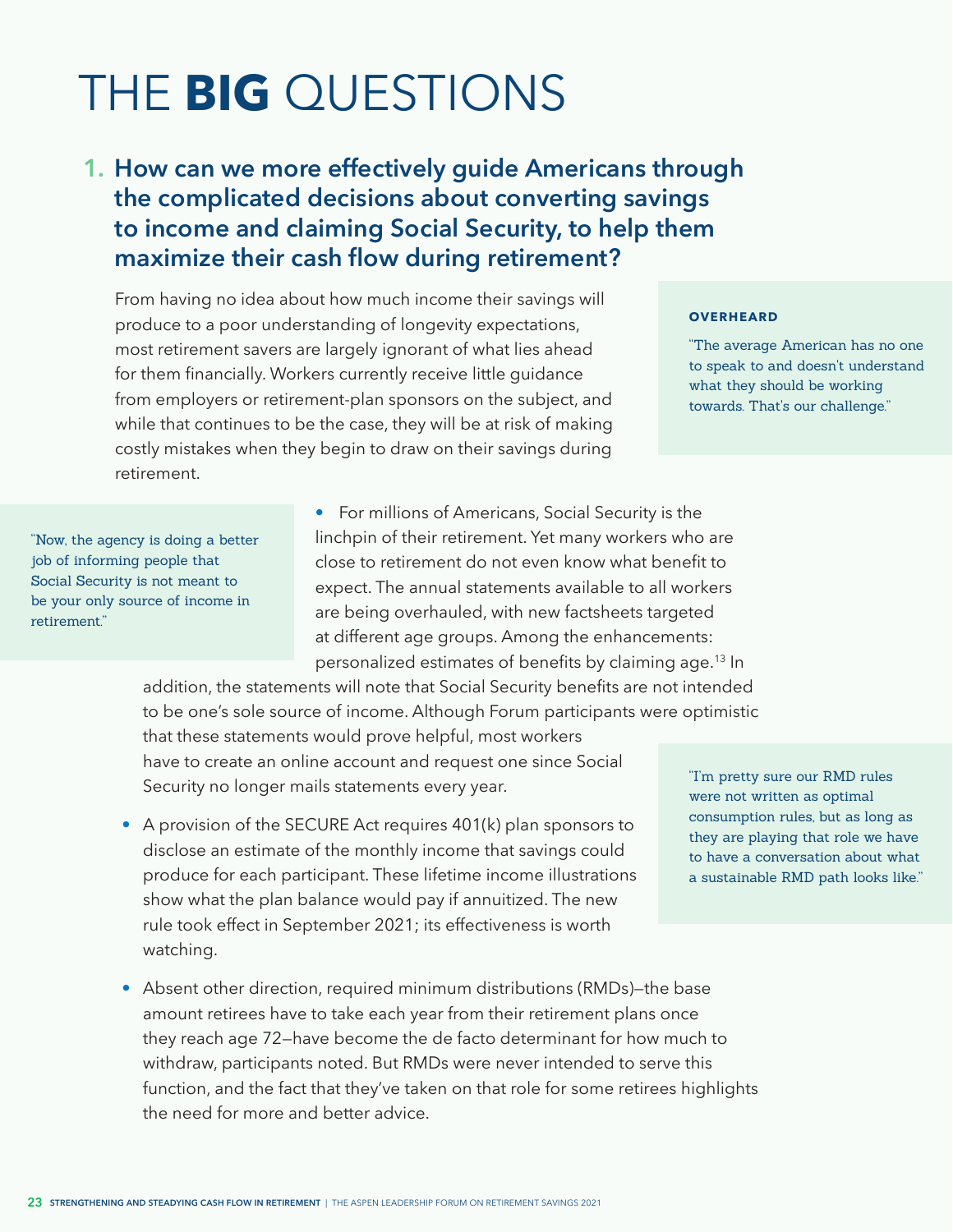"A simple strategy that's good enough for 80% of us—it could be written in three bullets on a slide—is what's missing in the accumulation and decumulation phases of retirement right now."

• Given the significant challenges of turning savings into a lasting income, workers clearly need more information before they enter their decumulation phase. Participants wondered if simple best practices could be developed that would sufficiently cover the interests of a vast majority of retirees.

• Workers may benefit from more workplace financial education focused on retirement cash flow. But employers remain hesitant to cross the line into perceived investment advice, as long as it could open them up to liability. More government guidance on the kinds of financial advice employers can offer could help.

• Professional financial advice is out of reach for many workers. One idea was to create a tax credit to cover a session with a financial advisor, integrated into the Social Security process, similar to the IRS volunteer taxpayer assistance program.

### **Are we doing all we can to strengthen and promote Social 2. Security—retirees' most reliable source of income?**

Revised Social Security statements are a positive development in terms of educating workers about what to expect, but more must be done to help retirees maximize their benefit. And given how much low- and even moderate-income retirees rely on Social Security, the system must be strengthened for these groups in particular.

"For low-wealth retirees, the only thing we can do is expand Social Security benefits, because it's the only universal program we have for them."

"It's very difficult to convince people to postpone Social Security—even when they know it's in their interest—because they are hesitant to draw down their savings balances."

• Called the "cheapest and best annuity" by one participant, Social Security is a powerful tool for strengthening cash flow in retirement. But often beneficiaries fall to take full advantage of their benefit. One study found that the average household misses out on \$110,000 in lifetime income as a result of poor claiming decisions, including that of starting to collect benefits earlier than what would be optimal.

• Waiting to claim Social Security pays off with a significantly higher monthly benefit. Delaying from age 66 to 70 alone results in a 32% higher benefit. But few Americans stay on the job until age 70. So, what's needed is not only better guidance but also tools that help bridge retirees to a later claiming age. Taking higher withdrawals from retirement accounts early on or purchasing an annuity to cover the beginning of retirement could allow retirees to wait and collect what's in effect a bigger annuity.

"It's hard, but we need to educate people about the benefits of claiming Social Security at age 70. One thing we can teach them is to partially annuitize their 401(k)."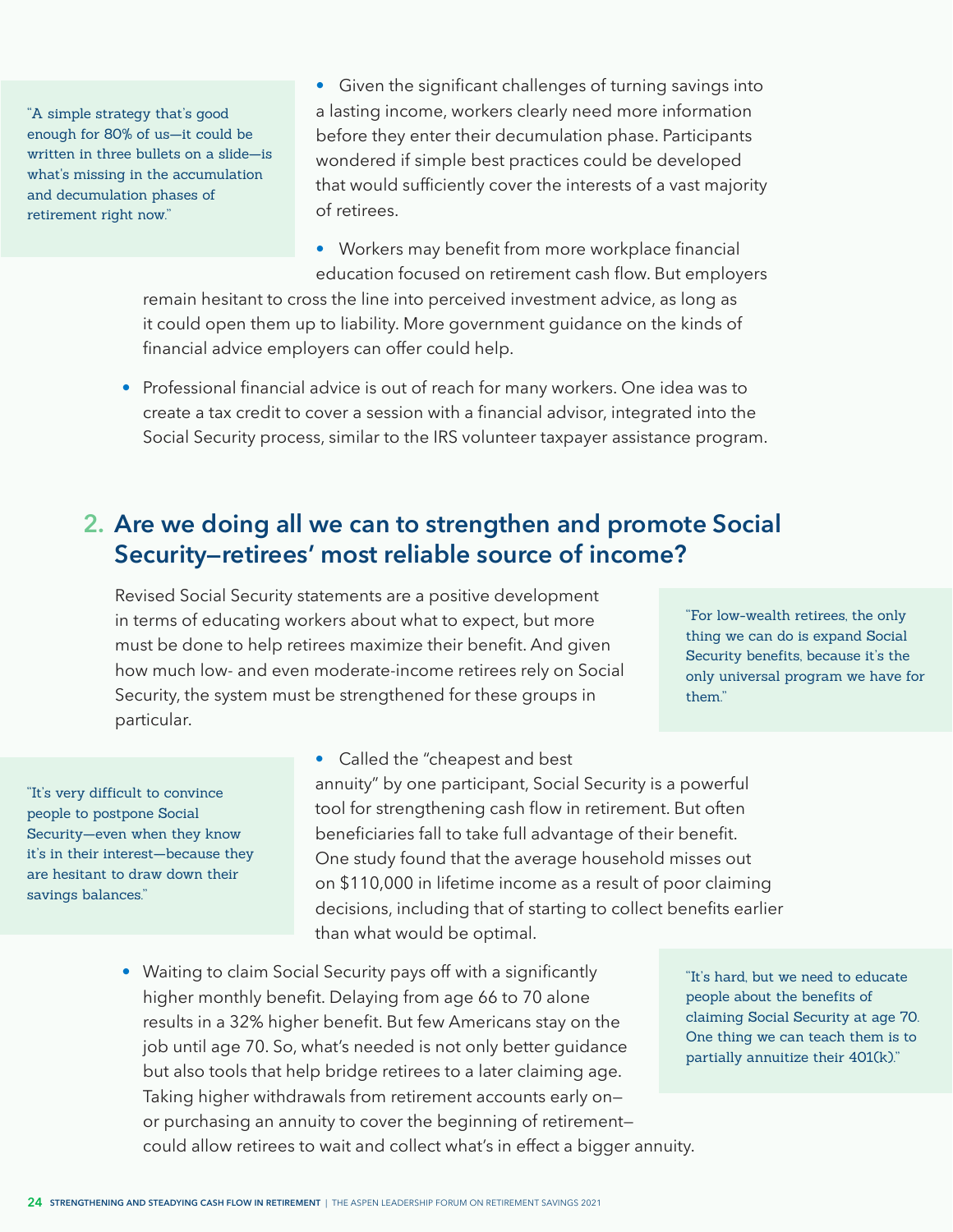<span id="page-26-0"></span>• A bridge to Social Security is the idea behind a proposal for a new kind of workplace retirement savings plan: Supplemental Transition Accounts for Retirement (STARTs). Funded by employees, employers, and the government, STARTs would be drawn down by retirees before Social Security starts, enabling a later claiming age.<sup>14</sup> Withdrawals would match what the retiree would have otherwise been collecting from Social Security.

"Do you look at something like giving caregiver credits for women who left the labor force for a few years and thus won't have the full 35 years? Can we fill in those zero years with some sort of average?"

• For low-wealth retirees, Social Security will continue to be a primary income source, if not the only one. It can be as crucial for middle-wealth retirees too. Participants discussed ways to expand benefits for these groups, including work credits for time spent outside the workforce for childcare, indexing taxation thresholds to inflation, or a stronger guaranteed minimum benefit for lifelong low-wage workers.

• Black and Latinx retirees are more likely to rely on Social Security for most or all of their income.[15](#page-42-0) Strengthening the system as a whole will help address racial inequities in retirement security.

## **How does debt hinder retiree cash flow, and what can 3. be done to counter it?**

Americans are heading into retirement with more debt than ever—from mortgages, medical expenses and even student loans.

- Comfort level with debt varies by generation. That makes generalizations about carrying debt into retirement harder to establish.
- Retirees and near-retirees need more guidance around debtrepayment strategies. If a retiree has little in assets, should debt repayment even be the priority?
- "For some low-wealth workers, the smartest thing they can do with \$25,000 in savings is to pay off debt. The result will be increased borrowing capacity to smooth out shocks. Or will they just borrow more?"
- Social Security benefits can be garnished to collect on defaulted student loans, a practice that can have a harmful impact on retiree cash flow. Participants discussed whether reforming collections practices should be on the table.

"Why should companies write down debts? Companies exist for a reason, and it's not social policy."

• One participant raised the possibility of lenders writing off or relieving debts of financially vulnerable retirees as a form of targeted cash flow support. That suggestion sparked an objection on the grounds that such forbearance isn't the role of private business.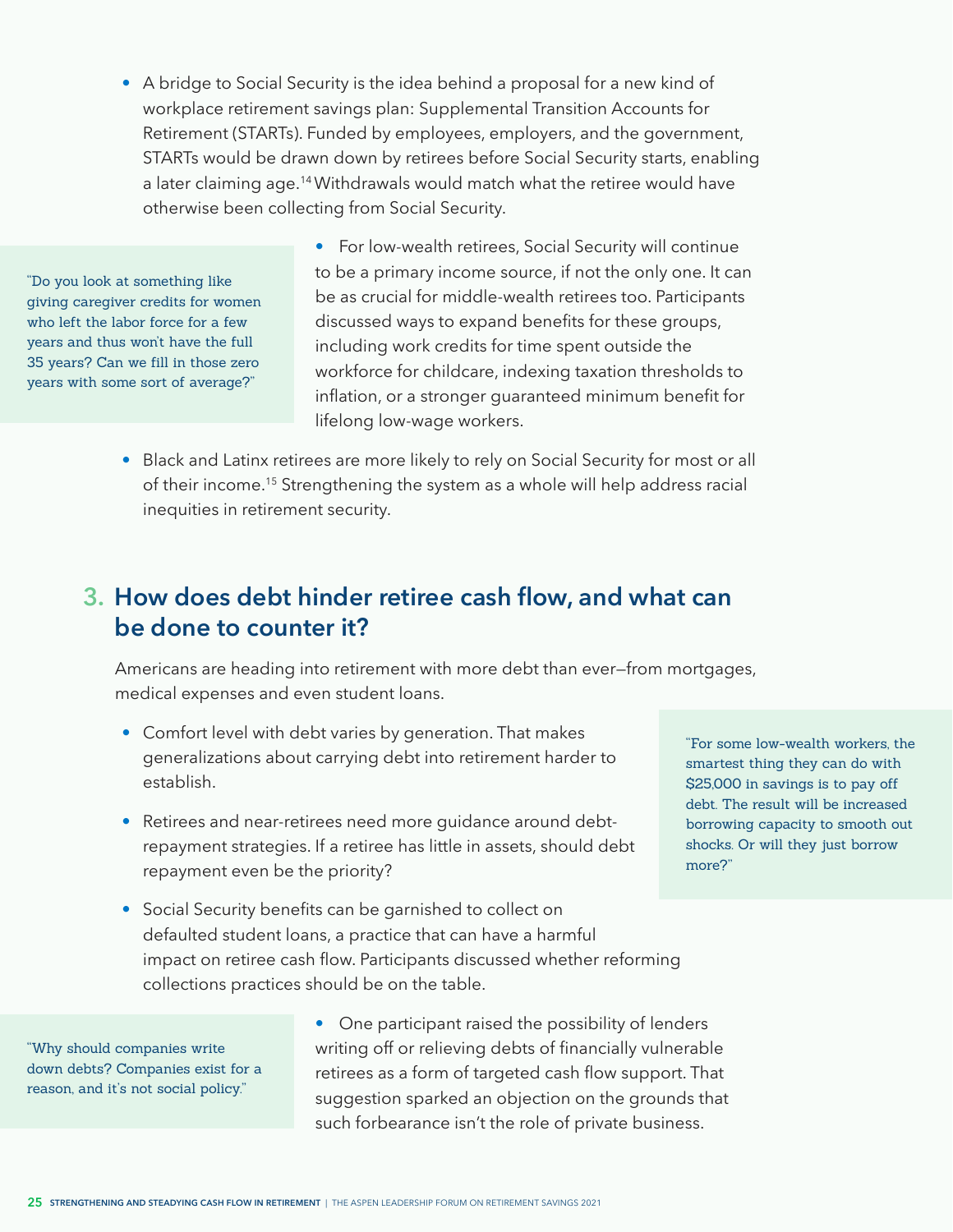## **Are annuities a solution to the retirement income 4.dilemma, or just another potential problem?**

When it comes to creating predictable and sufficient cash flow in retirement, there are clear advantages to the steady, guaranteed income that annuities deliver. To make retirement savings vehicles work the same way pensions do, annuities may be key. Yet take-up rates are dreadful. What can turn around the reluctance to annuitize? And what are the limits to how annuities should be used?

- For starters, annuities need better branding. Two participant suggestions: "income for life" and "personal pension."
- The SECURE Act removed some of the barriers that prevented employers from offering employees the ability to convert some savings to income. It's not yet clear, though, if those safe-harbor provisions have led more plans to offer annuities.

"The SECURE Act created a safe harbor for annuity selection. It's almost like we called their bluff. But I'm not sure it has moved the needle."

• To get more retirees to create pension-like income with a 401(k), should plans automatically convert a portion of retirement savings to an annuity, while giving participants the ability to opt out? Similarly, the idea of an annuity mandate was raised, although it was considered a tough political sell. Defaulting savers into an annuity, however, is far different than automatic 401(k) enrollment, participants noted. In any case, it's the kind of innovation that must be treated carefully.

"Whatever we put out there, we have to be cautious about leaving people in a situation which can't be undone easily."

• Another challenge with automatic annuitization is the amount to be converted. Typically, retirees might create enough income with an annuity to cover essential expenses, but, as one participant noted, it's hard to do in every case because individuals themselves are the only ones who know their consumption patterns and what they consider to be essential.

- Collecting a systematic paycheck with an annuity, one participant noted, can affect spending behavior, giving retirees more confidence to spend.
- To help retirees get past a reluctance to part with a lump sum—and even to make a 401(k) annuity default palatable—the idea of a trial annuity was floated. This would allow retirees to change their minds within a defined period and get back their upfront investment, at no cost.
- If new products like trial annuities might have the potential to simplify and extend retirement cash flow, how else could policymakers foster innovation in the lifetime-income space? Participants discussed creating some sort of innovation lab within a federal agency, like Project Catalyst at the CFPB, but legislation would be required to enable it.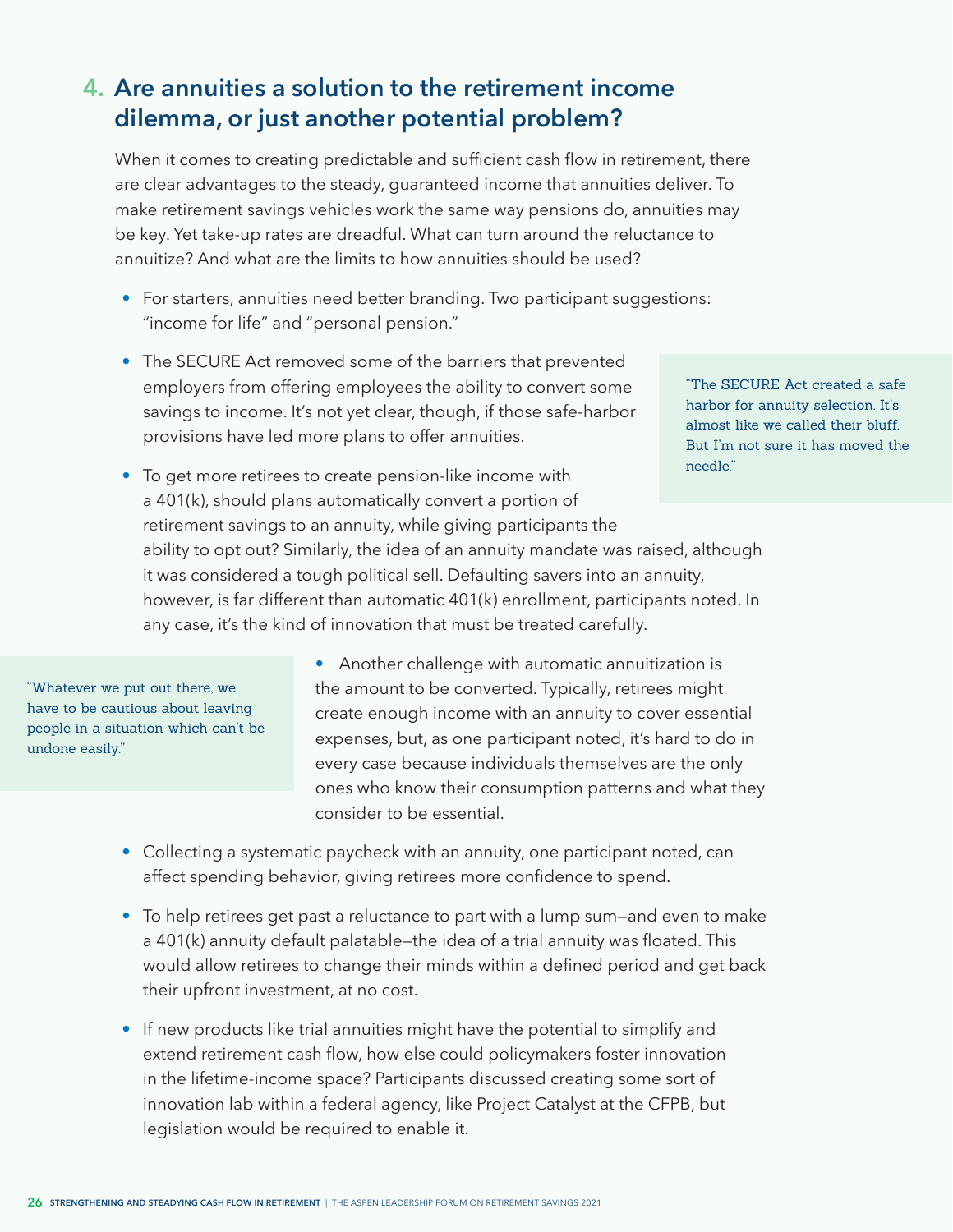• Participants agreed that for low-wealth retirees the proper use of annuities calls for a bit of a balancing act. Locking up a small pool of savings in an annuity leaves little liquid savings for emergencies. On the other hand, locking up that savings can be a protection against fraud, a major concern for low-wealth retirees.

"With only a small amount of savings, annualizing could do more harm than good."

## **How can trends in actual retiree income and spending 5. inform reforms?**

Spending in retirement is not steady, and the unpredictable nature of retiree expenses can make planning more difficult.

"The question remains whether lower spending just naturally occurs with age, or to what extent retirees are actually cutting back on basic things and the overall quality of their lives?" • As a rule, spending drops over the course of retirement, though not necessarily in the first few years. Participants questioned whether that was by choice or because retirees just don't have the money to continue to support their lifestyle.

• The decision to retire is in many cases caused by health, and that may be associated with higher spending

early in retirement. Caring for a family member might be a similar trigger. Understanding the reason for retirement could help to explain the spending flow in the first post-work years.

- Certain health-care expenses are impossible to predict, but some—say, dental and vision costs—are known to produce spending spikes. Expanding Medicare to cover those costs could smooth out those spikes.
- The biggest long-tail risk in retirement is the high cost of longterm care, and the fear of those costs may cause retirees to hold back on spending.

"What do unexpected health expenses mean for folks who are not able to afford long-term care insurance and may be reliant on Medicare and, potentially, Medicaid? How do we help address cash flow in that space of unpredictability?"

## **What role can businesses play in improving retirement 6.cash flow?**

For low-wealth retirees in particular working longer is an important tool for improving retirement cash flow. Not only does it allow older workers time to build more savings, but it enables them to delay collecting Social Security.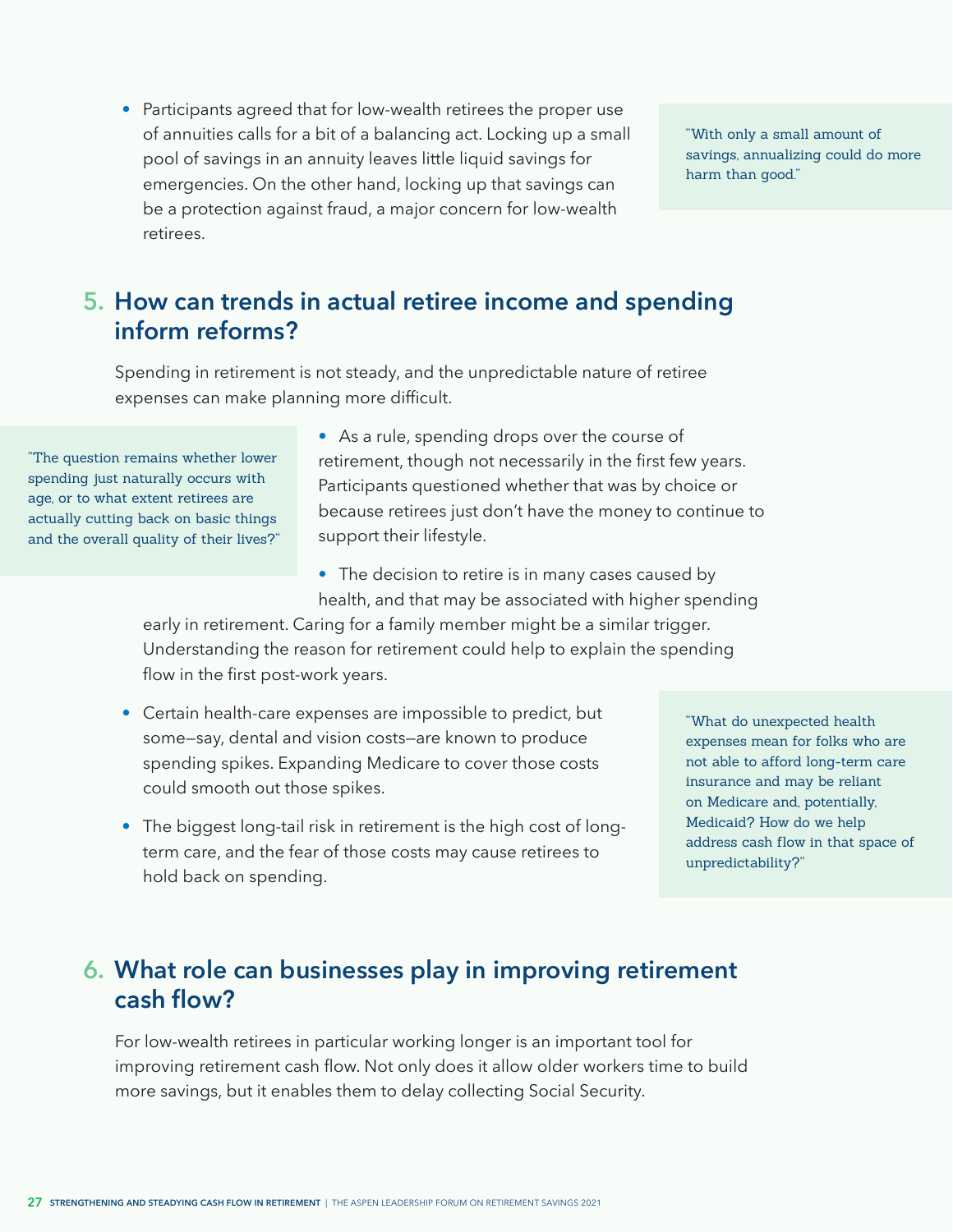<span id="page-29-0"></span>"Aside from avoiding age discrimination, employers can help with the transition from work to retirement, whether it's providing a bridge job or job flexibility, because that's likely to be part of how individuals will improve cash flow."

• Because older workers are able to stay on the job or are even hired late in their work life, many people assume they can remain employed longer than what's realistic. The ability to work longer is not universal—what might be an option for an office worker will not be so for more physically demanding occupations.

• Employers could play a role by creating the kinds of flexible jobs that enable near-retirees to delay retirement.

Tackling hiring biases and other age discrimination is also crucial.

• Aside from enabling them to stay on the job longer, employers may have few levers to pull to help low-wealth workers on the cusp of retirement. Targeted financial counseling could help at this juncture, especially as financial advisors tend not to work with this group.

"Interventions help when you're far away from retirement. There's nothing the private sector can do for those who are 60 and have few assets."

#### Thought Starter

### **How can we help retirees create income from what might be their most valuable asset: their house?**

For retirees with modest savings, a house is likely their largest asset. As such, it can improve their cash flow, if tapped prudently. Reverse mortgages, which allow homeowners who are at least 62 years old to pull cash from their homes while continuing to live in them, is one potential tool to do that, especially for retirees with little in savings. These products are, however, complicated and carry high origination fees. To make them more useful to low-wealth retirees, participants wondered if the limit on borrowable amounts could be more progressive.

What's more, participants wondered who benefits the most from reverse mortgages: lowincome or wealthier homeowners? One participant noted that though the industry markets reverse mortgages to higher-net-worth individuals, they are disproportionately used by lowincome homeowners. Another question: to what extent are residents of communities of color able to capitalize on rising home values? Recent research published by the Urban Institute found that while more older Americans are tapping home equity to build wealth through cashout refinancing, home equity loans, and reverse mortgages, a racial gap persists, with Black owners far less likely to extract equity than white owners are.<sup>16</sup>

Reverse mortgages weren't the only option introduced by participants. Widespread adoption of a state property tax-deferral program—which has been proposed by Alicia Munnell, director of the Center for Retirement Research, among others[17](#page-42-0)—would also allow seniors to improve their cash flow as they age in place at home. This kind of program gives property owners who are 65 and older the opportunity to defer the payment of property taxes until the home is sold or they die (subject to certain limits). Simpler than a reverse mortgage, property tax deferral eliminates what might be older retirees' most significant housing expense.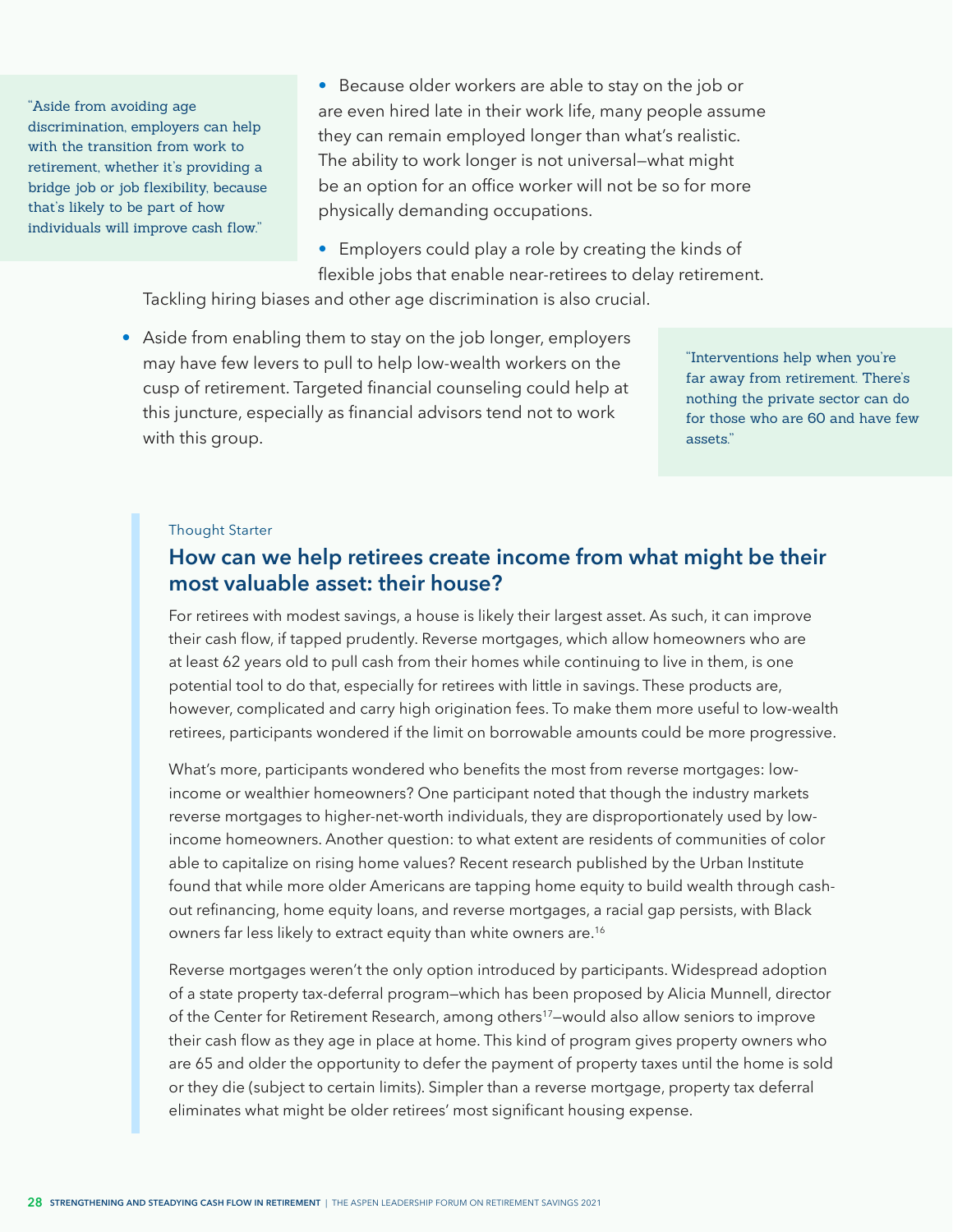# **CENTERING RACIAL EQUITY AND WEALTH BUILDING IN AN INCLUSIVE RETIREMENT SAVINGS SYSTEM**

## **A RAPPORTEUR'S SUMMARY**

**June 29, 2021**

1:00 p.m. – 4:00 p.m. Eastern

#### **About this Private Dialogue**

On June 29, 2021, the fifth annual Aspen Leadership Retirement Forum on Retirement Savings concluded its annual series of private dialogues among cross-sector leaders with a focused discussion about racial equity in the U.S. retirement system. Compared to white families, Black, Latinx, and Indigenous households have lower incomes and less wealth – including less retirement savings. During this dialogue, 18 diverse, cross-sector experts on wealth and savings acknowledged this country's history of exclusionary and predatory policies as a key driver of the racial disparities in retirement savings outcomes today. Importantly, Black, Latinx, and Indigenous workers' disproportionate lack of access to workplace retirement savings programs is working to maintain retirement savings gaps. The participants then explored multiple specific opportunities to improve both our private and public retirement savings systems and tools to better serve historically excluded communities, in an effort to imagine what true racial equity could look like in retirement savings and security.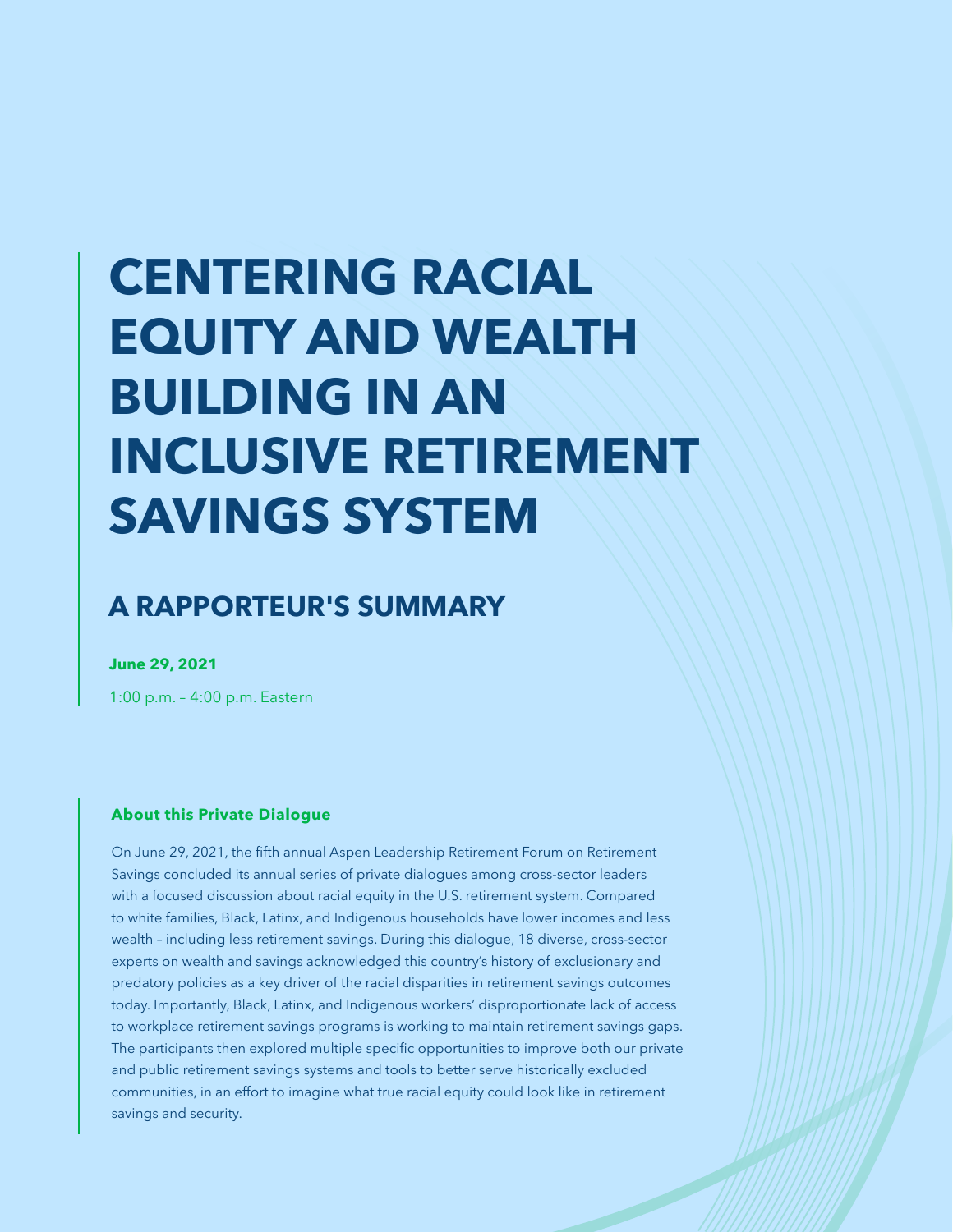## **EIGHT STATS** THAT TELL THE RACIAL INEQUITY STORY

## 1. When it comes to wealth, Black 2. **and Hispanic households are behind at every age.**



![](_page_31_Figure_3.jpeg)

![](_page_31_Figure_4.jpeg)

Source: Board of Governors of the Federal Reserve System, "2019 Survey [of Consumer Finances](https://www.federalreserve.gov/econres/notes/feds-notes/disparities-in-wealth-by-race-and-ethnicity-in-the-2019-survey-of-consumer-finances-20200928.htm)" Source: Board of Governors of the Federal Reserve System, "2019 Survey

## **Black and Hispanic households are also less likely to have retirement savings.**

Median wealth, by age:  $\blacksquare$  Ownership of IRAs and definedcontribution savings plans by age:

![](_page_31_Figure_8.jpeg)

![](_page_31_Figure_9.jpeg)

![](_page_31_Figure_10.jpeg)

[of Consumer Finances](https://www.federalreserve.gov/econres/notes/feds-notes/disparities-in-wealth-by-race-and-ethnicity-in-the-2019-survey-of-consumer-finances-20200928.htm)'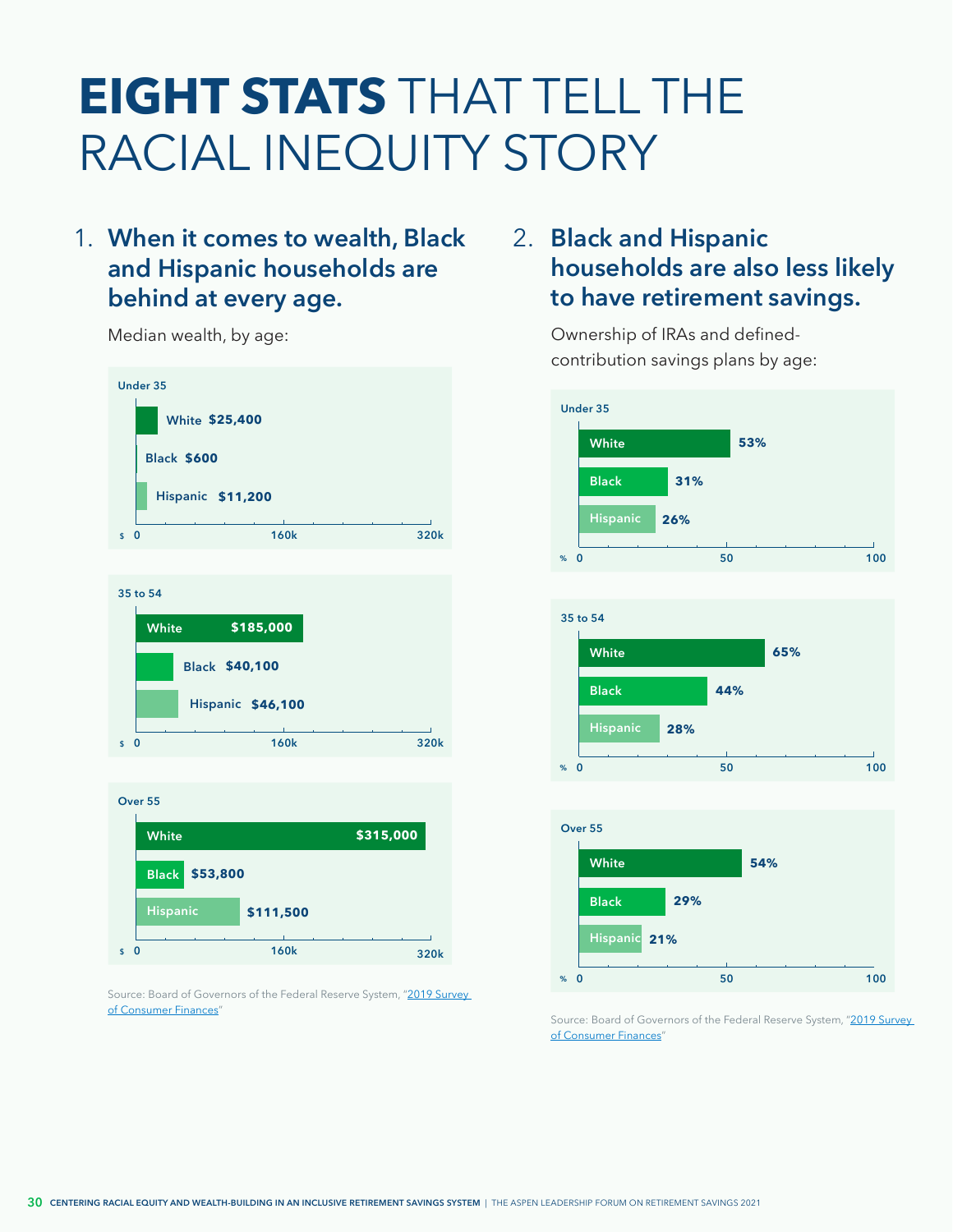**With more limited access to a**  3. **work retirement plan, Black and Hispanic workers are less likely to participate.**

Access to an employer-sponsored retirement plan:

![](_page_32_Figure_2.jpeg)

Participation in an employer-sponsored retirement plan:

![](_page_32_Figure_4.jpeg)

Source: Board of Governors of the Federal Reserve System, "2019 Survey [of Consumer Finances](https://www.federalreserve.gov/econres/notes/feds-notes/disparities-in-wealth-by-race-and-ethnicity-in-the-2019-survey-of-consumer-finances-20200928.htm)"

## **The burden of student loans is**  5. **heavier for Black graduates.**

Average student loan debt, four years after graduation:

![](_page_32_Figure_8.jpeg)

Source: Economic Studies at Brookings, "Black-white disparity in student [loan debt more than triples after graduation,](https://www.brookings.edu/wp-content/uploads/2016/10/es_20161020_scott-clayton_evidence_speaks.pdf)" 2016

## **Black and Hispanic**  4. **households are less able to handle unexpected bills.**

Adults who say they wouldn't be able to pay some bills if faced with an unexpected \$400 expense:

![](_page_32_Figure_12.jpeg)

Source: Board of Governors of the Federal Reserve System, "Report on [the Economic Well-Being of U.S. Households in 2020](https://www.federalreserve.gov/publications/2021-economic-well-being-of-us-households-in-2020-executive-summary.htm)," May 2021

**In Black families,**  6. **intergenerational wealth transfers more often go from child to parent, as compared to white households.**

College-educated households reporting giving money to parents during the year:

![](_page_32_Figure_16.jpeg)

Source: Federal Reserve Bank of St. Louis, "Family Achievements?": How a [College Degree Accumulates Wealth for Whites and Not For Blacks,](https://research.stlouisfed.org/publications/review/2017/02/15/family-achievements-how-a-college-degree-accumulates-wealth-for-whites-and-not-for-blacks/)" 2017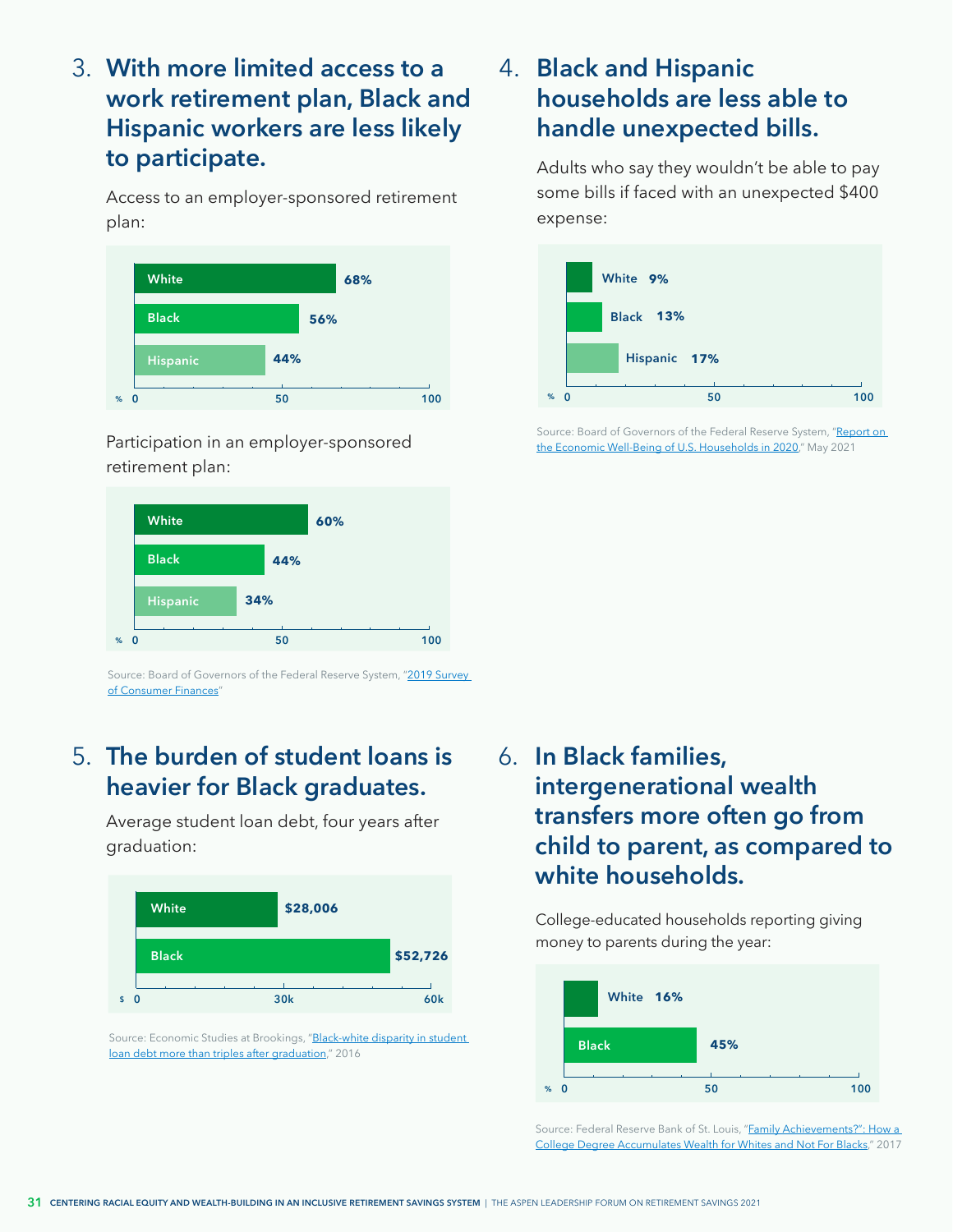## 7. Retirement experts believe **8**. **the retirement savings system contributes to the racial wealth gap.**

Has the U.S. retirement savings system impacted differences in wealth levels between white households and those of Black, Indigenous, and other people of color?

![](_page_33_Figure_2.jpeg)

Source: Financial Security Program, Aspen Institute, "Expert Survey on [Retirement Savings,"](https://www.aspeninstitute.org/publications/expert-survey-on-retirement-savings/) April 2021

**Among a series of ambitious proposals to build wealth for Black households, universal retirement savings access is the second most effective policy.**

![](_page_33_Figure_5.jpeg)

Source: Center for American Progress, "Simulating How Progressive [Proposals Affect the Racial Wealth Gap"](https://americanprogress.org/article/simulating-progressive-proposals-affect-racial-wealth-gap/) August 2019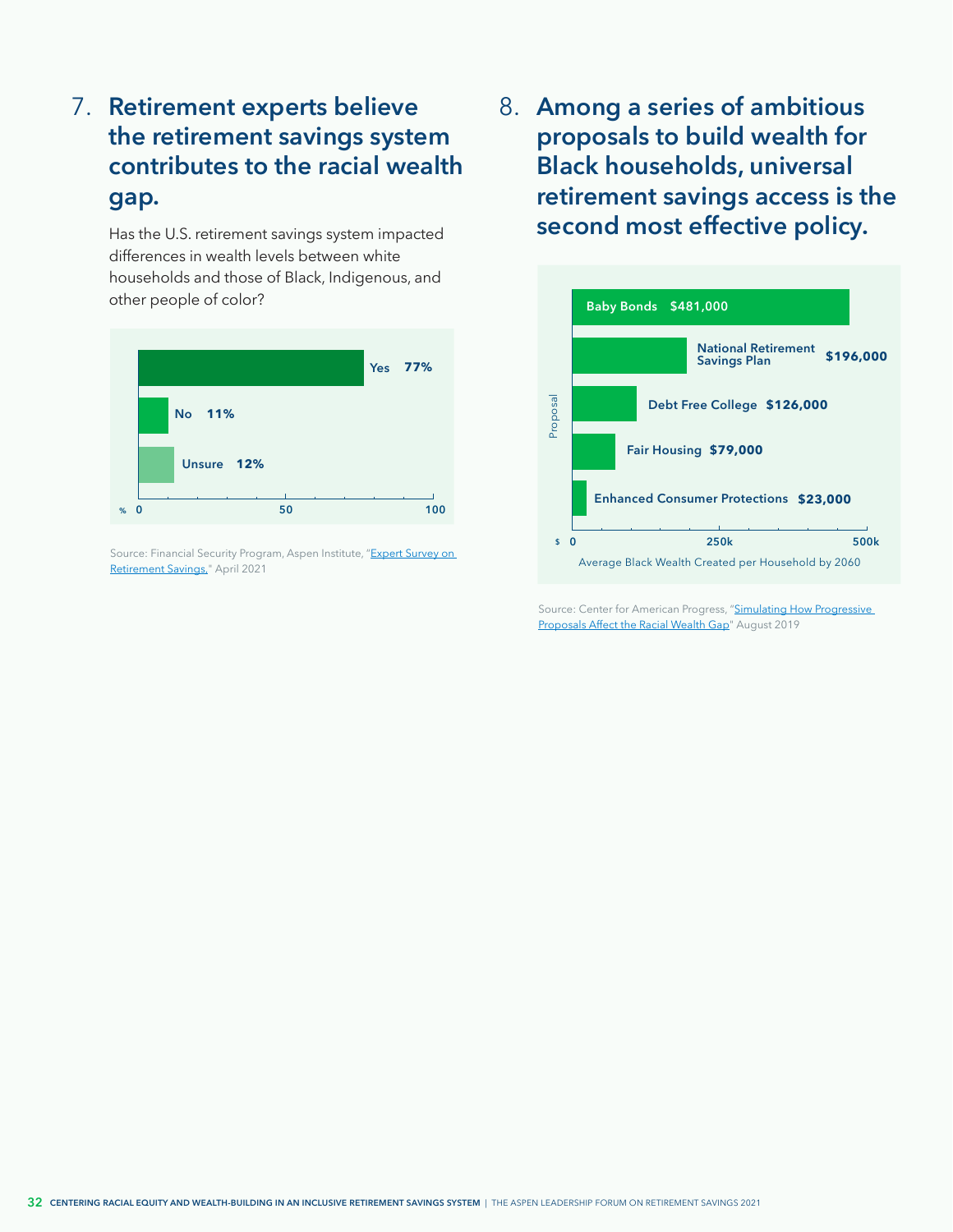## THE **BIG** QUESTIONS

## **How can we address racial equity within the retirement 1. savings system, given that inequitable savings outcomes result, at least in part, from policy choices and economic forces elsewhere in the economy?**

In looking at how the retirement savings system in America could better serve workers of all races and ethnicities, participants first tackled the issue of whether racial disparities in wealth and retirement-plan access and participation could even be solved within our employer-based retirement savings system.

The current employer-based retirement system already doesn't perform adequately for many people, including part-time and gig workers and those who come in and out of the workforce. What's more, the racial and ethnic economic disparities can be traced to this country's long history of exclusionary and predatory policies—

"All these systemic problems didn't start with the retirement system. They were baked in when the retirement system was created."

from the 19th-century Homestead Act granting free land only to whites, to the denial of G.I. bill benefits to Black WW II veterans to morerecent redlining and discriminatory bank lending—has had a compounding effect, leaving Black and Latinx people more likely to work in jobs that pay less, and that are less likely to offer retirement saving benefits.

None of that means new approaches and innovative product offerings can't help, but it does suggest that retirement savings inequality won't be solved solely within the existing system of workplace programs or individual retirement savings accounts.

• With retirement inequality rooted in wage inequality participants agreed that the income side of retirement security has to be addressed. If you don't have income sufficient to

#### **OVERHEARD**

"The ability of the current retirement savings system to produce retirement adequacy is dependent on so many things beyond the system. How much can we compensate for some of those externalities inside the system, and how much do we have to commit to working on dynamics that extend beyond it?"

"During the pandemic, we saw a huge portion of essential workers deplete their savings. This obviously impacts retirement because how are you going to save when you need to continue paying the bills and putting food on the table?"

Throughout this report we use multiple terms to refer to Latinx people and households. When citing statistics and official government data, we conform to the federal terminology of "Hispanic/ Latino" or "non-white Hispanic." When discussing this demographic more generally, we use the gender-neutral "Latinx."

In addition, we use "people of color" where applicable. In many cases we have sought to be more specific by referencing data and experience of particular racial or ethnic groups. We recognize that in many cases, there is more research to be done. For example, many of the statistics cited come from the Survey of Consumer Finances (SCF), which provides the most complete picture of wealth inequality of any long-running public survey. However, due to small sample size, it has not yet been able to disaggregate the data beyond four racial and ethnic categories: white, Black, Hispanic, and "other or multiple race." The "other or multiple race" category merges data from households that are Asian, American Indian, Alaska Native, Native Hawaiian, Pacific Islander, and other races.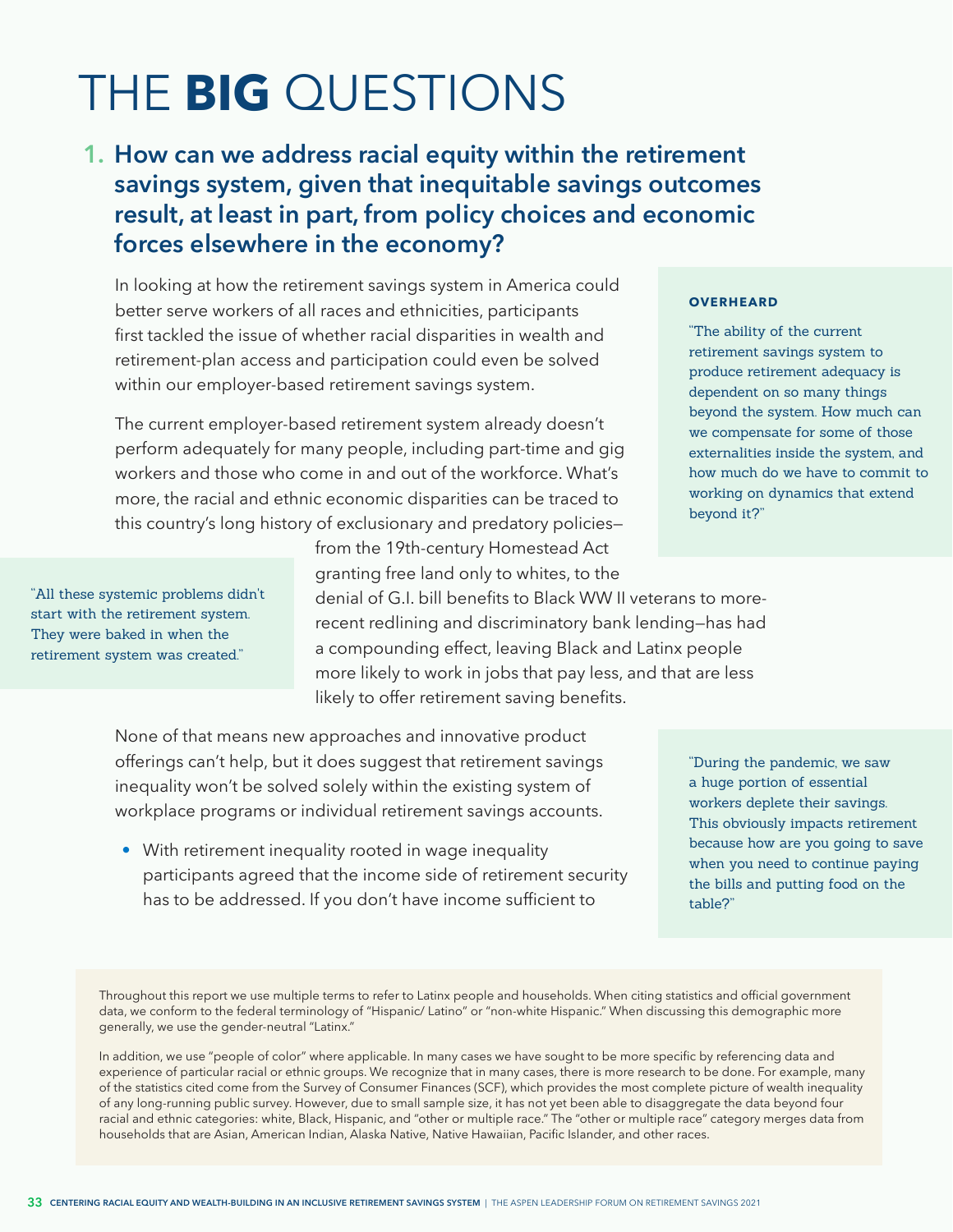<span id="page-35-0"></span>• cover day-to-day bills and accumulate the short-term savings needed to handle emergencies, how will you be able to save for the long term while keeping intact whatever you do manage to set aside?

Investing for retirement needs to begin decades before a worker leaves the workforce. Participants thought we should be focusing as early as childhood, perhaps seeding savings accounts at birth or directing more investment into education. Without quality education for everyone, one participant noted, the balance will forever be fundamentally skewed. Others pointed out that education alone is no panacea, as the racial income gap holds even among college graduates.

"What companies can do is provide individualized support that makes retirement security feasible—for instance, student loan support, as communities of color are disproportionately affected by student debt."

Any discussion of racial retirement savings gaps also needs to include the unequal impact of student loan debt, including the higher default rates of Black and Latinx graduates compared with those of their white counterparts.[18](#page-42-0) Not only do Black college students borrow more than every other ethnic group, but they also take more time to pay off their loans, in part because wage disparities cause them to accumulate more interest along the way.<sup>[19](#page-42-0)</sup> According to a joint study

by Morningstar, the Aspen Institute Financial Security Program, NORC at the University of Chicago, and the Defined Contribution Institutional Investment Association Retirement Research Center, having student loan debt was correlated with 36.4% lower retirement savings in 2020[.20](#page-42-0)

### **Action Opportunity:**

Employers could help employees tackle student loan debt by offering customizable financial coaching and student loan debt repayment matching.

- Retirement security is built upon financial stability, so strengthening the social safety net to help workers weather financial shocks should be part of any plan to support retirement saving. That could mean modifying or expanding public social-insurance programs—including Social Security, the minimum wage, and unemployment benefits—and seeding baby bonds at birth.
- One participant noted the higher disability rates among Black and Indigenous people in the U.S., suggesting it is one more interrelated issue to tackle in building retirement security for all.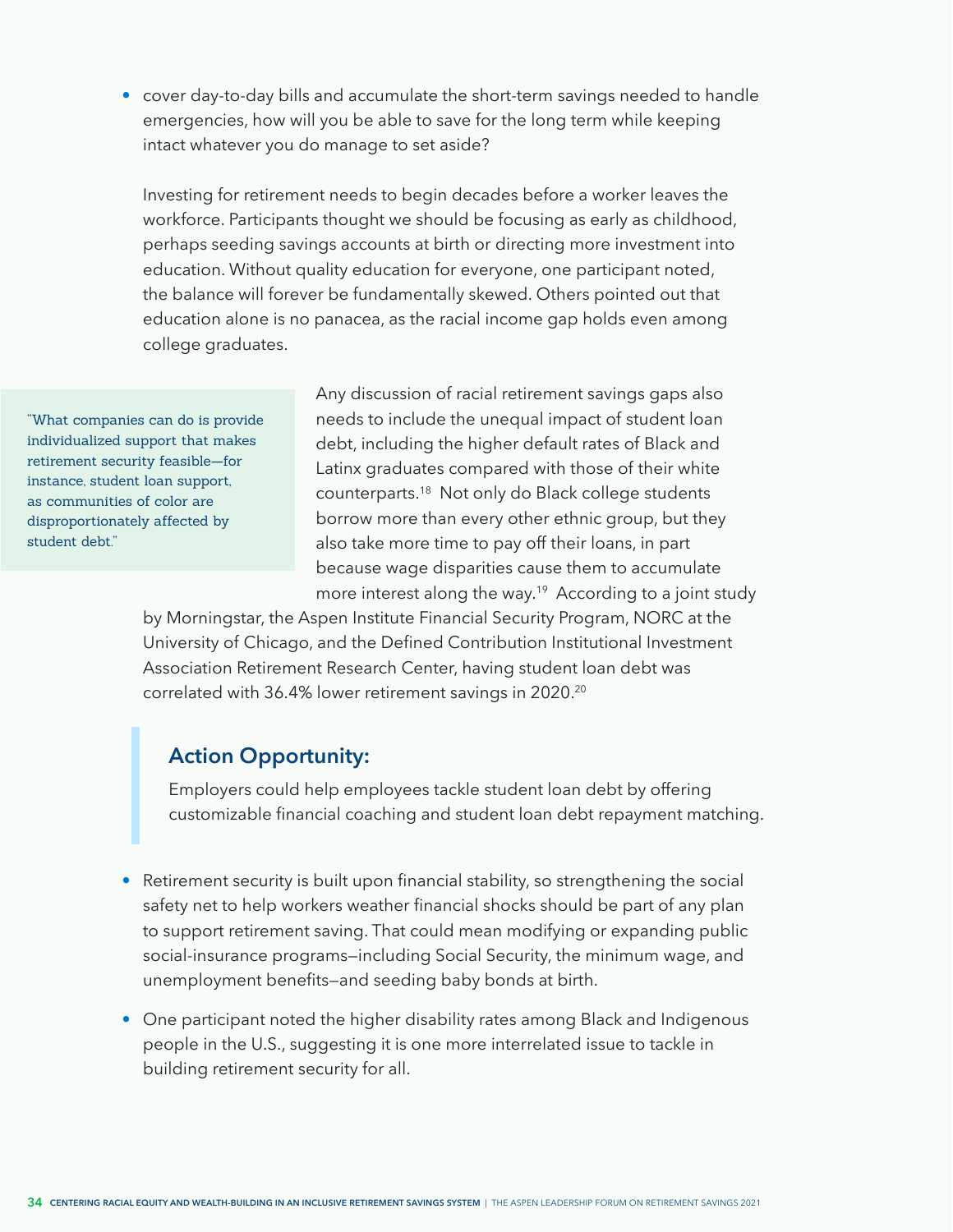## <span id="page-36-0"></span>**How do we move beyond one-size-fits-all program 2. design?**

Not all workers have the same definition of "retirement security," or even "wealth." For some, those terms refer to tangible assets; for others, they represent the means of supporting children who may later support you. Whatever the case, how do we help everyone save and invest for the future without dismantling the existing social and cultural structures that undergird those definitions?

• After centuries of structural racism, many Black workers, including those who are highly educated, find themselves in the position of having to provide a safety net for extended family members and previous generations. In fact, research has found that college-educated Black households are nearly three times as likely to provide financial support to their parents as white college grads are. $21$  This makes it tougher to build their own savings.

"What structural racism has done to Black Americans, including college graduates, is make it so we are the safety net for extended family members. Family obligations are such that we can't participate in a retirement plan."

- Participants referenced financial-support mechanisms that exist outside the traditional financial system. Take, for example, the savings and lending circles popular in communities around the world and in many immigrant communities in the United States, in which a group of extendedfamily members or friends and neighbors regularly contributes to a fund that, in turn, redistributes lump sums to members. Several nonprofit organizations have developed formal systems that enable this kind of community—or even intergenerational—assistance. Supporting these and similar programs could further assist these communities.
- The current retirement system is not well designed for those who dip in and out of the workforce as a result of family-care obligations. One participant noted that this is especially true for Latina women, where familial care for aging parents is common. Research by AARP on the out-of-pocket cost of providing

unpaid care to family members found that the financial strain was heaviest among Latina caregivers because of their lower household incomes.<sup>22</sup>

"In Latin communities, women are always more impacted because it's customary for them to take care of aging parents, not to mention their own children."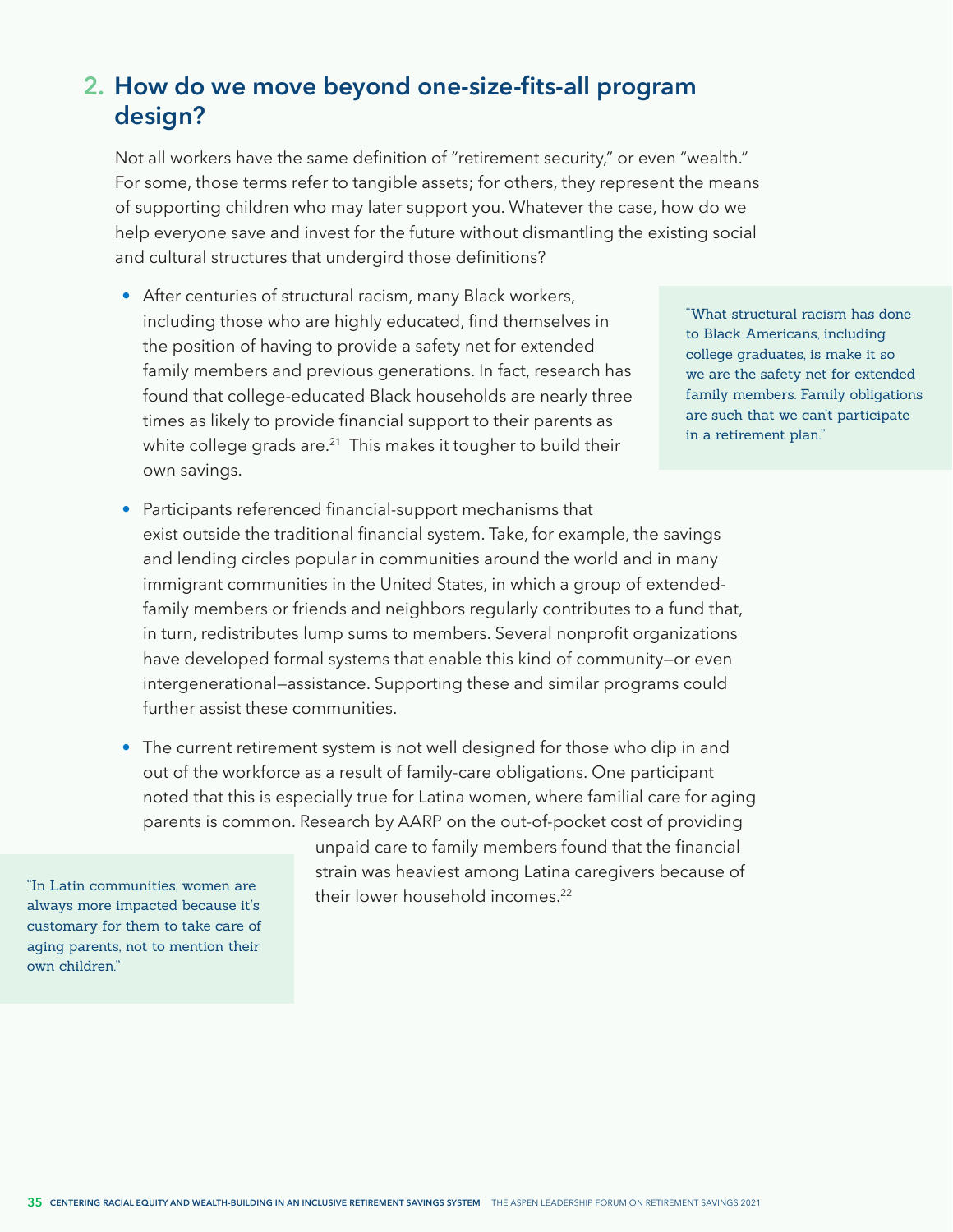## <span id="page-37-0"></span>**What is the private sector's role in creating a more 3. equitable retirement system?**

In April 2021, the Aspen Institute Financial Security Program published the Expert [Survey on Retirement Savings](https://www.aspeninstitute.org/publications/expert-survey-on-retirement-savings/), which gauged retirement experts' support for solutions meant to create a more inclusive retirement savings system. Two thirds of respondents said that addressing racial inequality was a top priority for their organizations.[23](#page-42-0) How individual companies should do that was an ongoing topic of discussion at this session.

• Affecting change begins with self-examination. Companies should be conducting regular audits of the racial and ethnic disparities in their ranks and examining how organizational practices and decisions—about worker classification, benefit access or wage levels—contribute to those gaps. One participant noted that companies may be shocked to learn how many of their employees aren't earning a living wage and suggested that such knowledge just might spur action.

### **Action Opportunity:**

Employers and plan administrators should collect and analyze plan participation data by race, ethnicity, and other demographic characteristics. The more they know about who is and is not using the plan, the better able they will be to customize for various needs.

• Given that a key driver of retirement security is income, private companies could push harder to create quality jobs that pay well, rather than simply offer access to a savings plan. And individual companies can make sure they are closing the racial income gap within their firms, while ensuring the sort of foundational income that is a prerequisite for better retirement savings outcomes.

"The most important thing is income, because if you don't have it, you can't save. Firms need to make sure they are closing their own racial wage gaps."

"Ours is an employer-based system, yet there is no mandate that dictates that companies offer plans. That makes no sense. As managers of retirement assets, we need to be advocating for such a mandate."

• There may be more that private companies can do to make sure every employee takes advantage of the workplace savings plan. That could include targeting communications to employees of color and frontloading employer matches to get workers off the sidelines. In general, employer matches strongly motivate workers to save: A 2017 Pew study found that plan take-up rates went from 69% of eligible workers to 85% when a match was in

place[.24](#page-42-0) Some 21 million workers who have access to retirement plans don't use them.[25](#page-42-0) What more can be done to engage them?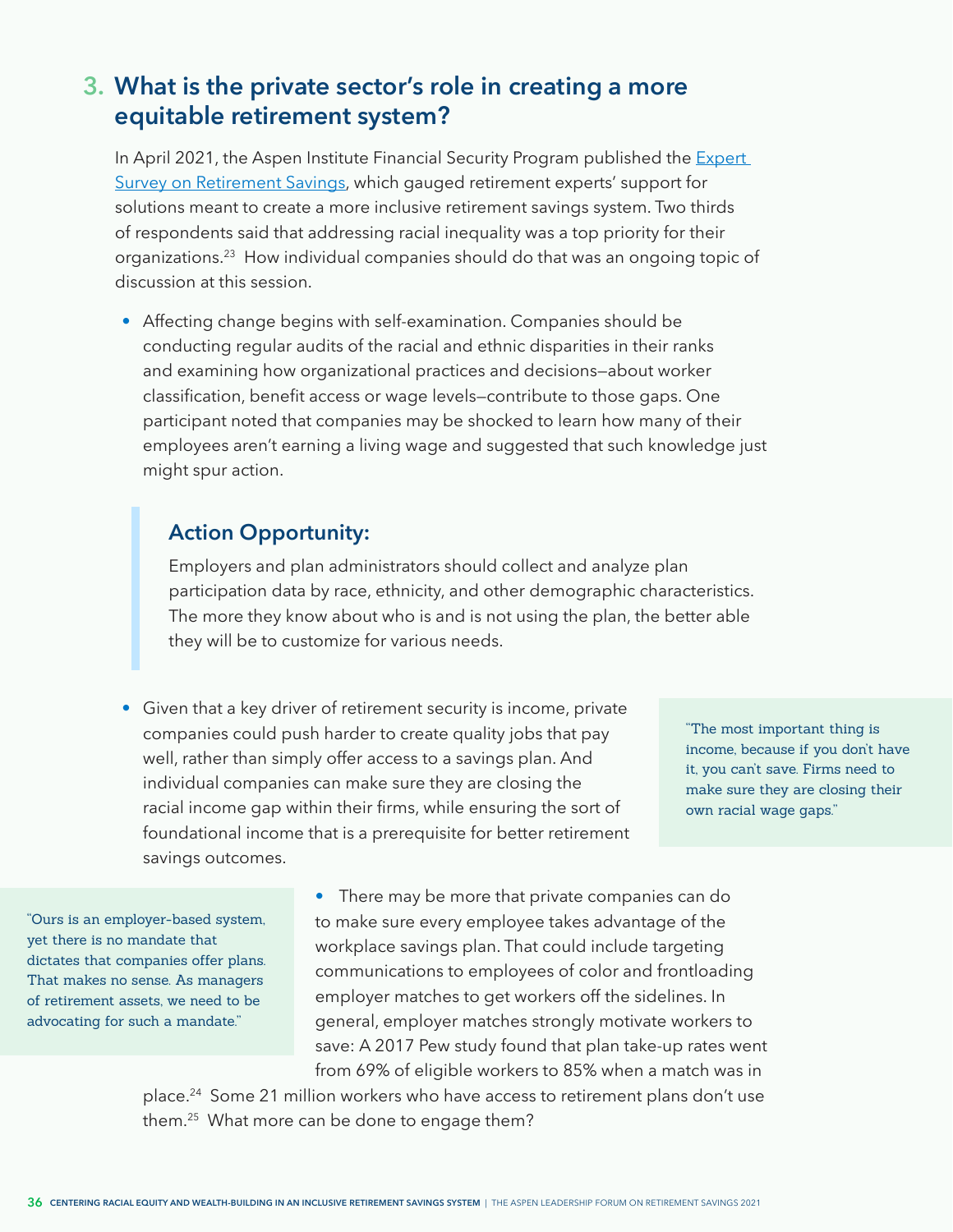- Another solution could be for private companies to rethink how they classify workers, including those who are part time, as that often affects savings-plan eligibility.
- In the Aspen Institute Financial Security Program's 2021 [Expert Survey on Retirement Savings](https://www.aspeninstitute.org/publications/expert-survey-on-retirement-savings/), respondents who considered support of racial equity to be a priority focused on obvious actions like hiring, promoting and retaining diverse candidates. Some, though, also mentioned advocating for field-leveling policy proposals such as automatic enrollment in retirement savings programs.

## **Action Opportunity:**

Companies should be doing more advocacy for policies that expand access to retirement plans, including an automatic enrollment requirement for employers, and that enhance the solvency of critical social services, such as Social Security.

- Private-sector support for a national savings mandate may be more palatable now that state plans, Pooled Employer Plans (PEPs) and Multiple Employer Plans (MEPs) are making it cheaper and easier for employers to help workers save.
- Participants also discussed stakeholder capitalism and to what extent racial equity should be considered in environmental, social, and governance (ESG) investing. A broader view of ESG could include employer-audit best practices with respect to wages and retirement-plan access from a racial equity perspective.
- One participant noted that building collaboration within the industry can be tricky from a competitive standpoint, and possibly even an antitrust standpoint. On the other hand, competition may also drive progress.

#### **TALKING POINT:**

### **Can financial education mitigate systemic inequities?**

The question of whether financial education has a role in closing the racial wealth gap elicited strong reactions from participants. Some argued that companies could do more to educate employees about how to save for retirement, pointing to examples of interventions believed to be effective. However, research has found that financial education does a poor job of changing behavior, whether that means saving more or borrowing less. Further, several participants countered that trying to "fix" savers obscures the root causes of racial inequity. Lowincome workers do, in fact, know how to save money, and they don't squander funds when they have them. So, the spotlight needs to remain focused on the structural drivers of disparities. As one participant noted, just as discussions of the gender gap tend to turn on one's choice to take a particular job, discussion of racial disparities may focus on financial choices, such as not starting a 401(k). Unfortunately, this perspective essentially pushes the subject of policy reform and institutional improvement to the sidelines.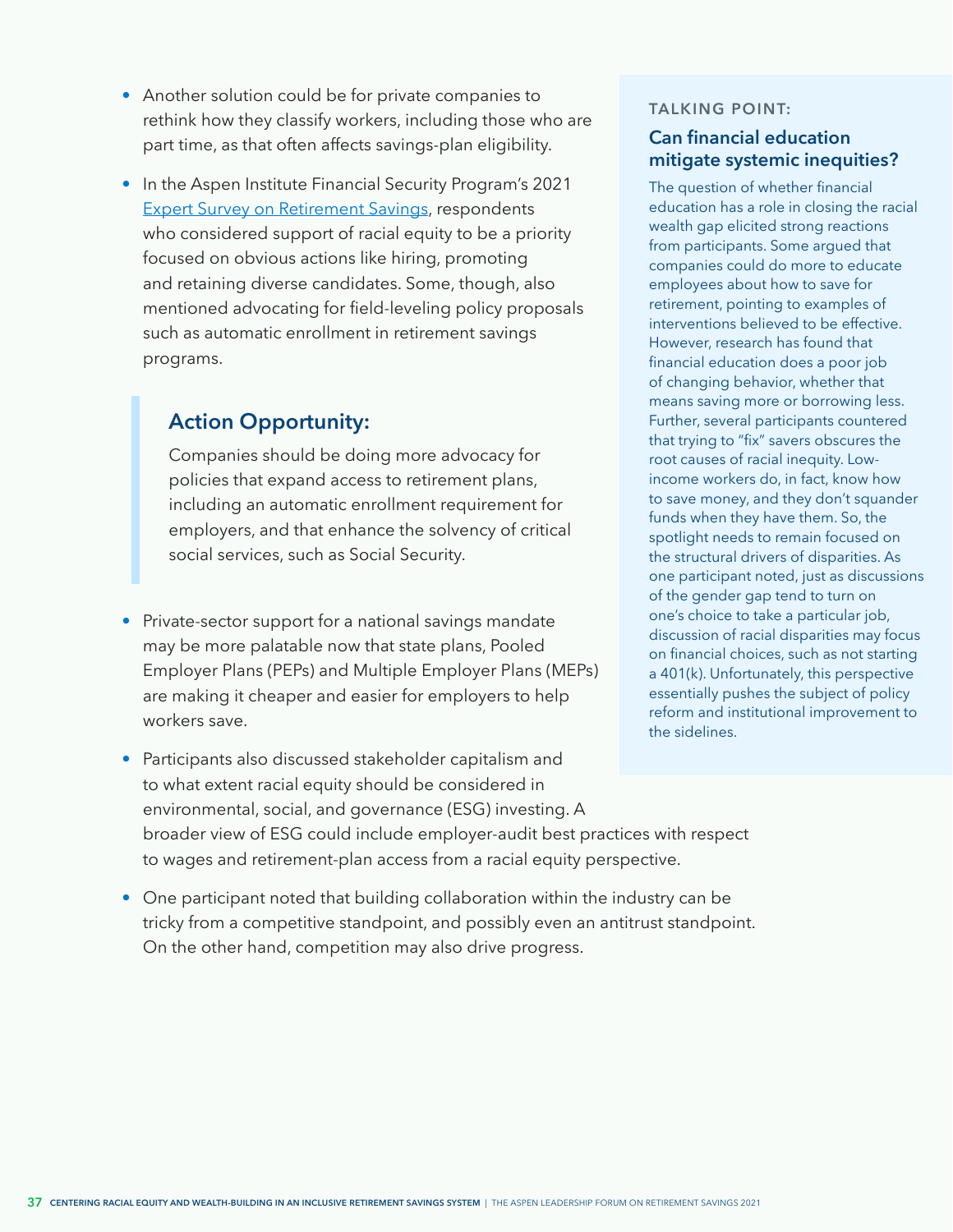## **What policy changes could foster greater racial equity in 4. retirement savings?**

Making the retirement system more equitable may also require new approaches from regulators and legislators. Participants discussed several avenues of action.

"The tax code is ripe for incentivizing the right kind of racial equity behavior, but we never hear that conversation."

As the tax code creates incentives that steer individuals and companies to behave in certain ways, participants wondered if it could be used to promote racial equity too. For example, "I don't want to presume that all the best solutions are in the employer-sponsored retirement saving system. I think we need to think about modifications to our broader social-insurance programs."

could tax breaks for sponsoring employment retirement plans be tied to achieving racial equity goals, such as reducing the racial gap in plan participation rates?

• Participants identified one more policy lever that could make sure everyone—especially employees from historically excluded groups and communities—benefits from retirement plans: the expansion of non-discrimination rules that cover high-income vs. non-high-income employees to encompass racial equity goals. This would fit well with President Biden's executive order that committed the federal government to racial equity.

"We have rules about nondiscrimination, but they are basically with respect to highincome versus non-high-income employees. We can define nondiscrimination in a completely different way."

### **Action Opportunity:**

Redesign 401(k) plan non-discrimination rules to cover plan participation by racial and ethnic groups.

• The public-sector workforce is disproportionately made up of people of color, one participant noted, so the continued strength of defined benefit pension plans is an important factor in cultivating racial equity in retirement.

### **Action Opportunity:**

Ensure that the public employee pension system is adequately funded. States have some leeway in deploying federal stimulus monies. In Connecticut, for example, some of it has been dedicated to shoring up the fiscal health of the state's public pension system.

• Another challenge: the retirement savings shortfalls of gig, contingent, and independent workers, who are less likely to learn about retirement options or be in a peer group that saves for retirement. How can these workers be reached, either through the private sector or new policy approaches?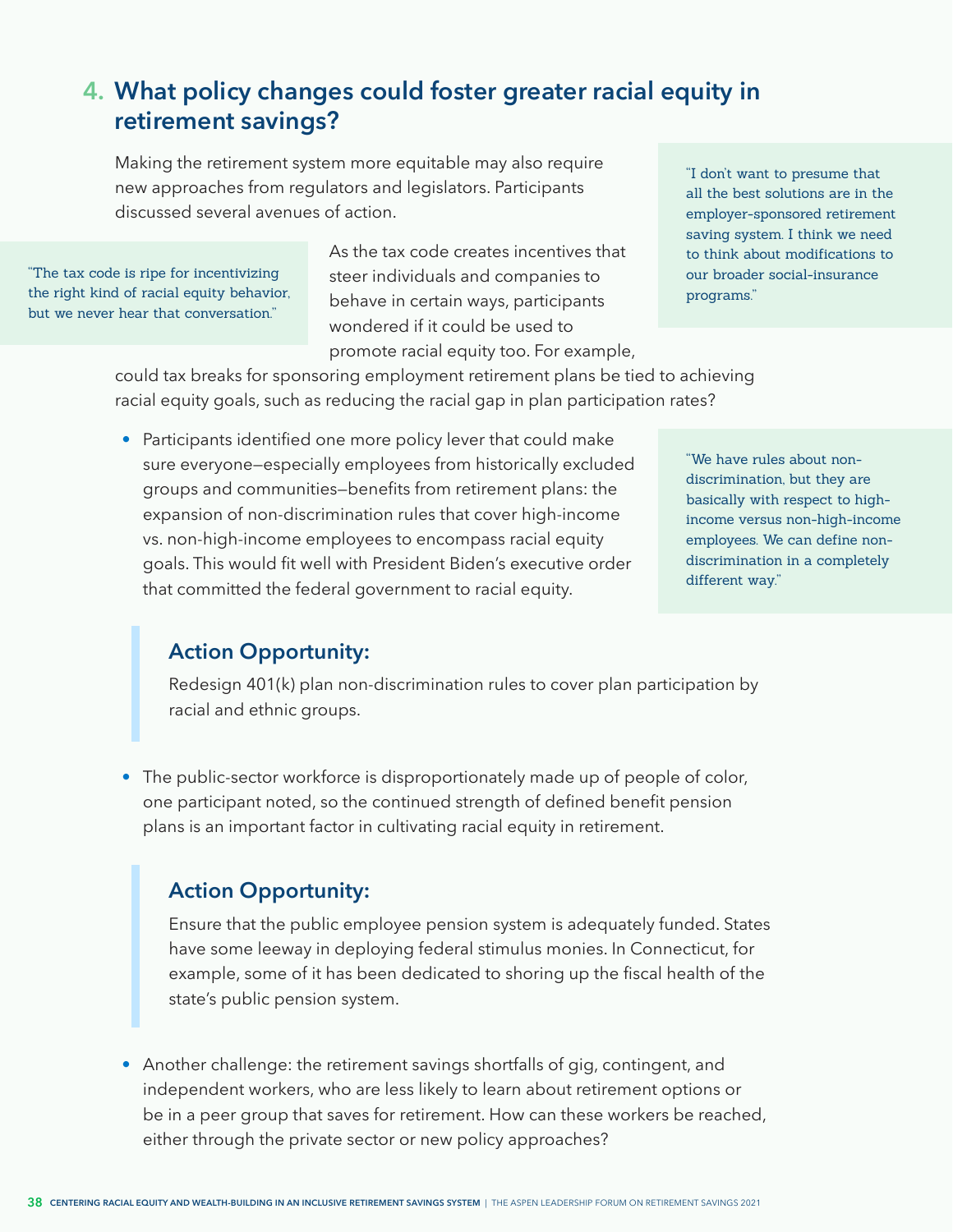## **Would better data on racial disparities make a 5. difference?**

While there is a wealth of information about racial inequality generally, participants identified gaps in data collection in retirement savings and discussed the extent to which more granular data could inspire solutions.

solution. The way forward begins with first figuring out the various problems."

• To address shortcomings in wealth There is no one-size-fits-all **the dots."** and savings data by race, the Federal the dots." Reserve Board recently announced that it will be doing an oversampling of Black, Latinx and Asian households for its Survey of Consumer Finances (SCF) in 2022. This will allow the SCF to break

"We have a robust amount of information about what people do in their retirement-savings programs. But we don't know who they are, and there's a whole lot we could do if we were able to connect

out what is now an "Other" category—which includes Asian respondents—as well as track wealth accumulation by race over time.

• Another recent working paper on income inequality disaggregates the data of Asian-Americans, dividing that category into six sub-groups. But even six subgroups can't capture the full diversity of this community; deeper data collection is needed on AIAN (American Indian and Alaska Native Resources) and NHPI (Native Hawaiian and other Pacific Islander) groups, to name just two. Forum participants applauded the need for more nuanced data within broad race categories, noting that similar disparities exist among Latinx families.

### **Action Opportunity:**

Government agencies must move to address the dire need for better, disaggregated data on racial differences, including longitudinal data.

- Another question raised by participants: Would President Biden's racial equity order apply to data collection by the Internal Revenue Service and Social Security Administration, and would it be part of the solution?
- The need for better data by race also applies to the retirement industry, where recordkeepers and plan sponsors currently cannot connect data sets.

### **Action Opportunity:**

To do the kind of work that's called for, recordkeepers—or a centralized clearinghouse—must be able to access more demographic identifiers, a process currently in its early stages.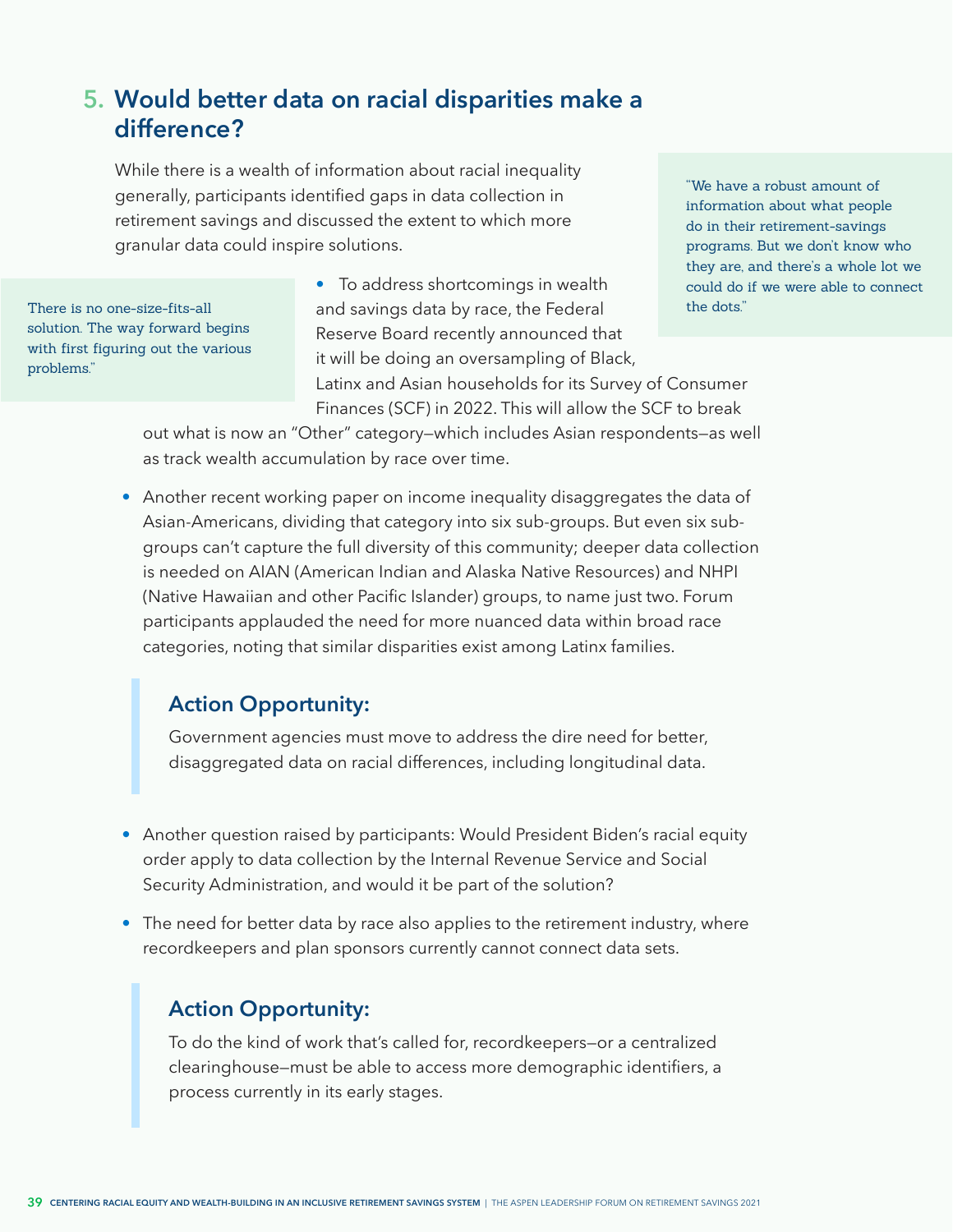• Despite the broad support for the gathering of more granular data, several participants raised doubts about the effect it will have. Would a better understanding of just how bad the problems compel the industry to act or change the conversation in the seats of power? One participant noted that, to this point, any government documenting of disparities has been received with little more than nonchalance.

"I'm curious: If you knew at a more granular level just how wide the gaps were, would that change conversations with your boss?"

### **How can we encourage more innovation in the retirement 6. space?**

In the past, retirement product and program enhancements such as automatic 401(k) enrollment and auto escalation have boosted plan participation and efficacy. But as one participant noted, automatic enrollment has essentially become table stakes in the retirement- benefits game. There's room for much more innovation, from student loan supports to emergency savings to individualized coaching and beyond. Yet, participants wondered what will be

"The employee-benefits gap is exceeding the income gap. There's a lot of value left on the table, and an opportunity to innovate within that space."

needed to produce the kind of innovation, in the public and private sphere, that will help alleviate racial inequality in the retirement system.

"If I've learned anything from five years of the Aspen Retirement Leadership Forum it's that this industry is highly risk averse. Not only do you need incentive to try something new, you need legal cover."

• Given that the retirement industry is risk averse, participants discussed whether companies needed not only incentive to introduce a new product or system but also legal cover. Currently, providers and plan sponsors who want to do the right thing may hesitate for fear of legal or fiduciary liability. Do companies need a safe harbor that allows them to experiment?

• One participant noted that there's a difference between safe harbor and empowering firms to conduct pilots in a safe, legal environment. "Safe harbor" that deals only with what is unsafe often leads companies to do no more than the minimum.

### **Action Opportunity:**

Create a laboratory of innovation, with legal protections. Participants discussed what federal agencies might be involved, from the CFPB to the IRS, Treasury and Labor departments.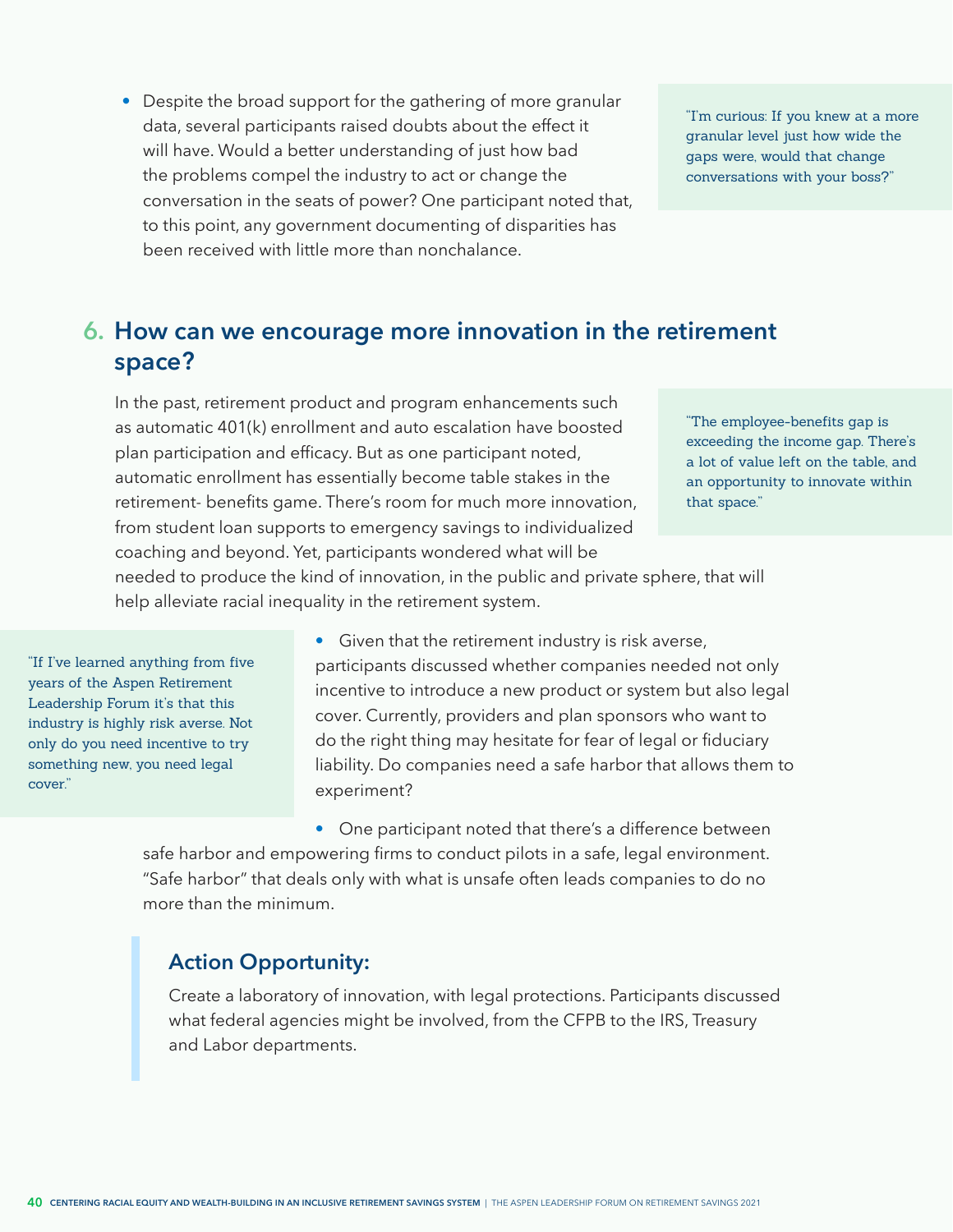### <span id="page-42-0"></span>**ENDNOTES**

[1](#page-4-0) U.S. Bureau of Labor Statistics, "National Compensation Survey: Employee Benefits in the United States" March 2020

[2](#page-6-0) Georgetown University Center for Retirement Initiatives, "What Are the Potential Benefits of Universal Access to Retirement Savings? An Analysis of National Options to Expand Coverage," December 2020

[3](#page-6-0) The Pew Charitable Trusts, "How Auto-IRAs Help Retirees Delay Claiming Social Security: An Update," March 2021

[4](#page-7-0) Aspen Institute Financial Security Program, "Expert Survey on Retirement Savings: Support for Solutions for an Inclusive, Adequate Retirement Savings System," April 2021

[5](#page-8-0) Kaiser Family Foundation, "Status of State Medicaid Expansion Decisions," September 2021

[6](#page-9-0) J.P. Morgan Asset Management, "The growth of state mandated auto-IRA programs," March 2021

[7](#page-11-0) The Pew Charitable Trusts, "Worker Reactions to State-Sponsored Auto-IRA Programs," October 2017

[8](#page-13-0) Georgetown University Center for Retirement Initiatives, "What Are the Potential Benefits of Universal Access to Retirement Savings? An Analysis of National Options to Expand Coverage," December 2020

[9](#page-13-0) Social Security Office of Retirement and Disability Policy, "African Americans: Description of Social Security and Supplemental Security Income Participation and Benefit Levels Using the American Community Survey," 2014

[10](#page-14-0) OregonSaves monthly dashboard, July 2021

[11](#page-14-0) National Bureau of Economic Research, "Auto-Enrollment Retirement Plans for the People: Choices and Outcomes in OregonSaves," February 2021

[12](#page-14-0) The Pew Charitable Trusts, "OregonSaves Auto-IRA Program Works for Employers," April 2021

[13](#page-24-0) Social Security Administration, "Social Security Statement," 2021

[14](#page-26-0) The Gerontological Society of America, "Supplemental Transition Accounts for Retirement: A Proposal to Increase Retirement Income Security and Reform Social Security," 2018

[15](#page-26-0) Office of Retirement Policy, Social Security Administration, "Minorities and Social Security: An Analysis of Racial and Ethnic Differences in the Current Program," 1999

[16](#page-29-0) Urban Institute, "More Older Americans Are Drawing Wealth from Their Home Equity, but Racial Gaps Persist," 2021

[17](#page-29-0) Center for Retirement Research at Boston College, "Property Tax Deferral: A Proposal to Help Massachusetts' Seniors," 2017

[18](#page-35-0) Center for American Progress, "The Continued Student Loan Crisis for Black Borrowers," 2019

[19](#page-35-0) Economic Studies at Brookings, "Black-white disparity in student loan debt more than triples after graduation," 2016

[20](#page-35-0) Morningstar, "The COVID-19 Pandemic, Retirement Savings, and the Financial Security of American Households," April 2021

[21](#page-36-0) Federal Reserve Bank of St. Louis, "Family Achievements?": How a College Degree Accumulates Wealth for Whites and Not For Blacks," 2017

[22](#page-36-0) AARP Research, "Caregiving Out-of-Pocket Costs Study," June 2021

[23](#page-37-0) Financial Security Program, Aspen Institute, "Expert Survey on Retirement Savings," April 2021

[24](#page-37-0) Pew Trusts, "Retirement Plan Access and Participation Across Generations," 2017

[25](#page-37-0) Bureau of Labor Statistics, "Employee Benefits in the United States," March 2021